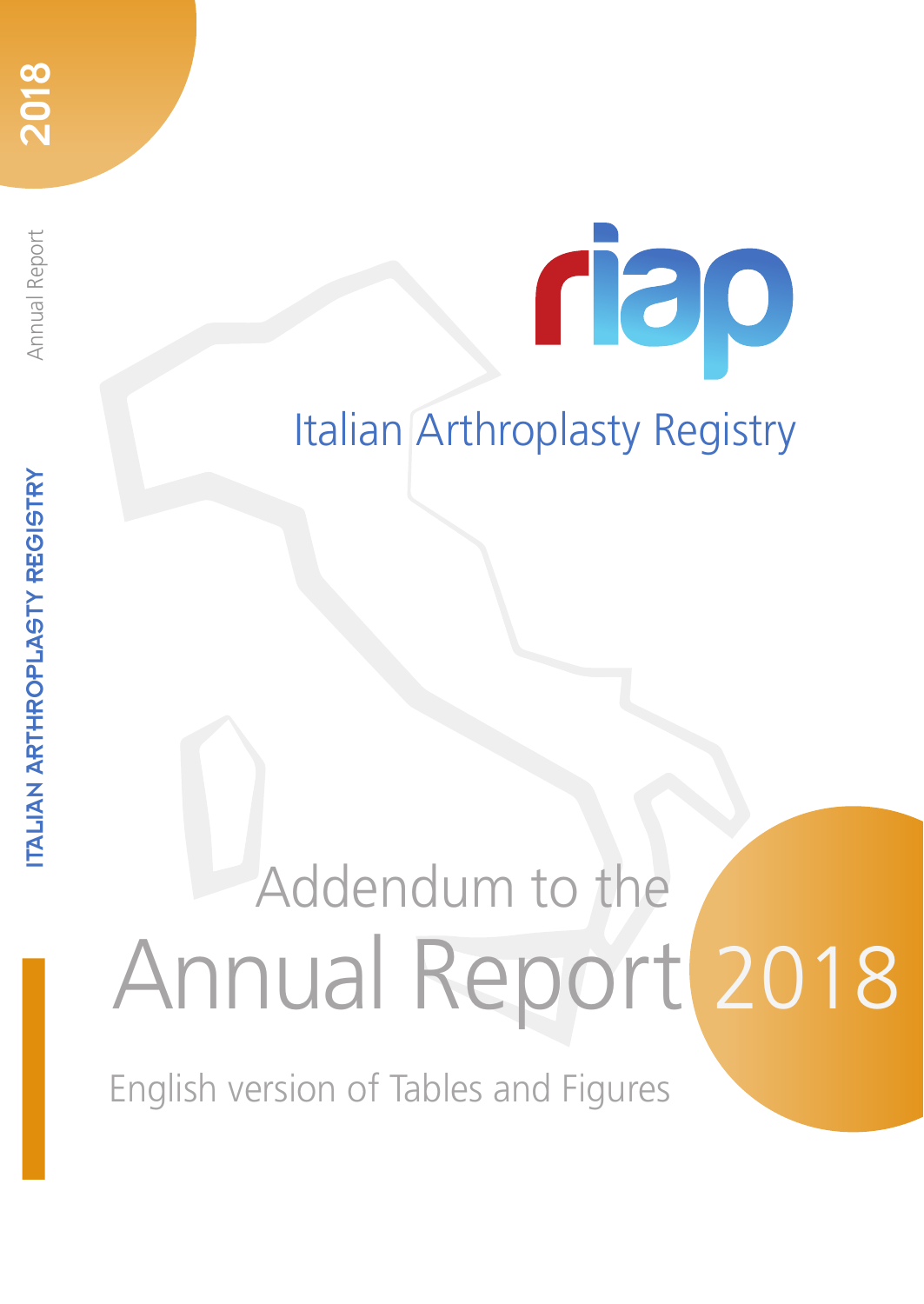©Istituto Superiore di Sanità First edition: February 2020 Excerpt from: Registro Italiano ArtroProtesi. Report Annuale 2018. Il Pensiero Scientifico Editore Via San Giovanni Valdarno 8, 00138 Roma Telefono (+39) 06 86281 – Fax (+39) 06 86282250 pensiero@pensiero.it www.pensiero.it – www.vapensiero.info www.facebook.com/PensieroScientifico Layout: Doppiosegno s.n.c. Roma Editorial coordination: Martina Teodoli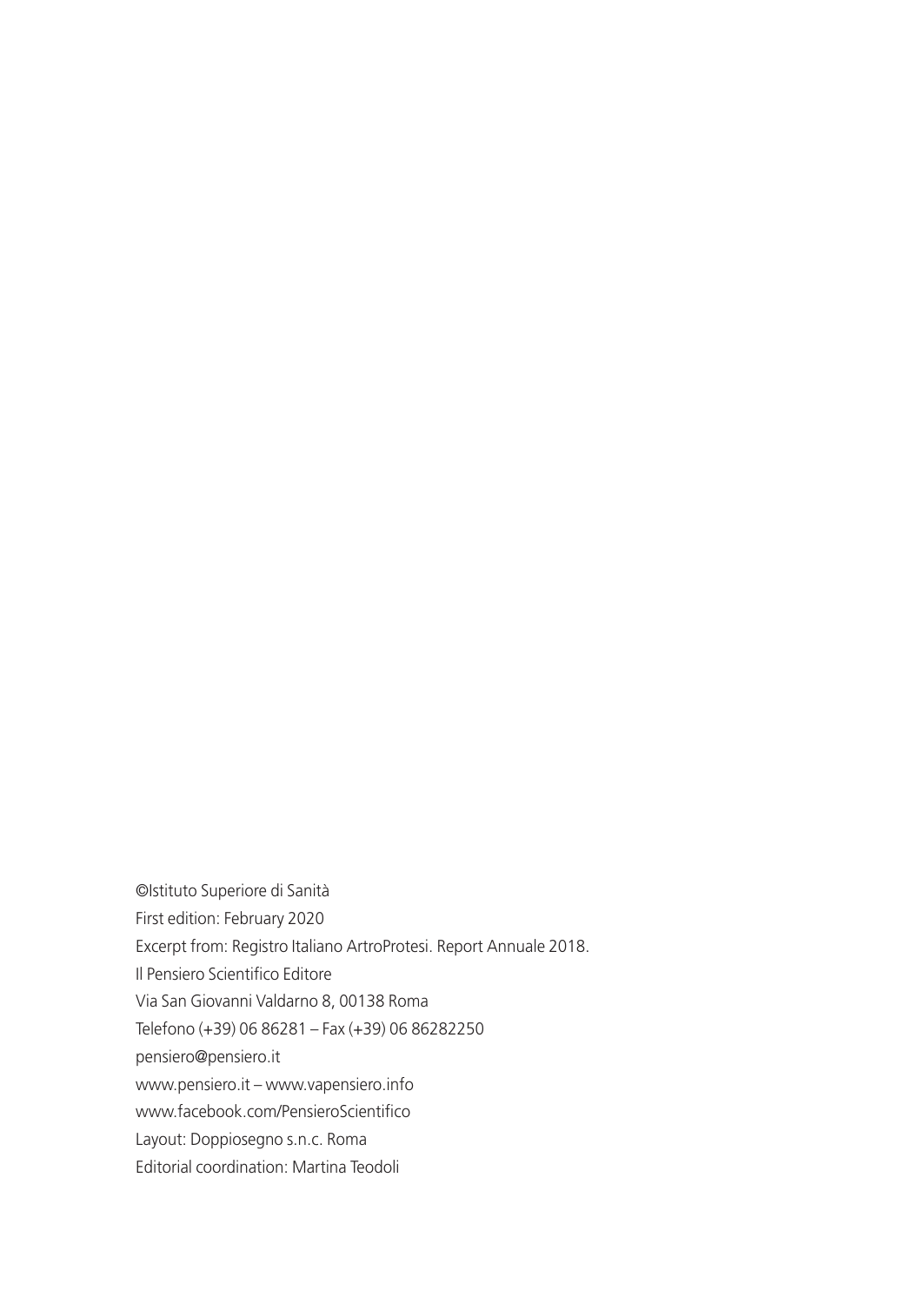#### Authors

**Iuliia Urakcheeva Emanuela Saquella Alessia Biondi Eugenio Carrani Ilaria Luzi Stefania Ceccarelli Mascia Masciocchi and Marina Torre**

*Italian National Institute of Health* Scientific secretariat of the Presidency RIPI working group Rome

Please cite as follows:

Urakcheeva I, Saquella E, Biondi A, Carrani E, Luzi I, Ceccarelli S, Masciocchi M and Torre M. Italian Arthroplasty Registry. Annual Report 2018 – Addendum. Roma: Il Pensiero Scientifico Editore, 2020.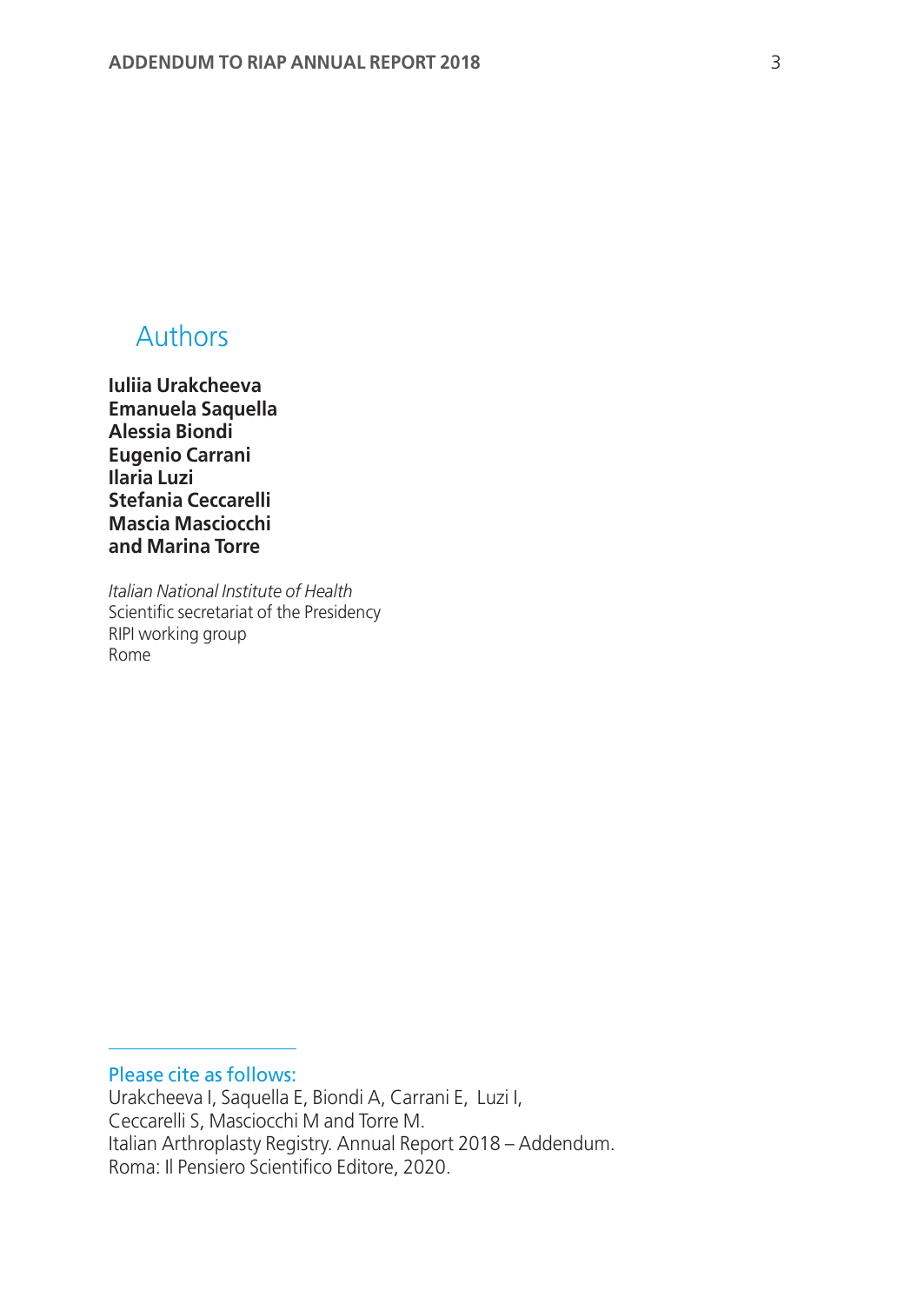#### Tables of contents

| RIAP: the most important things to know          | 6  |
|--------------------------------------------------|----|
| RIAP in 2017-2018: progress and key achievements | 8  |
| Key findings from the annual report 2018         | 11 |
| Challenges                                       | 12 |
| Future development and plans for 2019            | 12 |

### Index of Tables and Figures

| Table 2.1. | Coverage and completeness, by participating institution and by joint (year 2017)                         | 15 |
|------------|----------------------------------------------------------------------------------------------------------|----|
| Table 2.2. | RIAP completeness (years 2016 and 2017). Comparison between RIAP<br>and HDD data, by joint               | 17 |
| Table 2.3. | Hip. Number of procedures analyzed, by procedure type                                                    | 18 |
| Table 2.4. | Hip. Number of procedures by type of hospital, by procedure type                                         | 19 |
| Table 2.5. | Hip. Number of procedures by patient gender and age group,<br>by procedure type                          | 20 |
| Table 2.6. | Hip. Number of procedures by operated side, surgical approach and fixation,<br>by procedure type         | 21 |
| Table 2.7. | Hip. Number of primary procedures by indication for surgery and previous<br>procedure, by procedure type | 22 |
| Table 2.8. | Hip. Number of revision procedures by indication for surgery and previous<br>procedure                   | 23 |
|            | Table 2.9. Hip. Number of procedures analyzed, by device                                                 | 24 |
|            | Table 2.10. Hip. Number of procedures by type of fixation, by procedure type                             | 25 |
|            | Table 2.11. Hip. Number of total replacement procedures by type of bearing,<br>by procedure type         | 26 |
|            | Table 2.12. Hip. Number of revision procedures by type of bearing                                        | 27 |
|            | Table 2.13. Hip. Number of total replacement procedures by stem type, by procedure type                  | 28 |
|            | Table 2.14. Knee. Number of procedures analyzed, by procedure type                                       | 29 |
|            | Table 2.15. Knee. Number of procedures by type of hospital, by procedure type                            | 30 |
|            | Table 2.16. Knee. Number of procedures by patient gender and age group,<br>by procedure type             | 31 |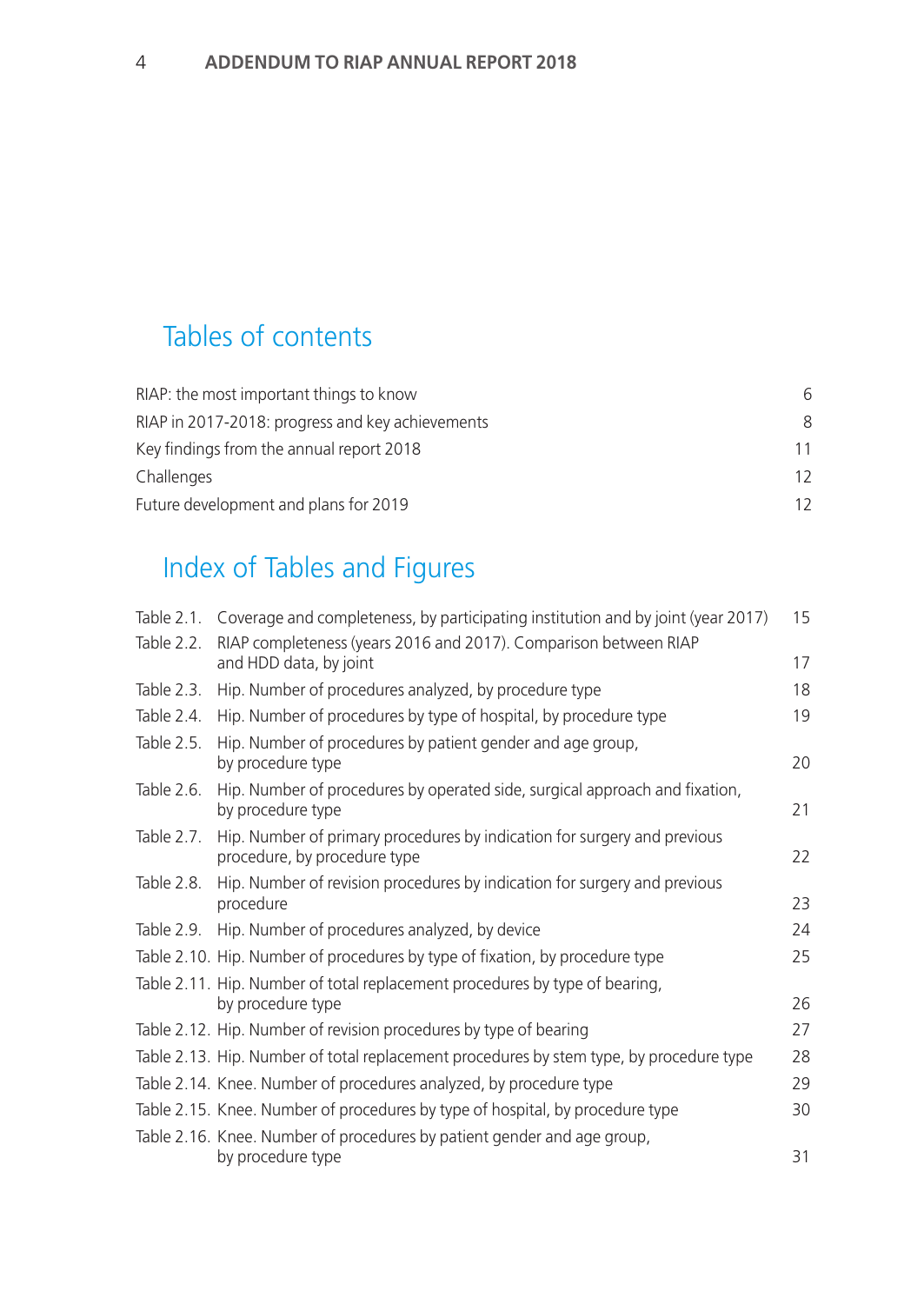|                         | Table 2.17. Knee. Number of procedures by operated side and surgical approach,<br>by procedure type     | 32 |
|-------------------------|---------------------------------------------------------------------------------------------------------|----|
|                         | Table 2.18. Knee. Number of primary procedures, by indication for surgery<br>and previous procedure     | 33 |
|                         | Table 2.19. Knee. Number of revision procedures, by indication for surgery<br>and previous procedure    | 34 |
|                         | Table 2.20. Knee. Number of procedures analyzed for the implanted device,<br>by procedure type          | 35 |
|                         | Table 2.21. Knee. Number of procedures by type of fixation, by procedure type                           | 36 |
|                         | Table 2.22. Knee. Number of primary procedures by type of tibial tray                                   | 38 |
|                         | Table 2.23. Shoulder. Number of procedures analyzed, by procedure type                                  | 39 |
|                         | Table 2.24. Shoulder. Number of procedures by prosthesis type implanted<br>in the total replacement     | 40 |
|                         | Table 2.25. Shoulder. Number of procedures by type of hospital, by procedure type                       | 41 |
|                         | Table 2.26. Shoulder. Number of procedures by patient gender and age group,<br>by procedure type        | 42 |
|                         | Table 2.27. Shoulder. Number of procedures by operated side and surgical approach,<br>by procedure type | 43 |
|                         | Table 2.28. Shoulder. Number of primary procedures by indication for surgery<br>and previous procedure  | 44 |
|                         | Table 2.29. Shoulder. Number of revision procedures by indication for surgery<br>and previous procedure | 45 |
|                         | Table 2.30. Shoulder. Number of procedures by type of fixation, by procedure type                       | 46 |
|                         | Figure 1.1. Partecipation in RIAP                                                                       | 13 |
|                         | Figure 1.2. Information flow                                                                            | 47 |
|                         | Figure 2.1. Flowchart of the RIAP data quality control process                                          | 48 |
|                         | Figure 2.2. Hip. Types of bearing. Total replacement (elective procedures)                              | 49 |
|                         | Figure 2.3. Hip. Types of bearing. Total replacement (emergency)                                        | 50 |
| <b><i>SALE SHOP</i></b> |                                                                                                         |    |

#### Appendix 2B

|  |  | Joint replacement procedures in Italy, per year of discharge. 2001-2016 and estimate 2017 |  |
|--|--|-------------------------------------------------------------------------------------------|--|
|--|--|-------------------------------------------------------------------------------------------|--|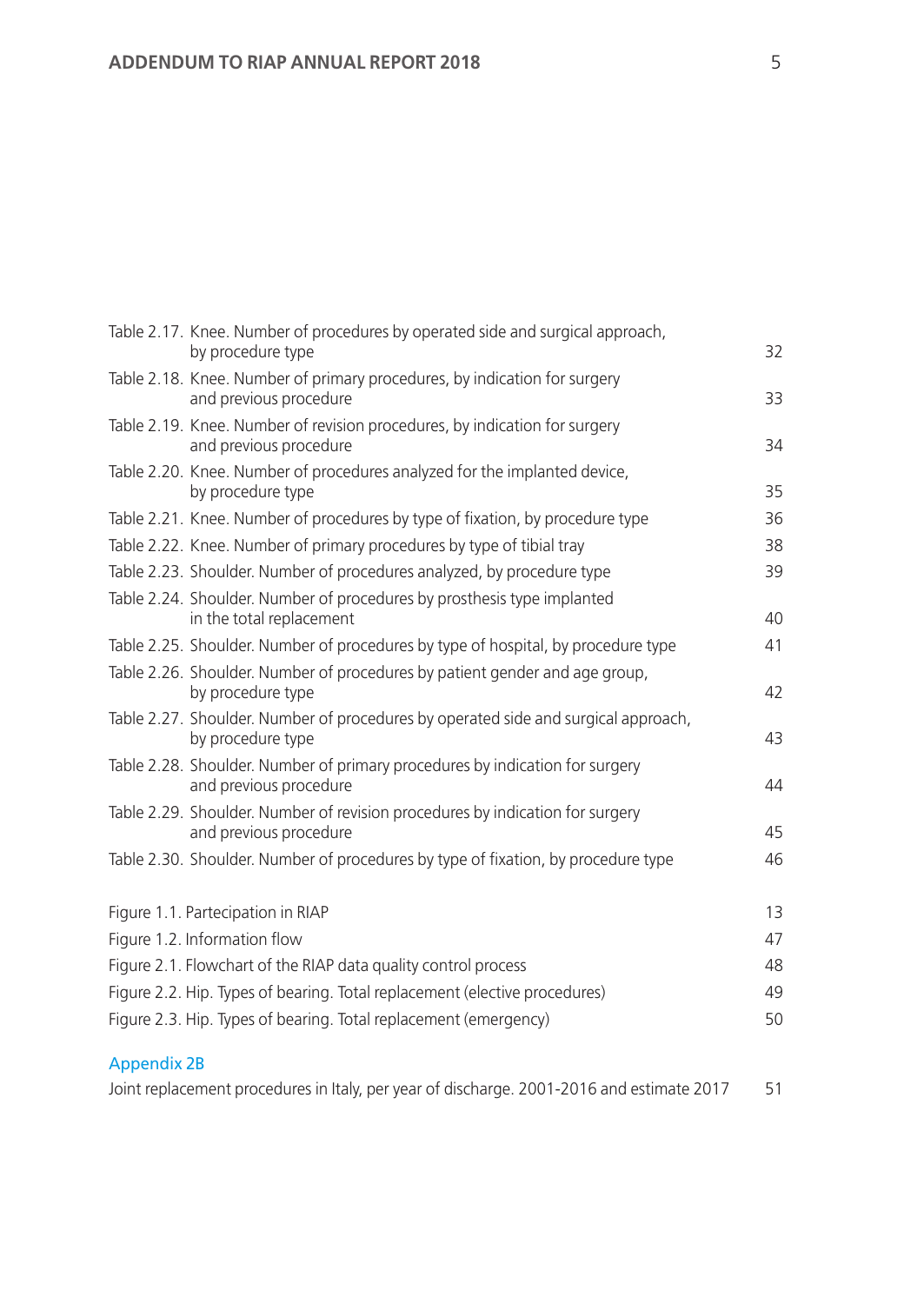#### RIAP: the most important things to know

#### What is RIAP?

The Italian Arthroplasty Registry, RIAP, was started in 2006 within the framework of a collaboration between the Italian Ministry of Health, DG for Medical Devices and Pharmaceutical Services (DGDMF) and the Italian National Institute of Health (Istituto Superiore di Sanità, ISS), to set up a data flow to monitor the joint prostheses performance.

#### What are the goals?

Main aims of RIAP are to monitor the longterm effectiveness of hip, knee, shoulder and ankle prostheses (measured as implant survival), and support regions and hospitals when recall of patients is needed because of problems reported on specific implants.

#### What information is collected?

The information collected includes Hospital Discharge Data (HDD) integrated with an additional Minimum Data Set (MDS) - specific for each joint - about the procedure, the operated body side and the implanted device identification data. In 2017, more than 67,366 operations (about 34% of the national volume) were collected from 277 hospitals, representing the

35% of all the structures performing joint arthroplasties in Italy.

Personal data are treated by RIAP in compliance with the current European legislation on privacy (EU Regulation 2016/679). Clinical, health and demographic data are treated applying criteria ensuring the highest confidentiality, in compliance with the security regulations for digital and paper-based archives.

#### How is RIAP organized?

RIAP is a federation of regional registries coordinated by ISS. Through a web interface, the surgeons collect the MDS, which is successively linked to the HDD by the regional coordinating centre. The latter is responsible for the transmission of the linked data to ISS. Currently, participation of regions and structures in on a voluntary basis. Work is in progress to define the Regulation that will make participation in the Registry mandatory, as by law enacted (DPCM 3/3/2017 and L145/2018).

A distinctive feature of the RIAP model is its transferability into areas beyond arthroplasty, especially where the replacement interventions are mainly carried out in structures that fall within the information flow of Hospital Discharge Data (flusso delle Schede di Dimissione Ospedaliera, SDO).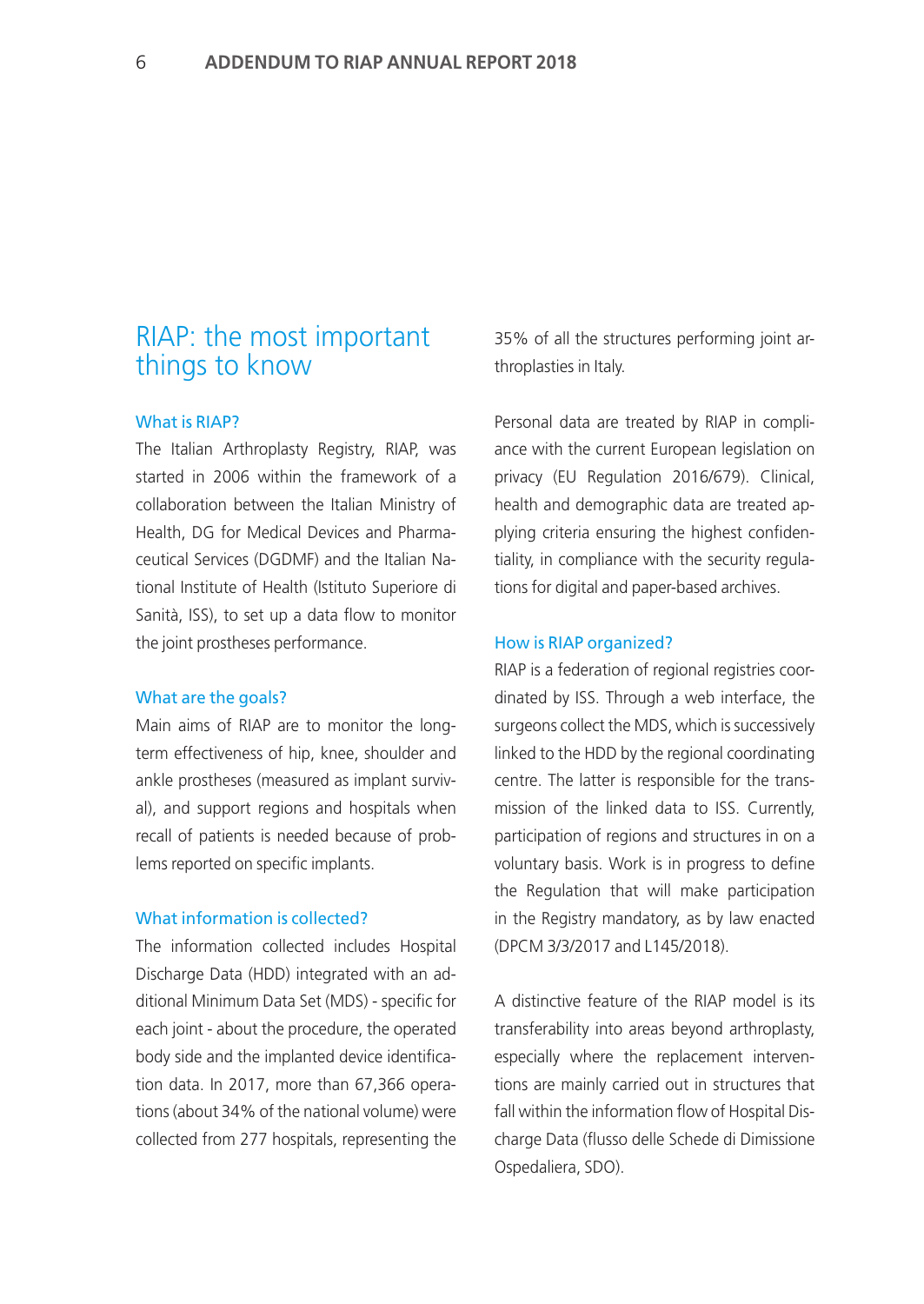#### Why a registry, and why a national registry?

Prosthesis implantation can be the solution for disabling joint diseases both in elderly persons and in younger people. In Italy, like in many countries, arthroplasties are constantly growing. A national registry allows assessing the outcomes of primary and revision procedures, based on patient's specificity, and intervention and implanted device characteristics. If needed, there must be the possibility to recall all the implanted patients, even if they were operated in a different region from the one they live in. This is the reason why the Registry must have national coverage.

#### How is the implanted device identified and characterized?

To identify each implanted device, RIAP made the RIAP-DM Dictionary available to operators. It is a database containing data supplied by manufacturers, including single-device specific data. The information contained in the RIAP-DM Dictionary is checked and matched against the information from the National Database of medical devices of the Ministry of Health.

RIAP is now starting a collaboration with the National Joint Registry for England, Wales, Northern Ireland and the Isle of Man, to utilize its component database and classification, recently upgraded in cooperation with the EndoprothesenRegister Deutschland (EPRD).

Here: http://riap.iss.it/riap/en/activities/reports/ you can consult the Report summaries of years 2014-2017.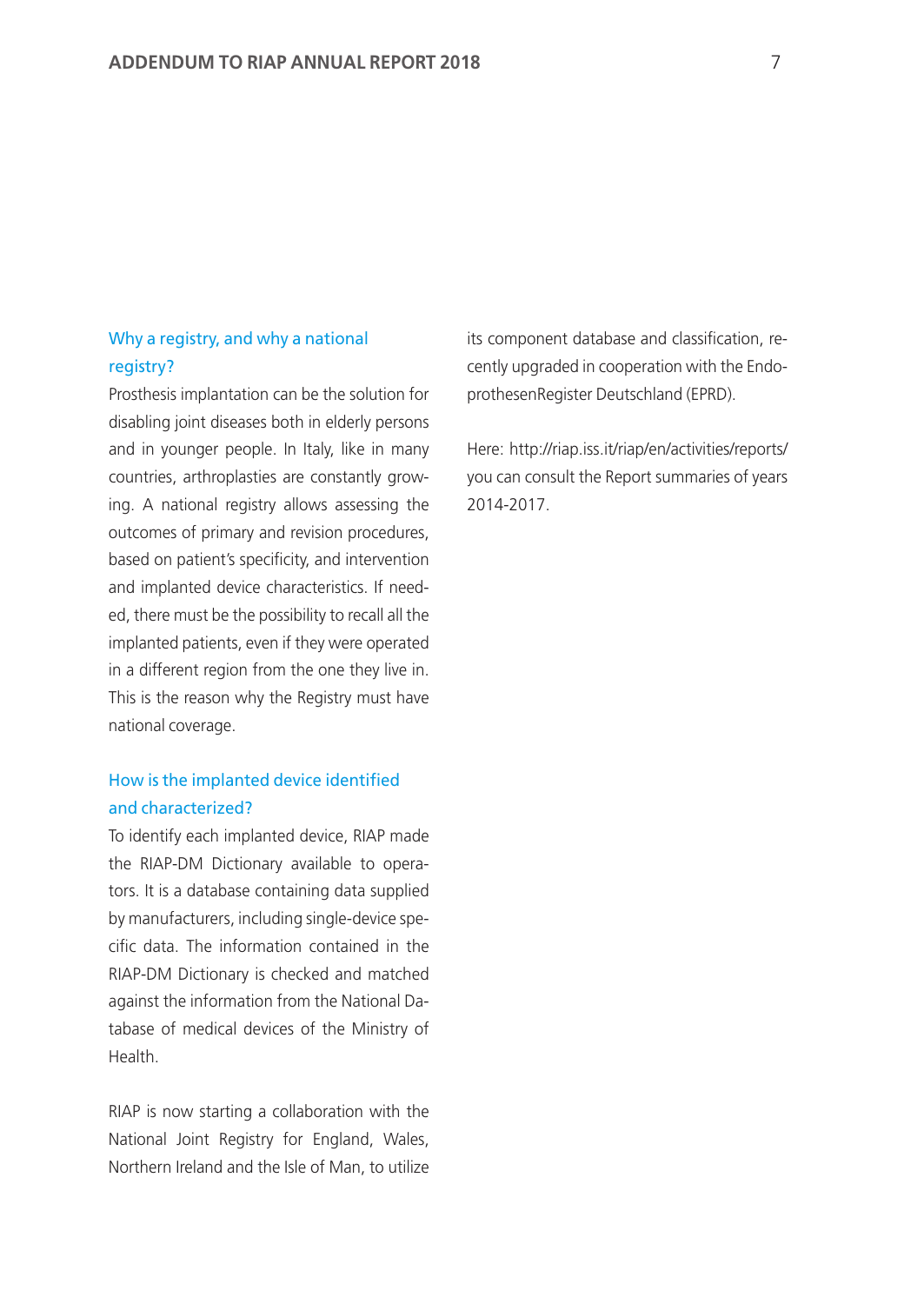#### RIAP in 2017-2018: progress and key achievements

#### **Highlights**

- **• In 2017-2018 we made RIAP yet more operational. We added data on ankle replacement following that of knee, hip and shoulder.**
- **• We introduced patients' pseudonymisation to guarantee privacy as required.**
- **• We improved quality control procedures. 91% of cases passed QC this year.**
- **• The HOOS questionnaire was translated and adapted to serve as a tool for Italian surgeons.**
- **• We established working contacts with the National Joint Registry for England, Wales, Northern Ireland and the Isle of Man (NJR) that will allow us to exchange best practices and to participate in their common component database recently upgraded in cooperation with the Endoprothesen Register Deutschland (EPRD).**
- **• RIAP experience was used by the Ministry of Health to launch the Italian breast implants registry.**

**• Last but not the least, we optimized RIAP communication assets - the Annual report and the website. This development will continue in 2019.**

Between 2017 and 2018, in collaboration with the Italian Foot and Ankle Society (Società Italiana della Caviglia e del Piede, SICP), we completed the list of the variables selected for the ankle joint (MDS, additional to the HDD) and implemented the data collection form in our online platform, RaDaR 2. **Ankle data collection is available to registered operators since February 2019**.

In 2017, **the procedure of patient's ID pseudonymisation was introduced** in order to guarantee full privacy of data treatment. In compliance with the current legislation on privacy, the SHA-256 procedure allows to associate the patient with the specific alphanumeric string making it possible to track the "anonymized" patient and the implanted device over time and space.

We also updated the Informed Consent form and the RIAP Information Note based on the provisions of the **new European Regulation on the Protection of Personal Data** (Reg. EU 2016/679)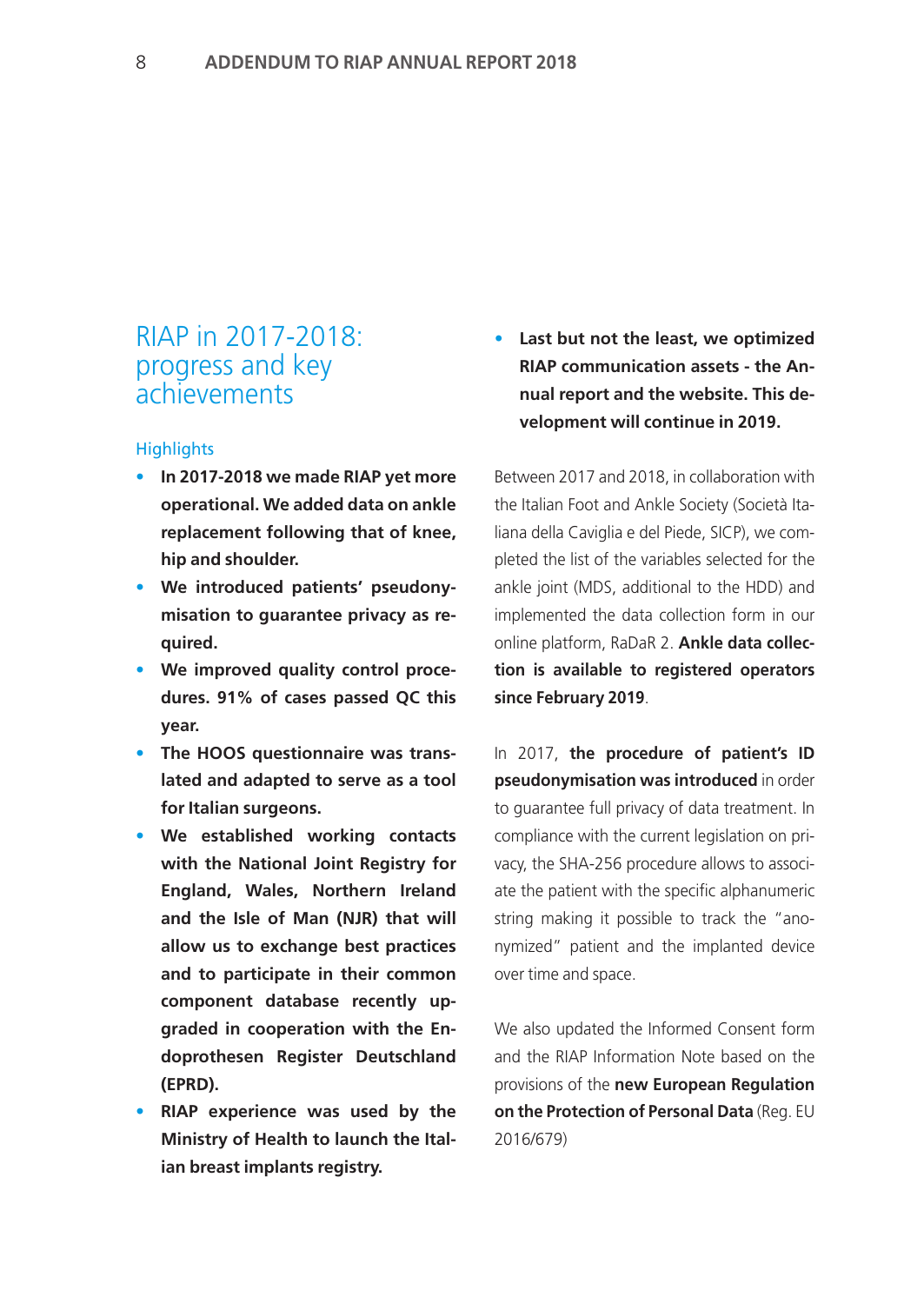We plan to apply the pseudonymisation function retrospectively to the data already transmitted starting from 2013.

Data Quality Control (QC) remains high on the RIAP agenda. Thanks largely to the feedback sent in 2017 to the participating institutions, **the rate of cases that passed the QC has exceeded 91% this year**. It is highly important that the regional coordination centres continue to report the results of the QC to each structure, in order to monitor any compilation errors and further improve the quality of collected data. Still, it was not possible to completely confront the data on interventions admitted to the analysis with those analysed in 2016 because of variations in the QC procedure.

Regarding the identification of implanted devices, the database developed by RIAP (**the RIAP-DM Dictionary**) has proved to be an essential tool. The level of quality compliance resulted high. 92.7% of all the product codes of the implanted devices received by the Registry within 2017 have been recognized by the RIAP-DM Dictionary. **The Dictionary currently includes over 65,000 product codes for 101 manufacturers sent by 37 companies**. The data of the Dictionary are regularly compared with the homologous information contained in the BD / RDM (Banca Dati-Repertorio dei Dispositivi Medici del Ministero della salute) and the feedback is sent to the manufacturers, with the reporting of any misalignments between the two databases. The goal of the Dictionary is to reach 100% coverage. It will therefore be useful to analyse the product codes collected but not identified by the Dictionary (7.3%), to understand if these are transcription errors of the codes or manufacturers / devices not yet included in the Dictionary.

In 2017, RIAP contributed to the inclusion of new CND categories for the acetabular component into the Ministerial decree DM 13/3/2017. The aim is that manufacturers correctly classify and reclassify their devices, so that the analysis will benefit from it in the coming years.

In March 2018, we organized an international workshop to discuss the potential collaboration with the National Joint Registry for England, Wales, Northern Ireland and the Isle of Man (NJR).

As soon as this collaboration starts, we will be able to **participate in the Component database developed and updated by the NJR in collaboration with the Endoprothesenregister Deutschland (EPRD)**, thus creating a unified international database for orthopaedic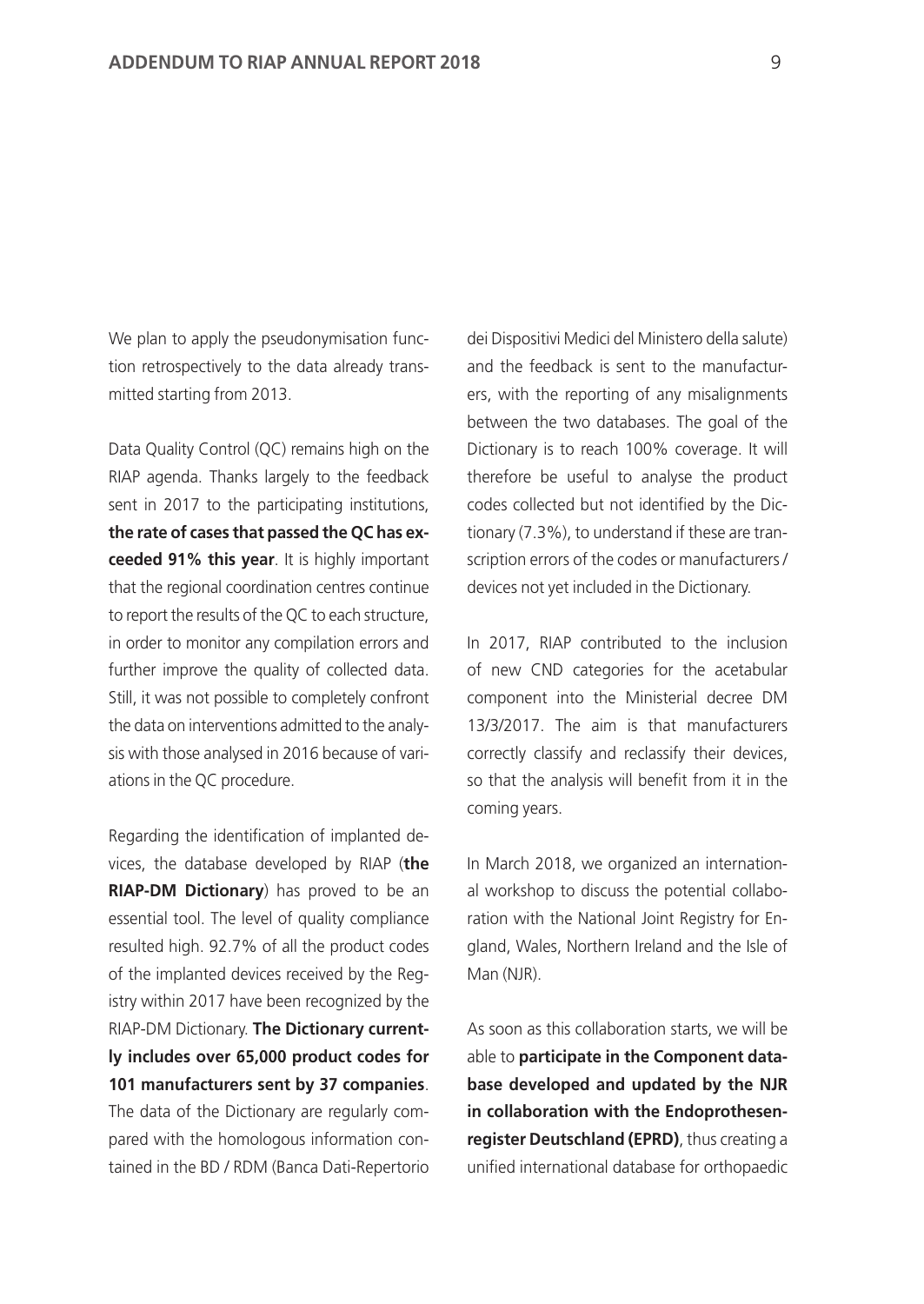prostheses implanted in the United Kingdom, Germany and Italy. In this way the manufacturers and distributors should provide the requested information only once, streamlining their processes, and all interested parties could benefit from the use of a shared and internationally verified database.

In 2018, in cooperation with the Autonomous Province of Trento, who promoted this activity, we made **a survey to know the organizational and operational criteria followed by the regional registries participating in RIAP** in implementing the local data collection. Aim of the survey was to **define a framework as a reference for the regions that have to start a regional registry, improve data collection flow, quality and completeness of data collected**. The representatives of 12 out of 13 registers participating in the RIAP responded to the survey. A first analysis highlighted the heterogeneity of the different organizational systems and the need of human resources dedicated to the registry activities.

To provide the Italian surgeons with a tool to measure the outcomes of hip prosthesis interventions, we made the translation and cultural adaptation in Italian of the questionnaire **Hip disability and Osteoarthritis Outcome Score (HOOS)**. The questionnaire is available (http://riap.iss.it/riap/it/strumenti/questionario-hoos/).

#### **Related activities** in 2018

The experience of RIAP was of use for the development of a proof of concept: a test platform to support the launch of a pilot study for the Registry of breast implants, coordinated by the Ministry of Health.

2018 has brought important **new features to the RIAP communication assets**: its annual report and the website. The Annual report from this year on will be entirely dedicated to the activities of the Registry, while the analysis of the HDD will from now on be published in another volume, that of ISTISAN series by the Italian national institute of Health. The 2018 RIAP report is therefore more agile, with only two chapters instead of five. They describe the RIAP structure and activities up to December 2018, and the data collection and analysis methods, respectively.

On the website (riap.iss.it) of the Registry, navigation was made more intuitive, new sections were added. Yet new sections are to come, dedicated to the participating regions, institutions, and patients.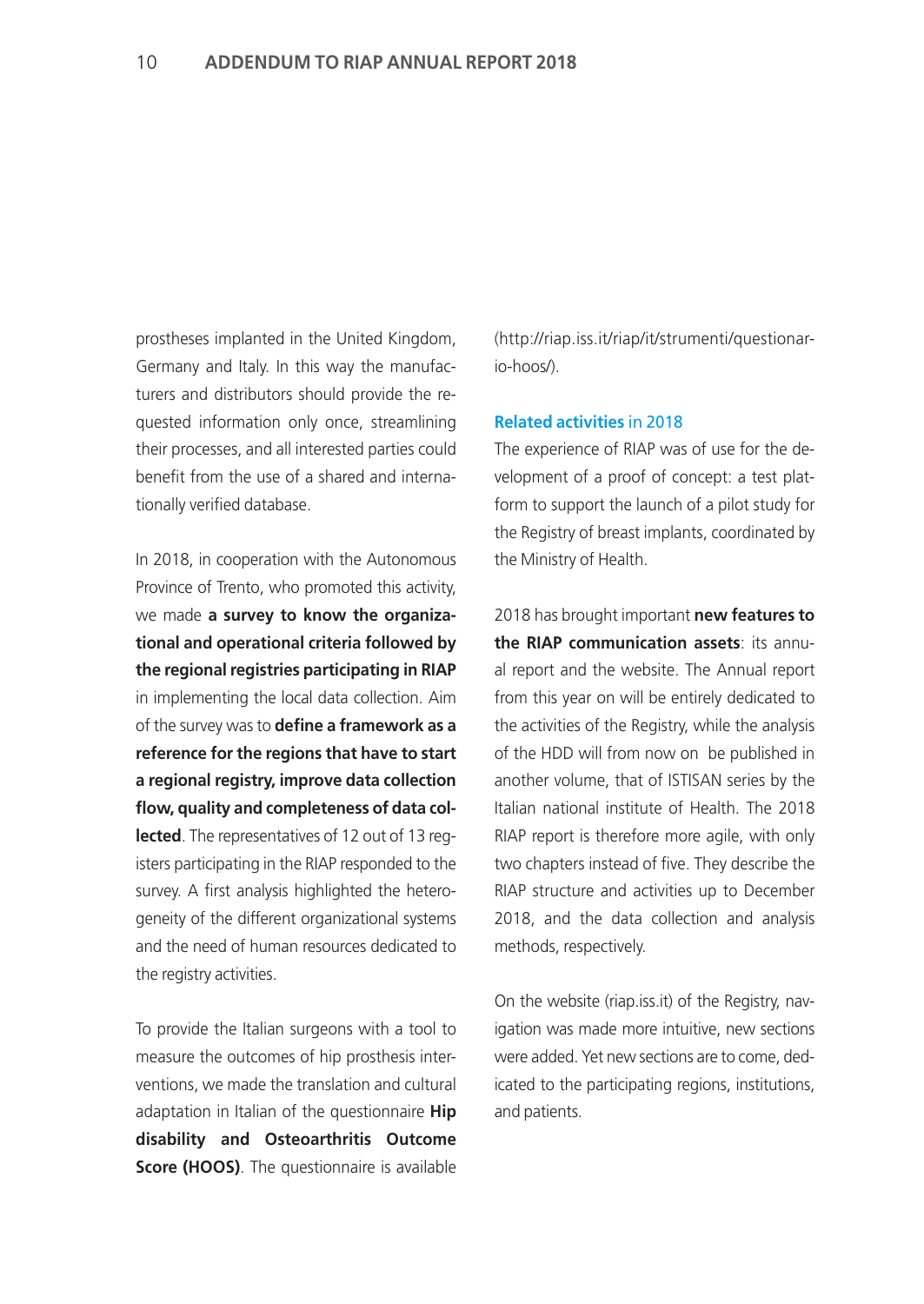#### Key findings from the annual report 2018

In 2018, nine regions (Lombardy, Tuscany, Marche, Abruzzo, Apulia, Basilicata, Calabria, Sicily, and newly added Campania), two autonomous provinces (Bolzano, Trento) and two hospital structures ("Santa Maria della Misericordia" of Udine and "Santa Corona" of Pietra Ligure) submitted to RIAP their data on procedures performed in 2017.

**In 2017 RIAP collected data on 67,366 interventions**. After the quality control, 92.2% and 91.4% of the received records, respectively, were admitted to the interventions analysis and to the devices analysis (*See Figure 2.1 for more detail*). Data collection on shoulder replacements started on 1/1/2017 in Campania, Apulia and Autonomous Province of Bolzano.

The overall data completeness of RIAP was 65.6%. Thanks to the enrolment of Campania, which began collecting data on 1 January 2017 and reached about 90% completeness in one year, **overall completeness increased by 5 percentage points compared to 2016**. Overall, in 2017 the estimated number of re-

placements performed in Italy was around 197,392 of which RIAP data represented 34.1% vs 32.5% of 2016 (*See Tables 2.1, 2.2*  *and Appendix 2B*). Higher variability of completeness was observed over years in those regions where the recording of data is not compulsory.

#### Hip

Of 38,460 interventions collected, 35,759 passed the QC for interventions analysis. Total hip replacements represent 72.8% of analysed cases, partial hip replacements - 22.1%, and revisions - 5.1% (*See Tables 2.3 - 2.8*). 35,233 passed the QC for devices analysis (fixation type, materials of bearing surfaces, type of stem). (*See Tables 2.9 - 2.13, Figures 2.2, 2.3*).

#### Knee

Of 28,023 interventions collected, 25,522 passed the QC for interventions analysis. 84.4% of primary interventions recorded were total knee replacements, while 15.6% were single-compartmental. (*See Tables 2.14 -. 2.19*). 25,496 passed the QC for devices analysis (fixation type, tibial tray type). (*See Tables 2.20-2.22*).

#### Shoulder

Of 883 interventions collected, 854 passed the QC for both interventions analysis and devices analysis. 83.4% of the interventions were total replacements, 13.6% were partial replacements and 3% were revisions (*See Tables 2.23*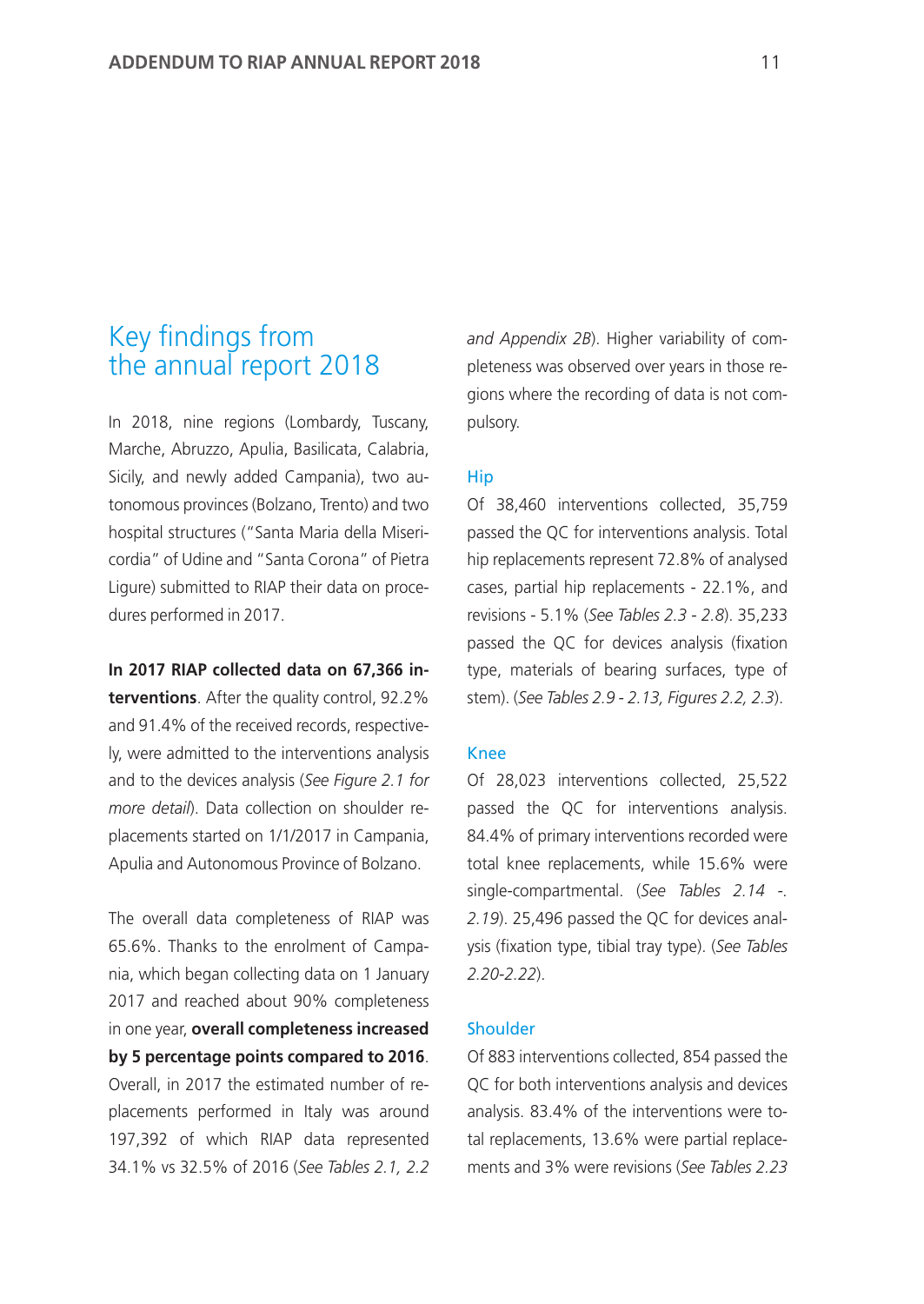*- 2.29 for analysis of interventions and Table 2.30 for fixation modes*).

#### **Challenges**

#### **There are two major goals to reach: 100% of data completeness and improvement of data quality.**

One of the features of the Italian National Health System is that Regions are responsible for the health services planning and organization, in a situation of absolute autonomy. Currently the data completeness varies from region to region, being higher in the regions where data recording is compulsory or where surgeons are highly motivated to contribute to RIAP.

An important challenge is to make RIAP a nationwide and 100% complete registry. For this, it is crucial to finalize the Regulation required by law (DPCM 3/3/2017) and to support the Regions in accomplishing what is stated by law (L145/2018 makes it compulsory for the regions to feed the national Registry and the detailed procedures will be defined by the Regulation). Campania and Apulia linked the reimbursement of interventions costs (DRG) to the registration of the surgery. This brought regional data completeness to val-

ues higher than 90% over a year. It is of high importance that all the regions with low data completeness link the reimbursement of interventions costs to the registration of the performed procedure.

Currently, the procedures for data collection and transmission across the Regions are heterogeneous and sometimes do not fully adhere to the standards and layout defined by RIAP. It is our aim to implement automatized QC with immediate feedback function for the Regional data operators. This will be another important measure to improve the quality of data.

#### Future development and plans for 2019

The upcoming activities of RIAP will be aimed at making data collection operational throughout the national territory.

A special commitment will be dedicated to the drafting of the launch of the Implantable Prosthesis Register (RIPI, Registro italiano delle protesi impiantabili) in order to make it operational as defined by the DPCM 3/3/2017. In 2019, the RIAP Scientific Committee will study the needs of all parties and start working on the data access policies.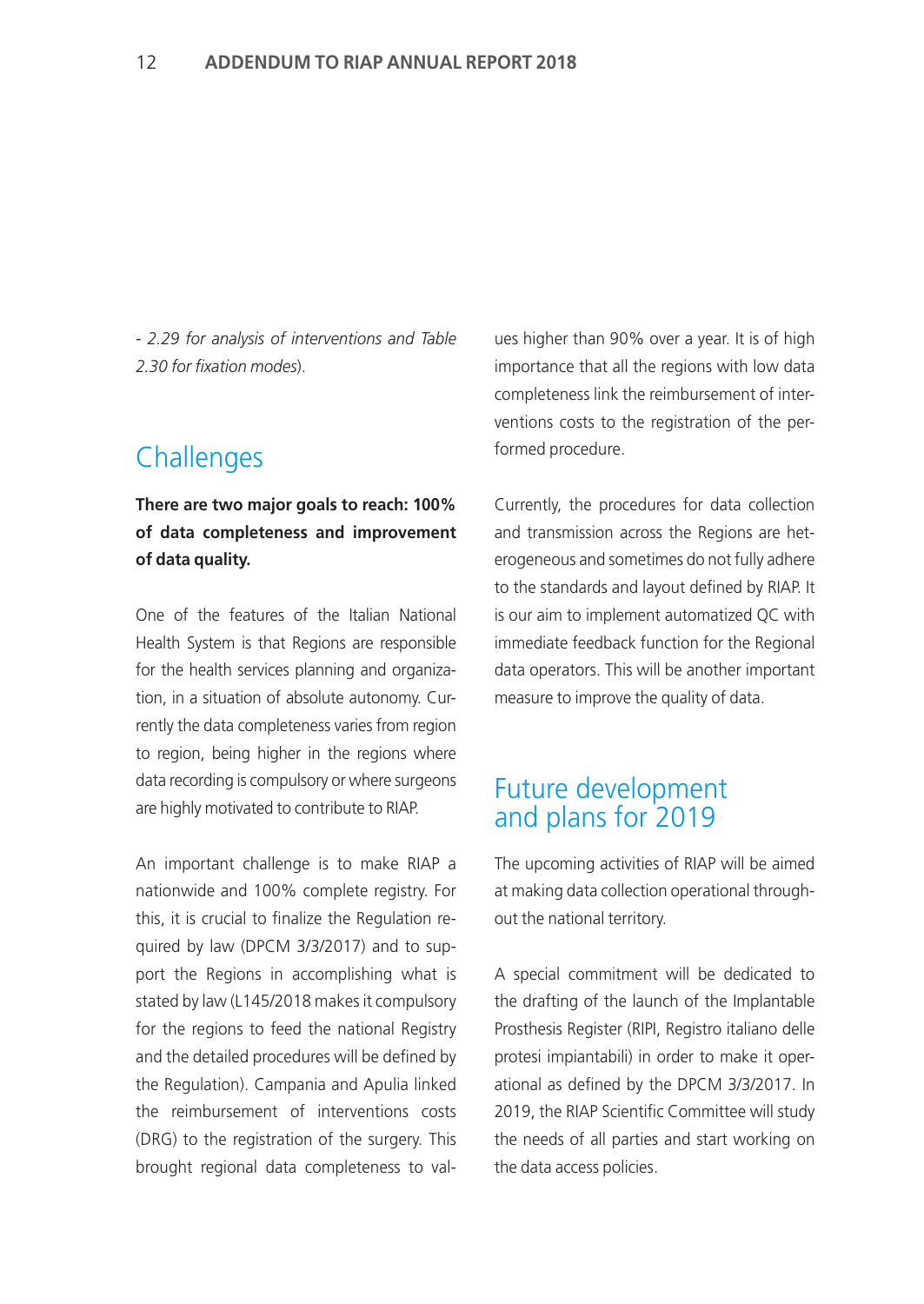#### Figure 1.1. Participation in RIAP



We will continue raising stakeholder awareness about the importance of recording the replacement surgeries. Decision makers at regional level and surgeons will be further informed about the importance and usefulness of RIAP in order to make their region adhere to the Registry.

An important project development would be to re-engineer IT infrastructure in order to include and automate the QC processes and to provide participants with faster feedback regarding the data submitted.

We intend to increase the coverage and completeness values, improve the data quality, and apply the patients' pseudonymisation algorithm to the data collected in previous years so as to enlarge the observation period across which to monitor the implants.

In 2019 the Molise region intends to start providing data to RIAP, and in Lazio region a pilot study is planned to involve the hospitals of Local Health Unit Roma 1 (ASL Roma 1).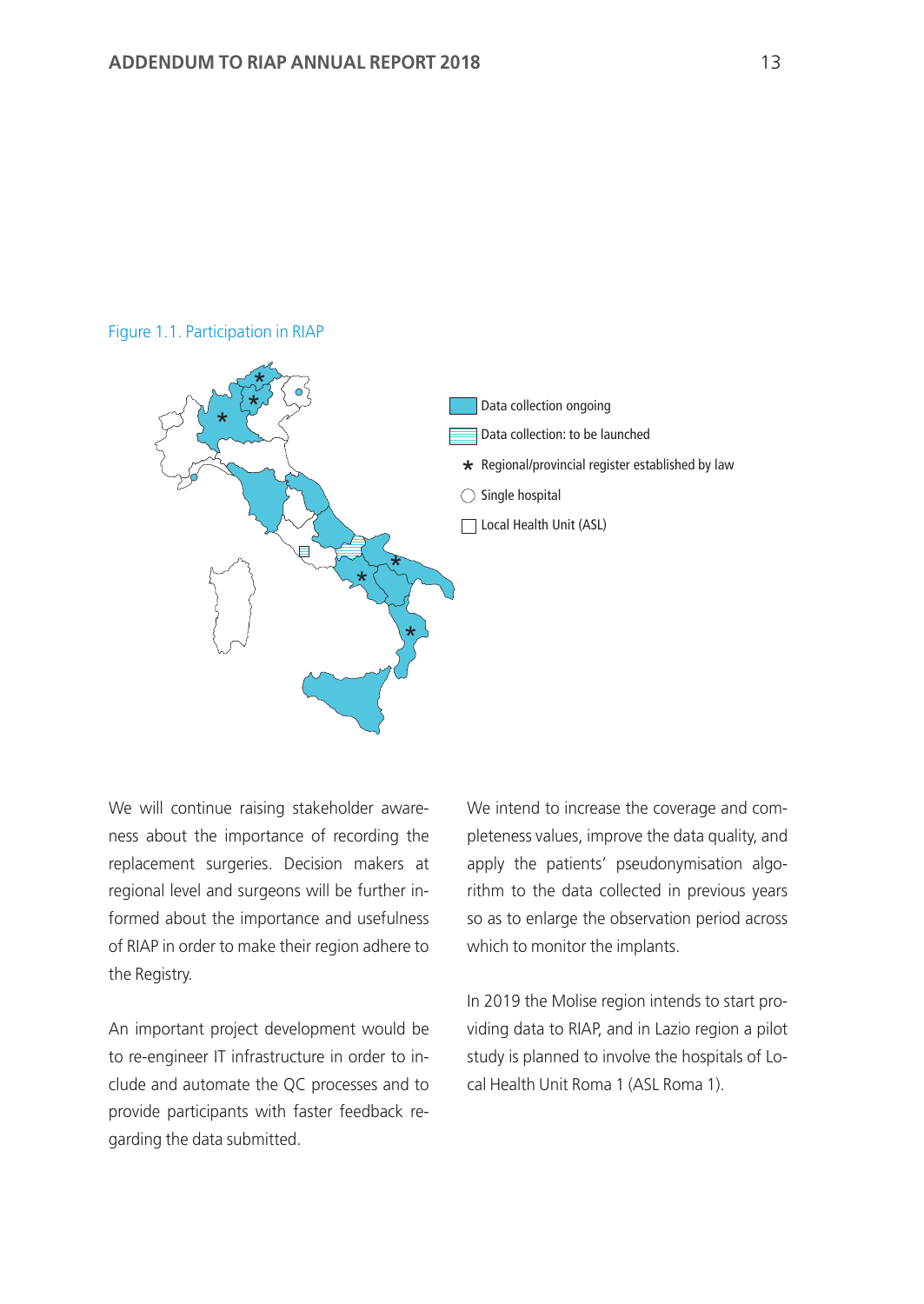#### Collaborations

For 2019 we expect important development in our collaboration with NJR. Recently, the NJR has upgraded its component database and classification, in cooperation with the German Registry (EPRD) with a view to it shortly being utilised by RIAP. In this way, a unified international database for orthopaedic prostheses is going to be organized to simplify the data collection, the traceability and evaluation of the devices implanted in the hospital structures of three participating countries.

The contribution of the manufacturers will be crucial for the implementation of the extended database. In Italy, collaboration with the industry through Assobiomedica has to be intensified. Classification and traceability of devices will be increasingly important in light of new European regulation EU 2017/745. In this situation, it is our aim to further collaborate with the Italian Ministry of Health to contribute to updating the national Classification of Medical Devices (CND) in the part of joint prostheses.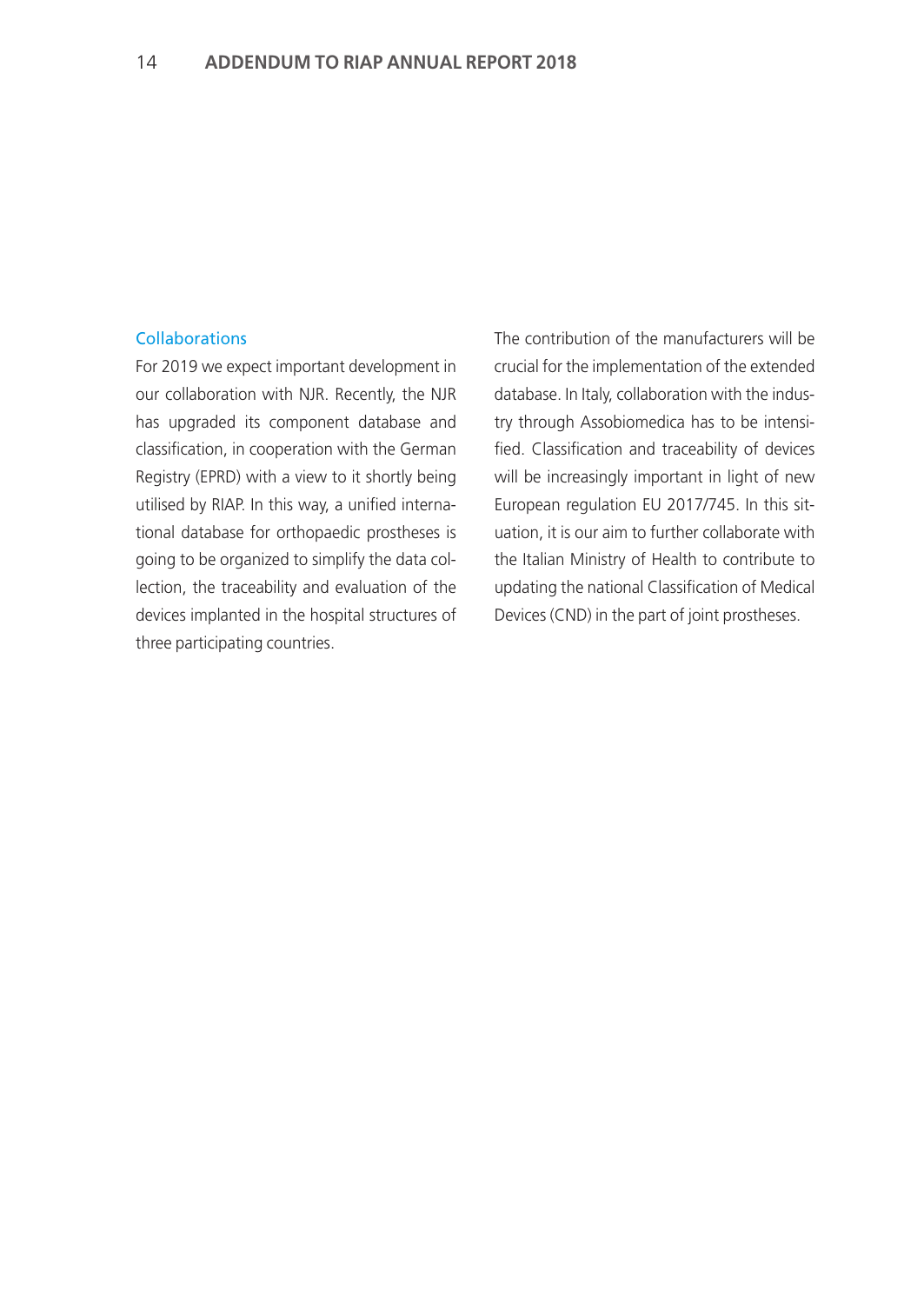| <b>Participating authority</b> | Joint       | Participating<br>hospitals | Coverage (*) | <b>Collected</b><br>procedures | Completeness<br>$(**)$ |
|--------------------------------|-------------|----------------------------|--------------|--------------------------------|------------------------|
| <b>Regions</b>                 |             | N                          | %            | N                              | $\%$                   |
| Lombardy                       | Hip         | 103                        | 100.0        | 22,810                         | 94.3                   |
|                                | Knee        | 106                        | 100.0        | 16,217                         | 94.7                   |
| AP Bolzano                     | Hip         | 11                         | 100.0        | 1,405                          | 97.5                   |
|                                | Knee        | 10                         | 90.9         | 961                            | 94.3                   |
|                                | Shoulder    | 5                          | 55.6         | 27                             | 40.3                   |
| AP Trento                      | Hip         | 8                          | 100.0        | 1,189                          | 93.1                   |
|                                | Knee        | 8                          | 100.0        | 688                            | 92.5                   |
| Tuscany                        | Hip         | 1                          | 2.2          | 98                             | 1.1                    |
|                                | Knee        | $\mathbf{1}$               | 2.2          | 98                             | 1.2                    |
| Marche                         | Hip         | 8                          | 44.4         | 703                            | 28.4                   |
|                                | Knee        | 9                          | 50.0         | 845                            | 44.0                   |
| Campania                       | Hip         | 68                         | 94.4         | 5,519                          | 89.1                   |
|                                | Knee        | 64                         | 95.5         | 3,444                          | 91.9                   |
|                                | Shoulder    | 34                         | 85.0         | 416                            | 93.3                   |
| Apulia                         | Hip         | 45                         | 100.0        | 4,794                          | 99.8                   |
|                                | Knee        | 42                         | 100.0        | 3,554                          | 100.0                  |
|                                | Shoulder    | 33                         | 100.0        | 440                            | 100.0                  |
| Basilicata                     | Hip         | $\mathbf{1}$               | 16.7         | 110                            | 17.6                   |
|                                | Knee        | $\mathbf{1}$               | 16.7         | 104                            | 37.0                   |
| Calabria                       | Hip         | 10                         | 45.5         | 747                            | 39.3                   |
|                                | Knee        | 8                          | 38.1         | 965                            | 63.7                   |
| Sicily                         | Hip         | 8                          | 10.7         | 701                            | 12.2                   |
|                                | Knee        | $\overline{7}$             | 9.9          | 896                            | 17.3                   |
| <b>Subtotal (regions)</b>      | Hip         | 263                        | 65.6         | 38,076                         | 65.7                   |
|                                | <b>Knee</b> | 256                        | 65.5         | 27,772                         | 64.3                   |
|                                | Shoulder    | 72                         | 87.8         | 883                            | 92.7                   |

#### Table 2.1. Coverage and completeness, by participating institution and by joint (year 2017)

(continued)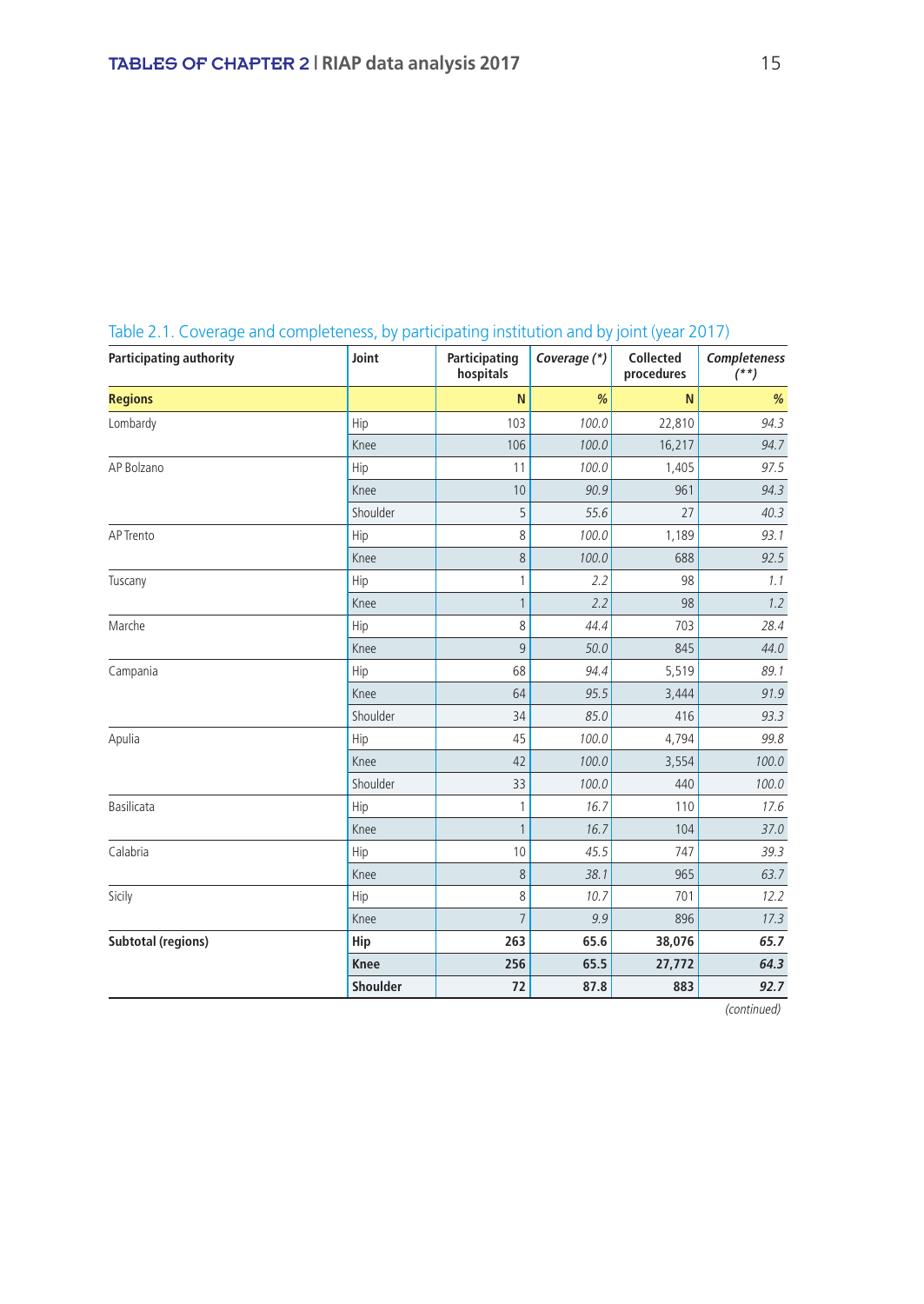#### Table 2.1. *(continued)*

| Participating authority                         | Joint           | Participating<br>hospitals | Coverage (*)             | <b>Collected</b><br>procedures | <b>Completeness</b><br>$^{(*)}$ |
|-------------------------------------------------|-----------------|----------------------------|--------------------------|--------------------------------|---------------------------------|
| <b>Single hospitals</b>                         |                 | N                          | %                        | N                              | %                               |
| Santa Maria della Misericordia Hospital (Udine) | Hip             |                            |                          | 158                            | 100.0                           |
|                                                 | Knee            |                            | $\overline{\phantom{a}}$ | 126                            | 97.7                            |
| Santa Corona Hospital (Pietra Ligure, Savona)   | Hip             |                            |                          | 226                            | 89.0                            |
|                                                 | Knee            |                            |                          | 125                            | 100.0                           |
| Subtotal (single hospitals)                     | Hip             | $\overline{2}$             | ٠                        | 384                            | 93.2                            |
|                                                 | <b>Knee</b>     | 2                          |                          | 251                            | 98.8                            |
| Total number of procedures admitted             | Hip             | 265                        | ٠                        | 38,460                         | 65.9                            |
| to quality control                              | <b>Knee</b>     | 258                        |                          | 28,023                         | 64.5                            |
|                                                 | <b>Shoulder</b> | 72                         |                          | 883                            | 92.7                            |
|                                                 | <b>ALL</b>      |                            |                          | 67,366                         | 65.6                            |
| Abruzzo (^)                                     | Hip             |                            |                          | 38                             |                                 |
|                                                 | Knee            |                            |                          | 15                             |                                 |
| <b>Total, collected procedures</b>              | <b>ALL</b>      |                            |                          | 67,419                         |                                 |

(\*) Coverage: ratio between hospitals participating in RIAP and hospitals performing arthroplasty surgeries, based on data from HDD

(\*\*) Completeness: ratio between procedures collected by RIAP and procedures performed by all hospitals in the Region, based on data from HDD

(^) Abruzzo filled the MDS data on RaDaR platform, but did not link the data on HDD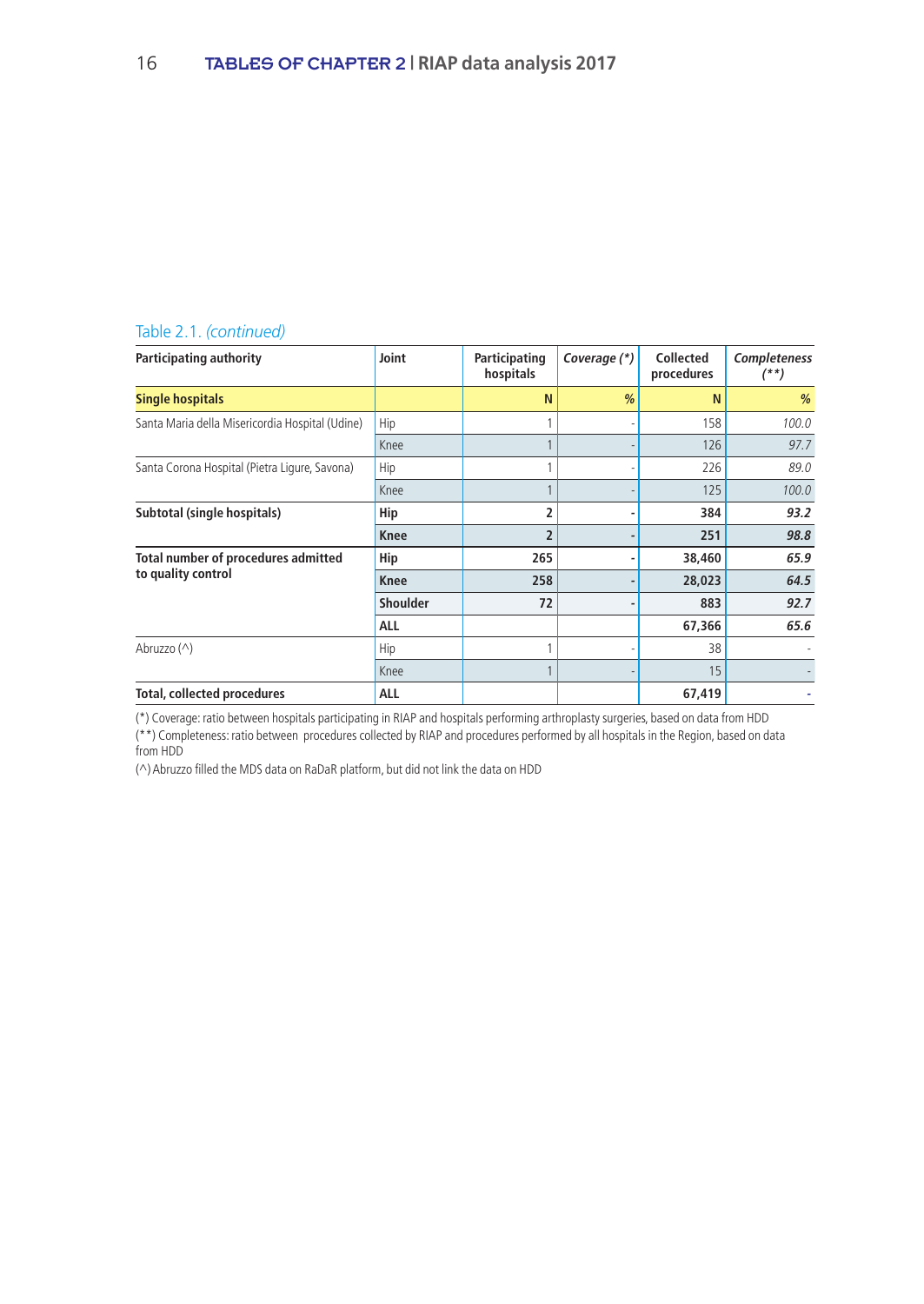#### Table 2.2. RIAP completeness (years 2016 and 2017). Comparison between RIAP and HDD data, by joint

|          |            | 2016        |                     | 2017                     |             |                                   |  |  |  |
|----------|------------|-------------|---------------------|--------------------------|-------------|-----------------------------------|--|--|--|
|          | <b>HDD</b> | <b>RIAP</b> | <b>Completeness</b> | <b>HDD</b><br>(estimate) | <b>RIAP</b> | <b>Completeness</b><br>(estimate) |  |  |  |
|          | N          | N           | %                   | N                        | N           | %                                 |  |  |  |
| Joint    | 180,616    | 58,731      | 32.5                | 197,392                  | 67,366      | 34.1                              |  |  |  |
| Hip      | 105,401    | 33,208      | 31.5                | 108,056                  | 38,460      | 35.6                              |  |  |  |
| Knee     | 75,215     | 25,523      | 33.9                | 80,326                   | 28,023      | 34.9                              |  |  |  |
| Shoulder | ٠          |             |                     | 9,010                    | 883         | 9.8                               |  |  |  |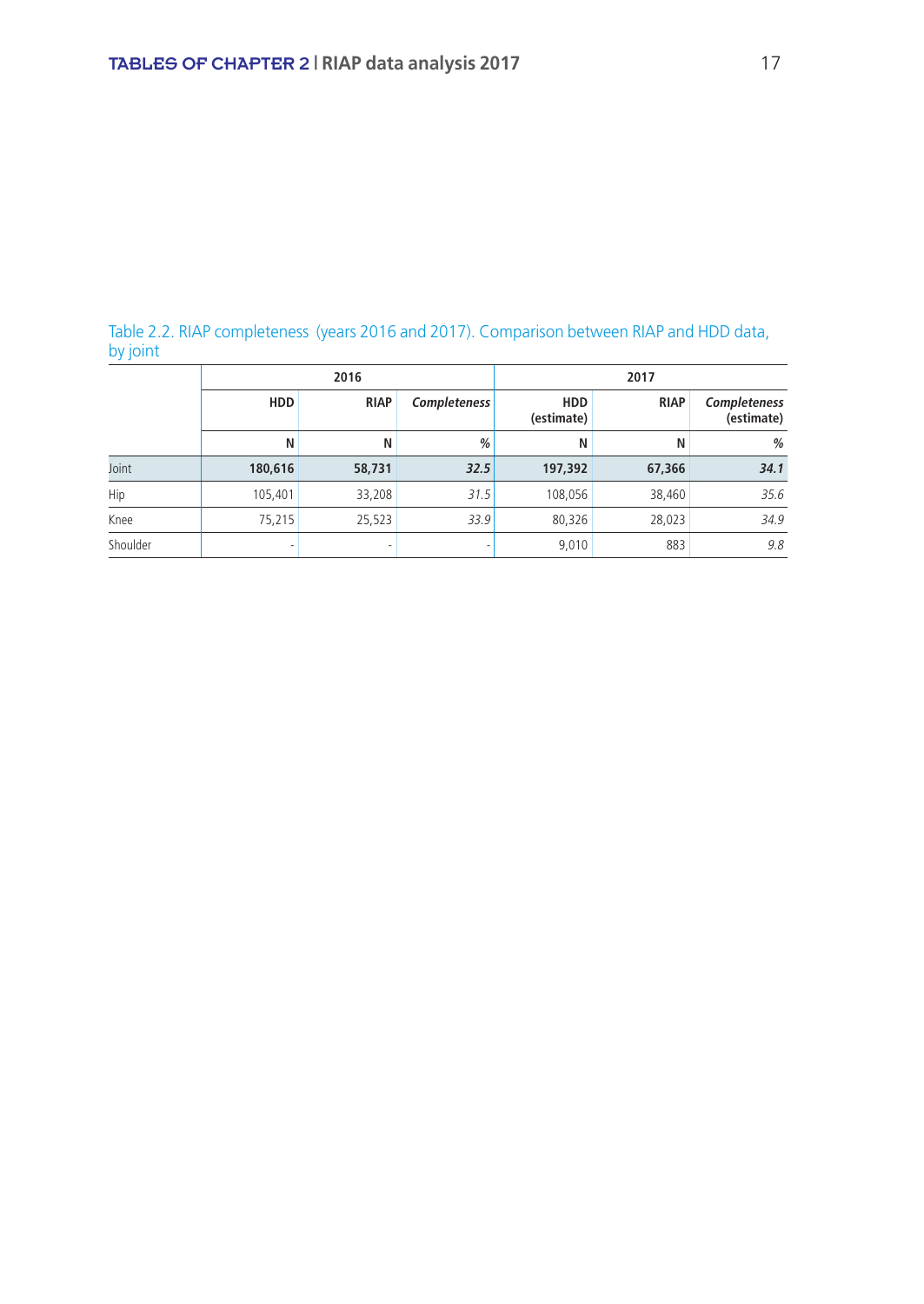#### Table 2.3. Hip. Number of procedures analyzed, by procedure type

|                          | N      | %    |
|--------------------------|--------|------|
| <b>Procedure type</b>    | 35,759 |      |
| <b>Total replacement</b> | 26,049 | 72.8 |
| - elective               | 23,034 | 88.4 |
| - emergency              | 3,015  | 11.6 |
| Partial replacement      | 7,915  | 22.1 |
| <b>Revision</b>          | 1,795  | 5.0  |
| Partial revision         | 1,476  | 82.2 |
| Total revision           | 273    | 15.2 |
| Removal of prosthesis    | 46     | 2.6  |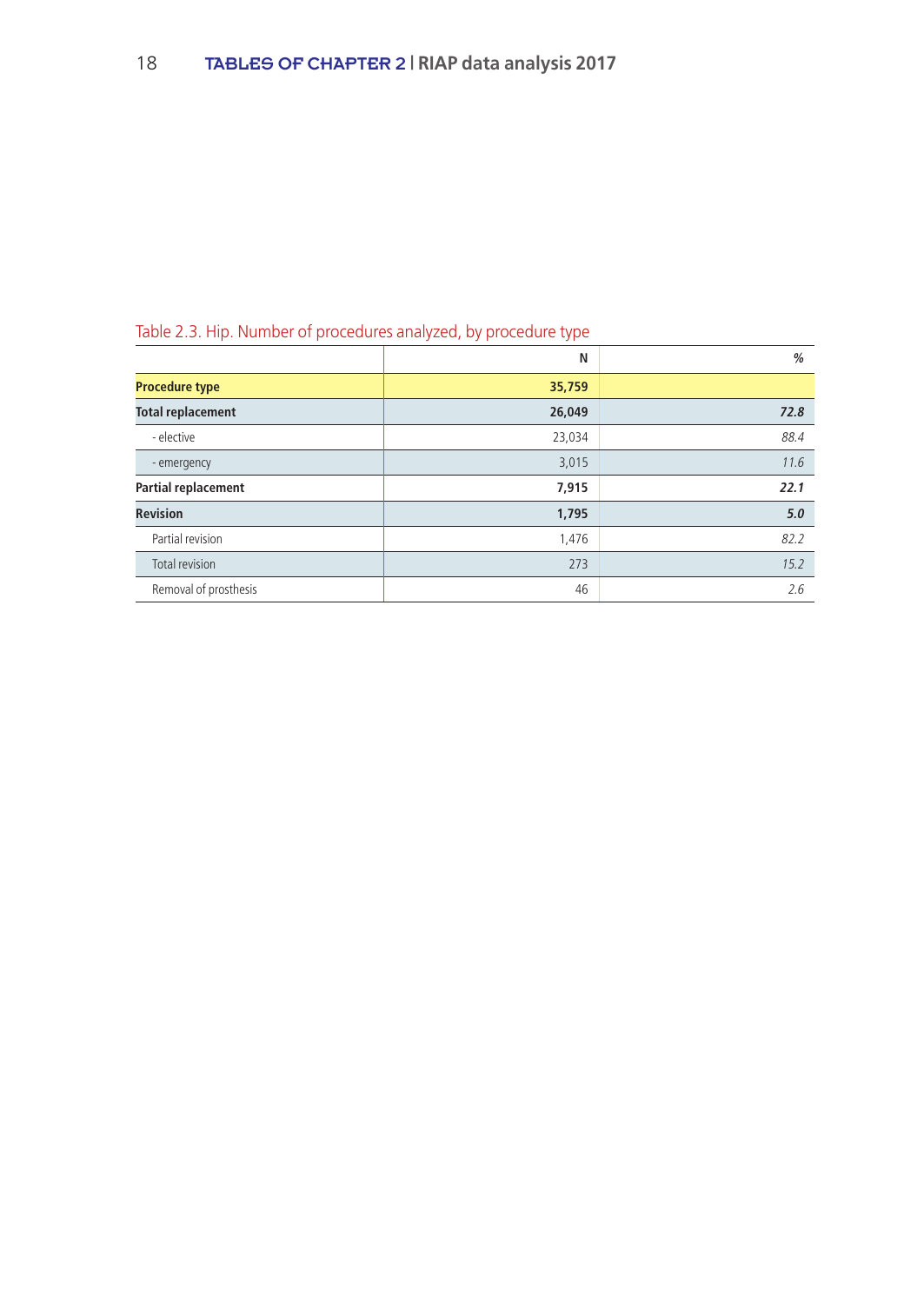|                                   |          |      | <b>Total replacement</b> |      | <b>Partial</b> |      | Revision (*) |               | <b>TOTAL</b> |      |  |  |
|-----------------------------------|----------|------|--------------------------|------|----------------|------|--------------|---------------|--------------|------|--|--|
|                                   | elective |      | emergency                |      | replacement    |      |              |               |              |      |  |  |
|                                   | N        | %    | N                        | $\%$ | N              | %    | N            | $\frac{0}{0}$ | N            | %    |  |  |
| <b>Type of hospital</b>           | 23,034   |      | 3.015                    |      | 7.915          |      | 1,795        |               | 35,759       |      |  |  |
| Public hospitals                  | 9.960    | 43.2 | 2.477                    | 82.2 | 6.646          | 84.0 | 959          | 53.4          | 20.042       | 56.0 |  |  |
| Private hospitals, accredited     | 12.850   | 55.8 | 536                      | 17.7 | 1.250          | 15.8 | 824          | 45.9          | 15,460       | 43.3 |  |  |
| Private hospitals, non accredited | 224      | 1.0  |                          | 0.1  | 19             | 0.2  | 12           | 0.7           | 257          | 0.7  |  |  |

#### Table 2.4. Hip. Number of procedures by type of hospital, by procedure type

(\*) Total or partial revision, removal of prosthesis, conversion from partial to total prosthesis, spacer revision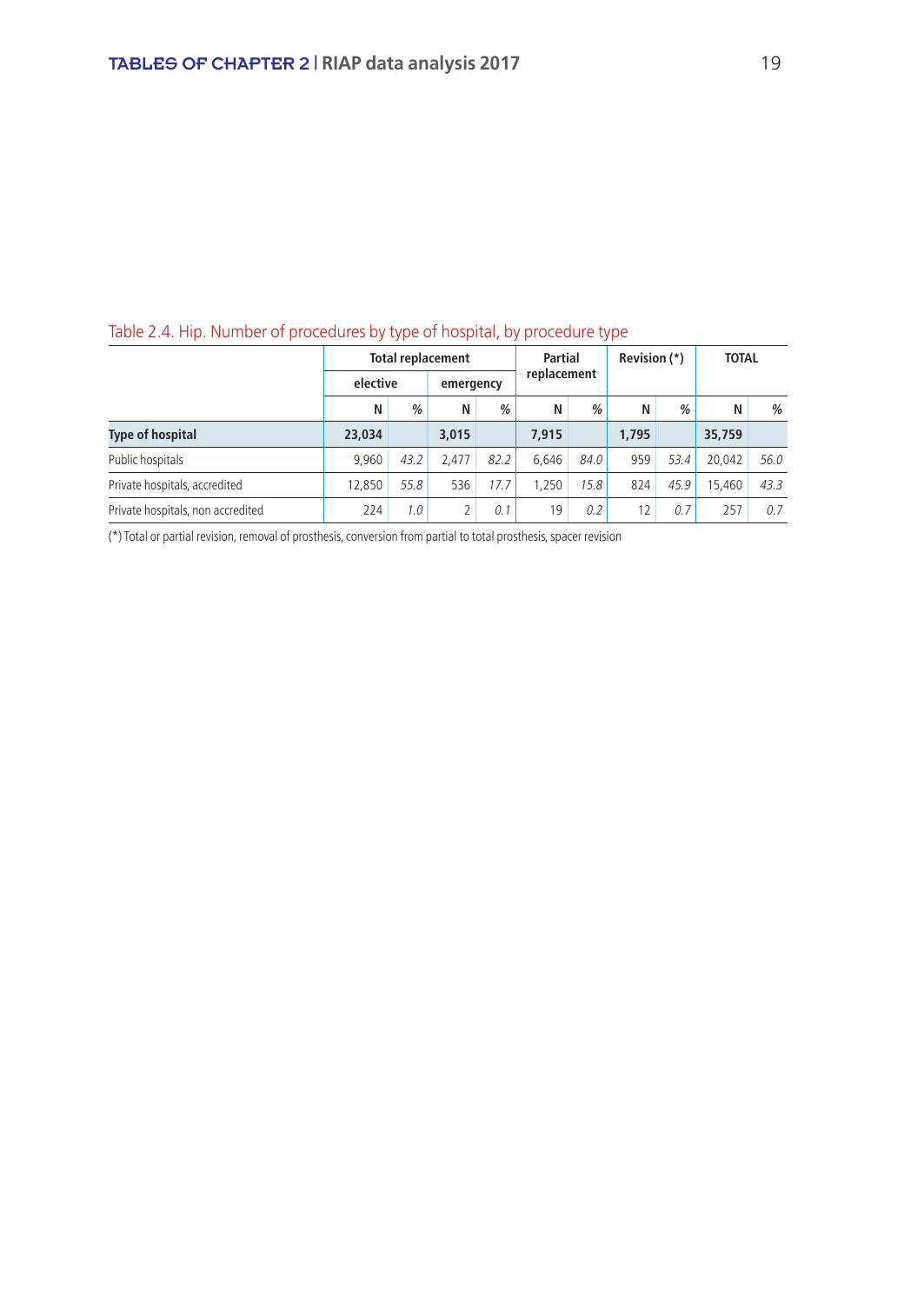|                     | <b>Total replacement</b> |      |           |      | <b>Partial replacement</b> |      | Revision (*)<br><b>TOTAL</b> |      |        |      |
|---------------------|--------------------------|------|-----------|------|----------------------------|------|------------------------------|------|--------|------|
|                     | elective                 |      | emergency |      |                            |      |                              |      |        |      |
|                     | N                        | $\%$ | N         | %    | N                          | %    | N                            | %    | N      | $\%$ |
| <b>Gender</b>       | 23,034                   |      | 3,015     |      | 7,915                      |      | 1,795                        |      | 35,759 |      |
| Male                | 10.696                   | 46.4 | 864       | 28.7 | 2,141                      | 27.0 | 724                          | 40.3 | 14,425 | 40.3 |
| Female              | 12,338                   | 53.6 | 2,151     | 71.3 | 5,774                      | 73.0 | 1,071                        | 59.7 | 21,334 | 59.7 |
| Age group by gender |                          |      |           |      |                            |      |                              |      |        |      |
| <b>Male</b>         | 10,696                   |      | 864       |      | 2,141                      |      | 724                          |      | 14,425 |      |
| Mean age            | 65                       |      | 70        |      | 83                         |      | 69                           |      | 68     |      |
| Standard deviation  | 12                       |      | 13        |      | 9                          |      | 12                           |      | 13     |      |
| $<$ 45              | 592                      | 5.5  | 28        | 3.2  | $\overline{7}$             | 0.3  | 21                           | 2.9  | 648    | 4.5  |
| $45 - 54$           | 1,495                    | 14.0 | 78        | 9.0  | 11                         | 0.5  | 70                           | 9.7  | 1,654  | 11.5 |
| $55 - 64$           | 2,496                    | 23.3 | 141       | 16.3 | 45                         | 2.1  | 112                          | 15.5 | 2,794  | 19.4 |
| $65 - 74$           | 3,298                    | 30.8 | 241       | 27.9 | 186                        | 8.7  | 189                          | 26.1 | 3,914  | 27.1 |
| $75 - 84$           | 2,127                    | 19.9 | 237       | 27.4 | 819                        | 38.3 | 221                          | 30.5 | 3,404  | 23.6 |
| $\geq 85$           | 203                      | 1.9  | 116       | 13.4 | 1,009                      | 47.1 | 48                           | 6.6  | 1,376  | 9.5  |
| $n/a$ (**)          | 485                      | 4.5  | 23        | 2.7  | 64                         | 3.0  | 63                           | 8.7  | 635    | 4.4  |
| <b>Female</b>       | 12,338                   |      | 2,151     |      | 5,774                      |      | 1,071                        |      | 21,334 |      |
| Mean age            | 69                       |      | 73        |      | 84                         |      | 73                           |      | 74     |      |
| Standard deviation  | 11                       |      | 10        |      | 7                          |      | 11                           |      | 12     |      |
| <45                 | 315                      | 2.6  | 14        | 0.7  | 7                          | 0.1  | 11                           | 1.0  | 347    | 1.6  |
| $45 - 54$           | 958                      | 7.8  | 76        | 3.5  | 20                         | 0.3  | 56                           | 5.2  | 1,110  | 5.2  |
| $55 - 64$           | 2,219                    | 18.0 | 282       | 13.1 | 56                         | 1.0  | 135                          | 12.6 | 2,692  | 12.6 |
| $65 - 74$           | 4,124                    | 33.4 | 731       | 34.0 | 364                        | 6.3  | 270                          | 25.2 | 5,489  | 25.7 |
| $75 - 84$           | 3,724                    | 30.2 | 707       | 32.9 | 2.317                      | 40.1 | 407                          | 38.0 | 7,155  | 33.5 |
| $\geq 85$           | 489                      | 4.0  | 280       | 13.0 | 2,872                      | 49.7 | 131                          | 12.2 | 3,772  | 17.7 |
| $n/a$ (**)          | 509                      | 4.1  | 61        | 2.8  | 138                        | 2.4  | 61                           | 5.7  | 769    | 3.6  |

#### Table 2.5. Hip. Number of procedures by patient gender and age group, by procedure type

(\*) Total or partial revision, removal of prosthesis, conversion from partial to total prosthesis, spacer revision

(\*\*) AP Bolzano data have not been included because not available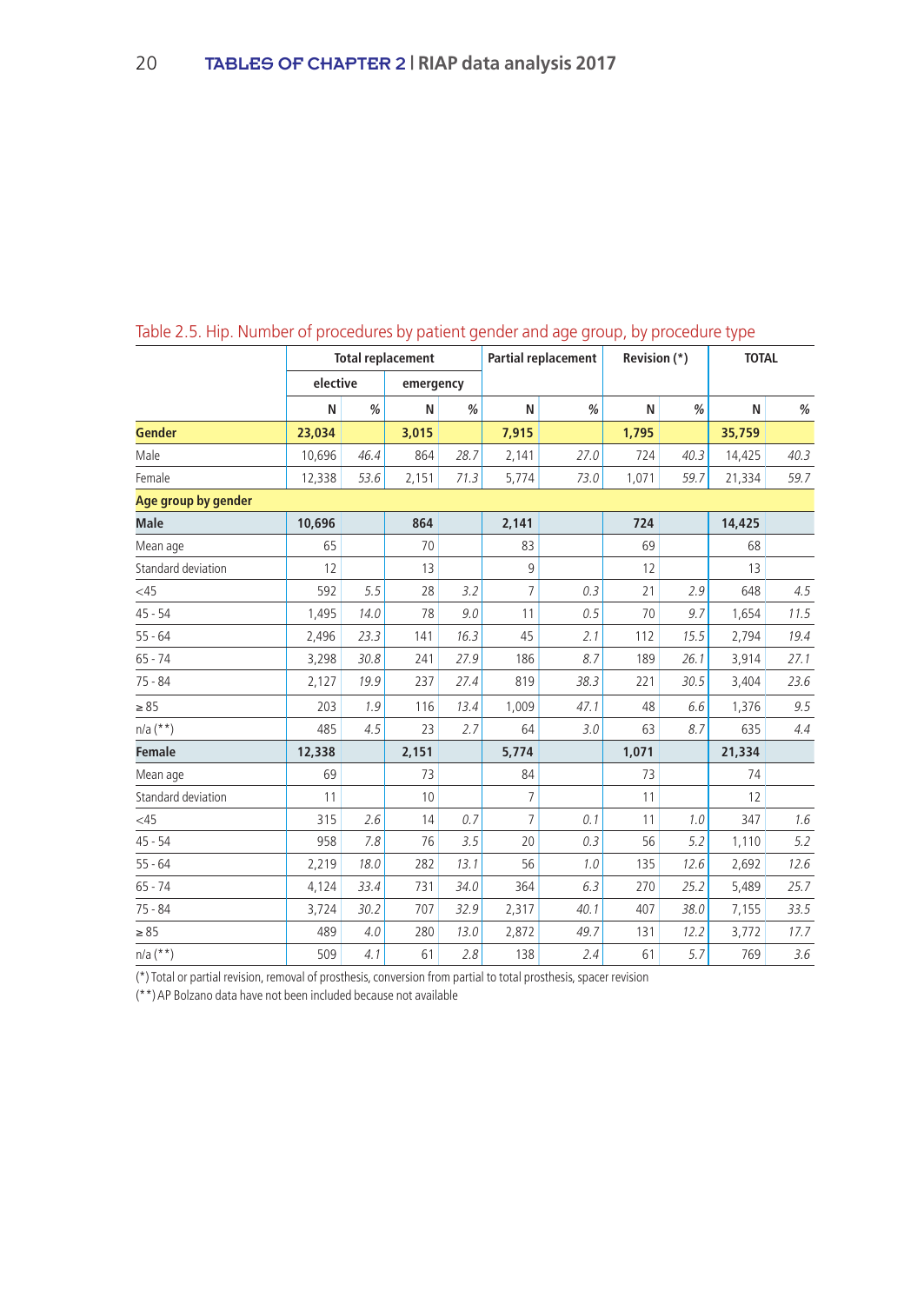|                      |          |      | <b>Total replacement</b> | Partial |             | Revision (*) |       | <b>TOTAL</b> |        |      |
|----------------------|----------|------|--------------------------|---------|-------------|--------------|-------|--------------|--------|------|
|                      | elective |      | emergency                |         | replacement |              |       |              |        |      |
|                      | N        | %    | N                        | %       | N           | %            | N     | %            | N      | $\%$ |
| <b>Operated side</b> | 23,034   |      | 3,015                    |         | 7,915       |              | 1,795 |              | 35,759 |      |
| Right                | 12,573   | 54.6 | 1,523                    | 50.5    | 4.008       | 50.6         | 963   | 53.6         | 19,067 | 53.3 |
| Left                 | 10,025   | 43.5 | 1,488                    | 49.4    | 3,889       | 49.1         | 824   | 45.9         | 16,226 | 45.4 |
| Bilateral            | 436      | 1.9  | 4                        | 0.1     | 18          | 0.2          | 8     | 0.4          | 466    | 1.3  |
| Surgical approach    | 23,034   |      | 3,015                    |         | 7,915       |              | 1.795 |              | 35,759 |      |
| Anterior             | 3,992    | 17.3 | 155                      | 5.1     | 346         | 4.4          | 112   | 6.2          | 4.605  | 12.9 |
| Anterolateral        | 2,385    | 10.4 | 590                      | 19.6    | 1,696       | 21.4         | 250   | 13.9         | 4,921  | 13.8 |
| Lateral              | 4,293    | 18.6 | 921                      | 30.5    | 2,743       | 34.7         | 465   | 25.9         | 8,422  | 23.6 |
| Posterolateral       | 12,083   | 52.5 | 1,342                    | 44.5    | 3,113       | 39.3         | 957   | 53.3         | 17.495 | 48.9 |
| Other                | 281      | 1.2  | 7                        | 0.2     | 17          | 0.2          | 11    | 0.6          | 316    | 0.9  |

Table 2.6. Hip. Number of procedures by operated side, surgical approach and fixation, by procedure type

(\*) Total or partial revision, removal of prosthesis, conversion from partial to total prosthesis, spacer revision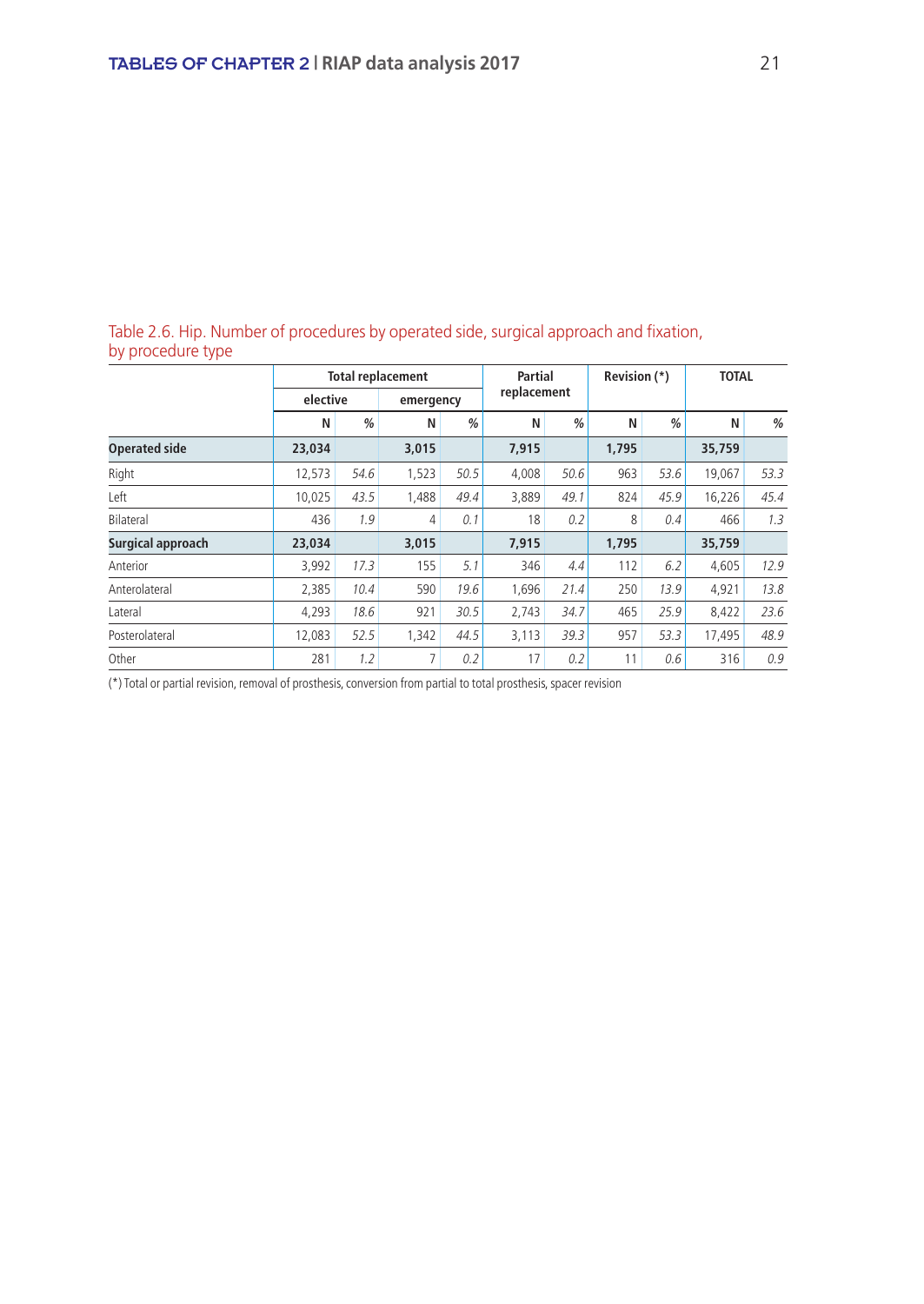#### Table 2.7. Hip. Number of primary procedures by indication for surgery and previous procedure, by procedure type

|                                       |          | <b>Total replacement</b> |              | Partial       |             |               | <b>TOTAL</b> |      |
|---------------------------------------|----------|--------------------------|--------------|---------------|-------------|---------------|--------------|------|
|                                       | elective |                          | emergency    |               | replacement |               |              |      |
|                                       | N        | $\frac{0}{0}$            | N            | $\frac{0}{0}$ | N           | $\frac{0}{0}$ | N            | %    |
| <b>Indication for surgery</b>         | 23,034   |                          | 3,015        |               | 7,915       |               | 33,964       |      |
| Primary osteoarthritis                | 20,968   | 91.0                     |              |               | 148         | 1.9           | 21,116       | 62.2 |
| Post-traumatic osteoarthritis         | 340      | 1.5                      |              |               | 42          | 0.5           | 382          | 1.1  |
| Rheumatoid arthritis                  | 77       | 0.3                      |              |               | 1           | 0.0           | 78           | 0.2  |
| Neoplasia                             | 35       | 0.2                      |              |               | 40          | 0.5           | 75           | 0.2  |
| Aseptic necroisis of femoral head     | 877      | 3.8                      |              |               | 18          | 0.2           | 895          | 2.6  |
| Congenital dislocation/hip dysplasia  | 602      | 2.6                      |              |               | 4           | 0.1           | 606          | 1.8  |
| Perthes disease or epiphysiolysis     | 55       | 0.2                      |              |               | 5           | 0.1           | 60           | 0.2  |
| Fractured neck of femur               | 0        | 0.0                      | 3,015        | 100.0         | 7,634       | 96.4          | 10,649       | 31.4 |
| Septic coxitis                        | 4        | 0.0                      |              |               | $\Omega$    | 0.0           | 4            | 0.0  |
| Pseudoarthrosis neck fracture related | 30       | 0.1                      |              |               | 13          | 0.2           | 43           | 0.1  |
| Other                                 | 46       | 0.2                      |              |               | 10          | 0.1           | 56           | 0.2  |
| Previous procedure                    | 23,034   |                          | 3,015        |               | 7,915       |               | 33,964       |      |
| None                                  | 21,353   | 92.7                     | 2,830        | 93.9          | 7,333       | 92.6          | 31,516       | 92.8 |
| Osteosynthesis                        | 287      | 1.2                      | 49           | 1.6           | 43          | 0.5           | 379          | 1.1  |
| Osteotomy                             | 91       | 0.4                      | $\mathbf{0}$ | 0.0           | 1           | 0.0           | 92           | 0.3  |
| Arthrodesis                           | 13       | 0.1                      | $\Omega$     | 0.0           | $\Omega$    | 0.0           | 13           | 0.0  |
| Other                                 | 1,290    | 5.6                      | 136          | 4.5           | 538         | 6.8           | 1,964        | 5.8  |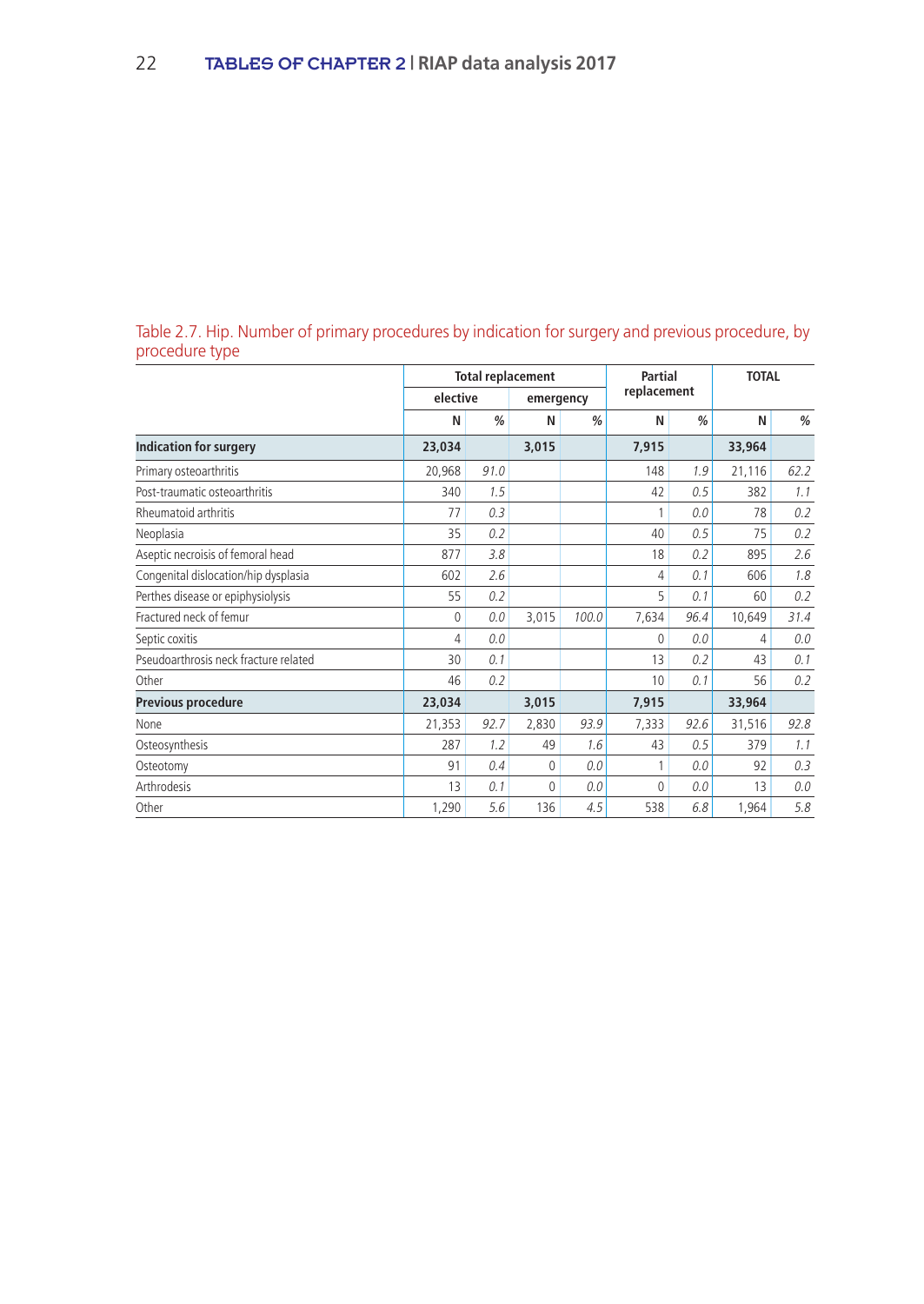| Table 2.8. Hip. Number of revision procedures by indication for surgery and previous procedure |  |  |  |
|------------------------------------------------------------------------------------------------|--|--|--|
|                                                                                                |  |  |  |

|                                           | Revision (*) |      |
|-------------------------------------------|--------------|------|
|                                           | N            | %    |
| <b>Indication for surgery</b>             | 1,795        |      |
| Pain                                      | 113          | 6.3  |
| Lysis                                     | 36           | 2.0  |
| Wear                                      | 116          | 6.5  |
| Implant fracture                          | 88           | 4.9  |
| Prosthesis dislocation                    | 227          | 12.6 |
| Periprosthetic fracture                   | 239          | 13.3 |
| Infection                                 | 140          | 7.8  |
| Previous prosthesis removal               | 30           | 1.7  |
| Aseptic loosening, cup                    | 395          | 22.0 |
| Aseptic loosening, stem                   | 187          | 10.4 |
| Aseptic loosening, total                  | 192          | 10.7 |
| Disease progression                       | 1            | 0.1  |
| Other                                     | 31           | 1.7  |
| <b>Previous procedure</b>                 | 1,795        |      |
| Total hip replacement                     | 1,436        | 80.0 |
| Revision of hip replacement               | 81           | 4.5  |
| Spacer implantation or prosthesis removal | 134          | 7.5  |
| Partial hip replacement                   | 111          | 6.2  |
| Other                                     | 33           | 1.8  |

 $\overline{(*)}$  Total or partial revision, removal of prosthesis, conversion from partial to total replacement, spacer revision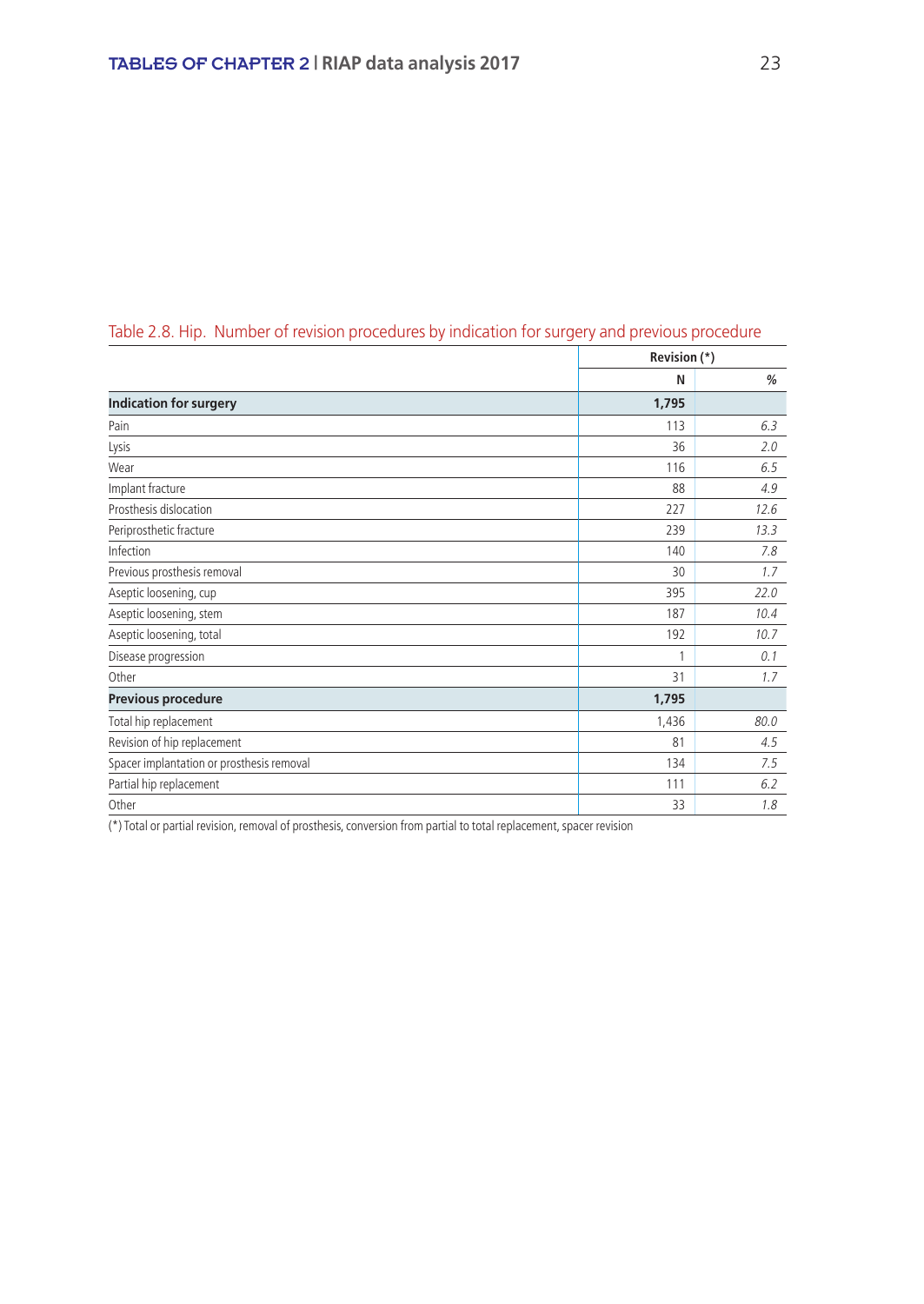#### Table 2.9. Hip. Number of procedures analyzed, by device

|                          | N      | $\frac{0}{0}$ |
|--------------------------|--------|---------------|
| <b>Procedure type</b>    | 35,233 |               |
| <b>Total replacement</b> | 26,025 | 73.9          |
| - elective               | 23,010 | 88.4          |
| - emergency              | 3,015  | 11.6          |
| Partial replacement      | 7,415  | 21.0          |
| <b>Revision</b>          | 1,793  | 5.1           |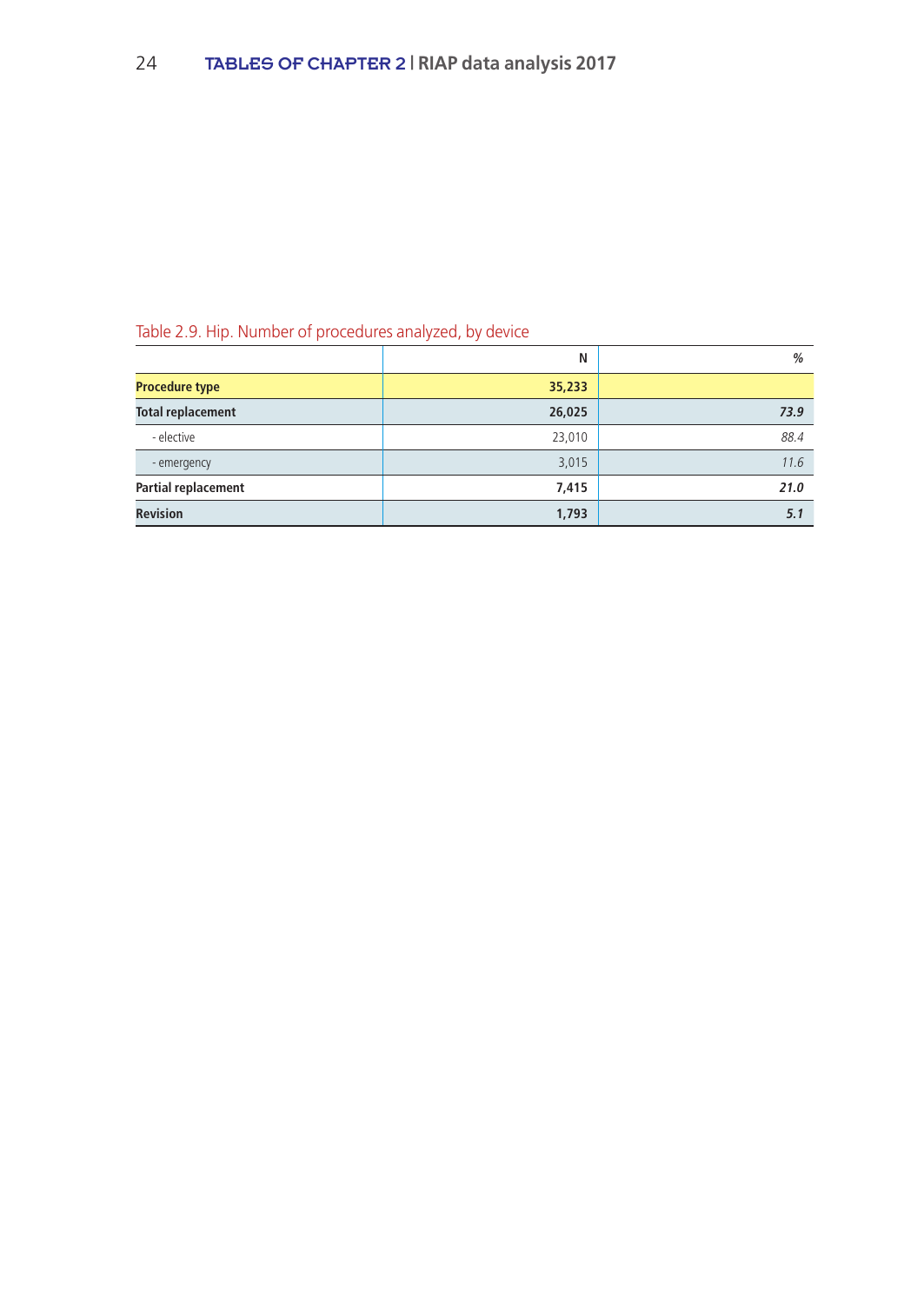| Table 2.10. Filp. Nurfliber Of Drocedures by type of fixation, by procedure type             |              |               |                          |      |                |               |              |               |              |      |
|----------------------------------------------------------------------------------------------|--------------|---------------|--------------------------|------|----------------|---------------|--------------|---------------|--------------|------|
|                                                                                              |              |               | <b>Total replacement</b> |      | <b>Partial</b> |               | Revision (*) |               | <b>TOTAL</b> |      |
|                                                                                              | elective     |               | emergency                |      | replacement    |               |              |               |              |      |
|                                                                                              | N            | $\frac{0}{0}$ | N                        | %    | N              | $\frac{0}{0}$ | N            | $\frac{0}{0}$ | N            | $\%$ |
| <b>Fixation</b>                                                                              | 23,010       |               | 3,015                    |      | 7,415          |               | 1,793        |               | 35,233       |      |
| Cemented (stem $+$ cup)                                                                      | 706          | 3.1           | 130                      | 4.3  | 0              | 0.0           | 25           | 1.4           | 861          | 2.4  |
| Reverse hybrid (uncemented<br>stem and cemented cup)                                         | 169          | 0.7           | 116                      | 3.8  | 0              | 0.0           | 32           | 1.8           | 317          | 0.9  |
| Only cemented cup                                                                            | $\mathbf{0}$ | 0.0           | $\Omega$                 | 0.0  | 0              | 0.0           | 40           | 2.2           | 40           | 0.1  |
| Hybrid (cemented stem and<br>uncementled cup)                                                | 694          | 3.0           | 143                      | 4.7  | 0              | 0.0           | 9            | 0.5           | 846          | 2.4  |
| Uncemented (stem $+$ cup)                                                                    | 18,083       | 78.6          | 1,739                    | 57.7 | 0              | 0.0           | 261          | 14.6          | 20,083       | 57.0 |
| Only uncemented cup                                                                          | 2            | 0.0           | $\Omega$                 | 0.0  | 0              | 0.0           | 82           | 4.6           | 84           | 0.2  |
| Only cemented stem                                                                           | 1            | 0.0           |                          | 0.0  | 2,500          | 33.7          | 19           | 1.1           | 2,521        | 7.2  |
| Only uncemented stem                                                                         | 0            | 0.0           | 3                        | 0.1  | 2,731          | 36.8          | 109          | 6.1           | 2,843        | 8.1  |
| Fixation declared "not appli-<br>cable" for cup and stem even if<br>the component is present | 159          | 0.7           | 21                       | 0.7  | 74             | 1.0           | 100          | 5.6           | 354          | 1.0  |
| Procedures not admitted to the<br>analysis of the fixation mode                              | 3,196        | 13.9          | 862                      | 28.6 | 2,110          | 28.5          | 1,116        | 62.2          | 7,284        | 20.7 |

#### Table 2.10. Hip. Number of procedures by type of fixation, by procedure type

(\*)Total or partial revision, removal of prosthesis, conversion from partial to total replacement, spacer revision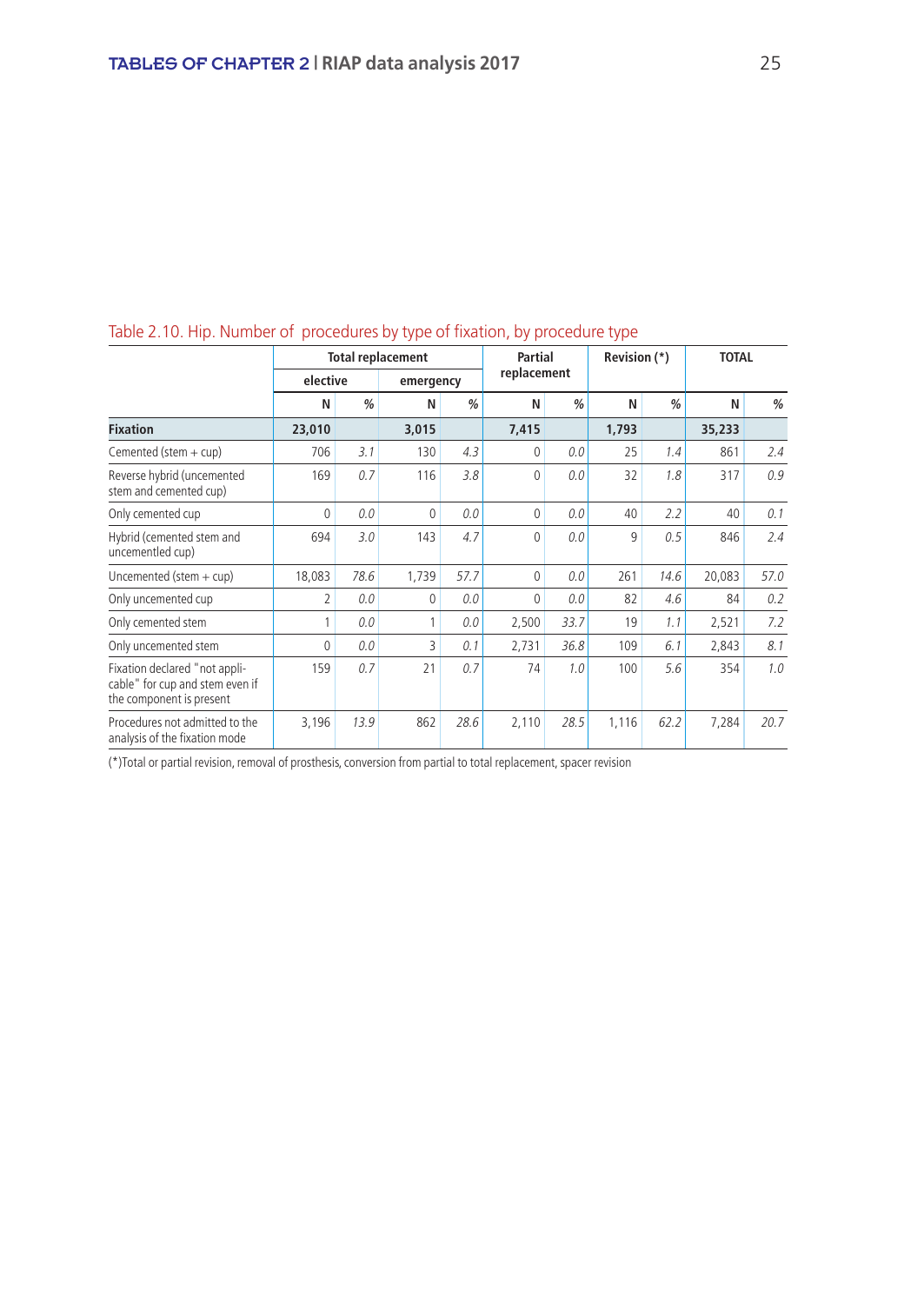|                                                                           |          | <b>Total replacement</b> | <b>TOTAL</b>   |               |        |      |
|---------------------------------------------------------------------------|----------|--------------------------|----------------|---------------|--------|------|
|                                                                           | elective |                          | emergency      |               |        |      |
|                                                                           | N        | $\frac{0}{0}$            | N              | $\frac{0}{0}$ | N      | %    |
| <b>Bearing type (head/insert)</b>                                         | 23,010   |                          | 3,015          |               | 26,025 |      |
| Ceramics-Polyethylene                                                     | 12,610   | 54.8                     | 1,253          | 41.6          | 13,863 | 53.3 |
| Ceramics-Ceramics                                                         | 4,047    | 17.6                     | 252            | 8.4           | 4,299  | 16.5 |
| Metal-Polyethylene                                                        | 2,108    | 9.2                      | 542            | 18.0          | 2,650  | 10.2 |
| Ceramics-Metal                                                            | 98       | 0.4                      | 21             | 0.7           | 119    | 0.5  |
| Metal-Metal                                                               | 98       | 0.4                      | 8              | 0.3           | 106    | 0.4  |
| Metal-Ceramics                                                            | 27       | 0.1                      | $\overline{2}$ | 0.1           | 29     | 0.1  |
| Procedures that do not report the implantation<br>of a head and an insert | 4,022    | 17.5                     | 937            | 31.1          | 4,959  | 19.1 |

#### Table 2.11. Hip. Number of total replacement procedures by type of bearing, by procedure type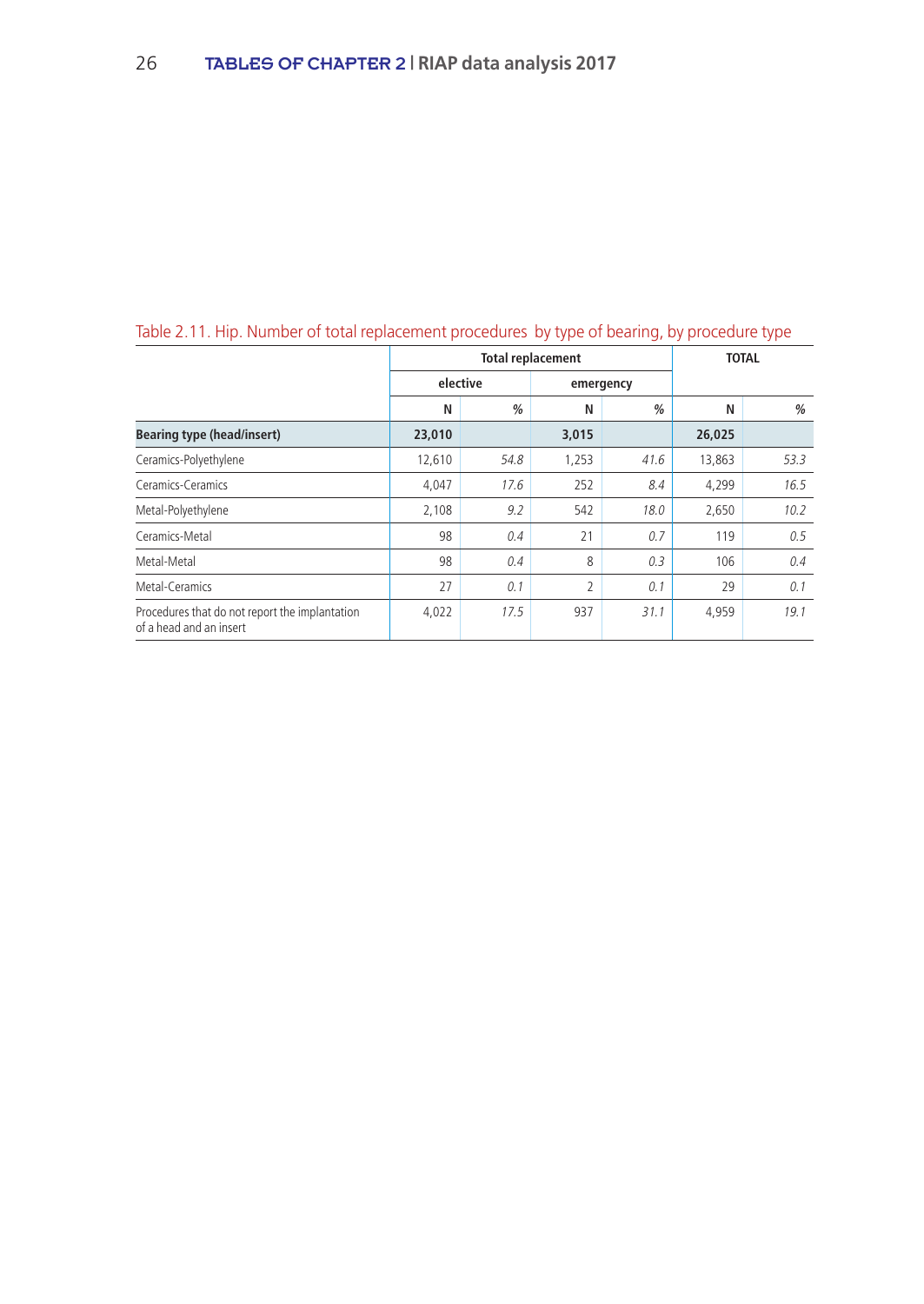#### Table 2.12. Hip. Number of revision procedures by type of bearing

|                                                                        | Revision (*) |      |
|------------------------------------------------------------------------|--------------|------|
|                                                                        | N            | %    |
| Type of bearing (head/insert)                                          | 1,793        |      |
| Ceramics-Polyethylene                                                  | 472          | 26.3 |
| Metal-Polyethylene                                                     | 275          | 15.3 |
| Ceramics-Ceramics                                                      | 62           | 3.5  |
| Metal-Metal                                                            | 19           | 1.1  |
| Ceramics-Metal                                                         | 15           | 0.8  |
| Metal-Ceramics                                                         | 3            | 0.2  |
| Procedures that do not report the implantation of a head and an insert | 947          | 52.8 |

(\*) Total or partial revision, removal of prosthesis, conversion from partial to total replacement, spacer revision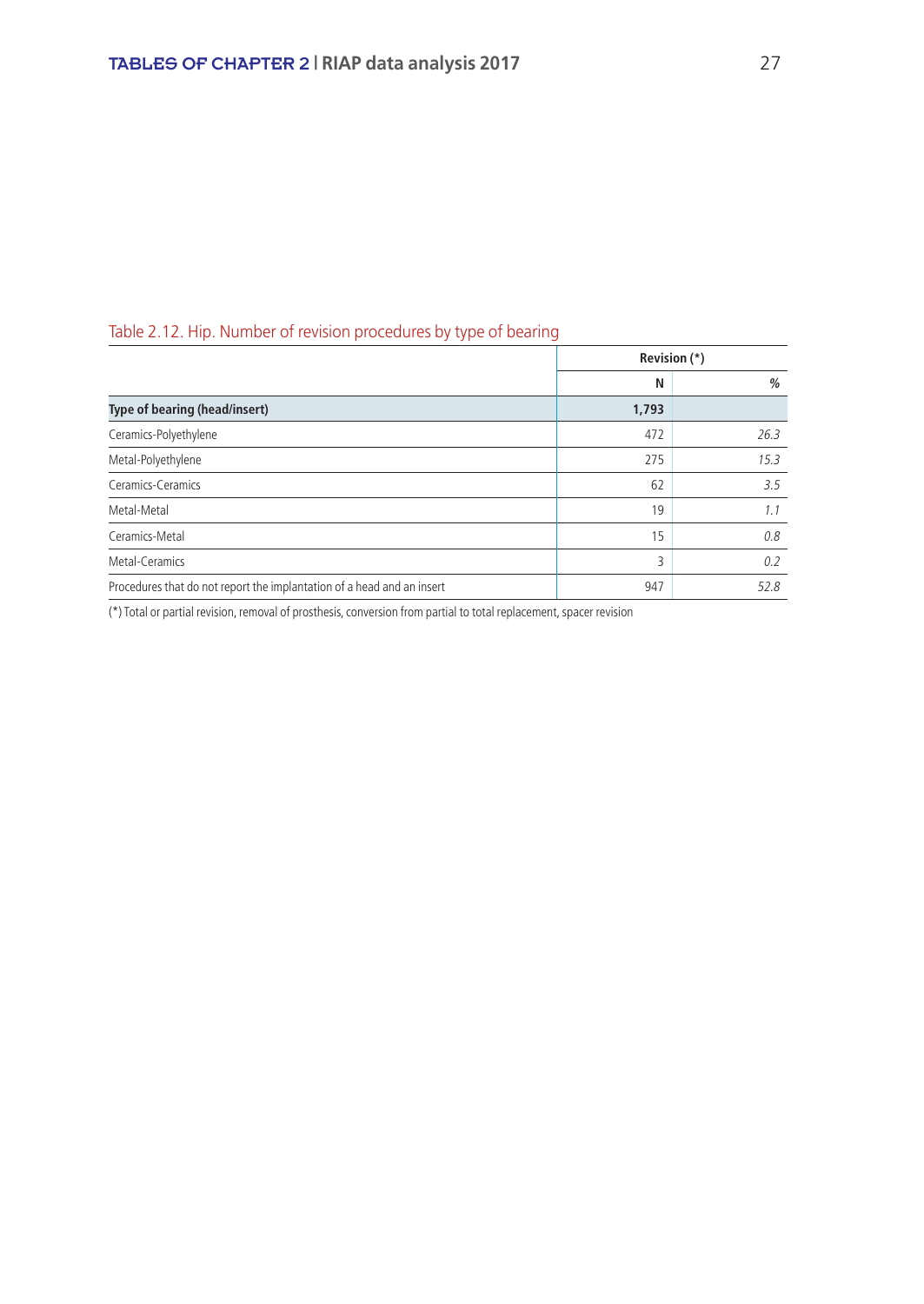|                                          |          |      | <b>Total replacement</b> |           | <b>TOTAL</b> |      |
|------------------------------------------|----------|------|--------------------------|-----------|--------------|------|
|                                          | elective |      |                          | emergency |              |      |
|                                          | N        | %    | N                        | %         | N            | $\%$ |
| <b>Stem type</b>                         | 23,010   |      | 3,015                    |           | 26,025       |      |
| <b>Uncemented</b>                        | 18,023   | 78.3 | 1,973                    | 65.4      | 19,996       | 76.8 |
| <b>Modular</b>                           | 1,107    | 6.1  | 263                      | 13.3      | 1,370        | 6.9  |
| Non-modular                              | 16,916   | 93.9 | 1,710                    | 86.7      | 18,626       | 93.1 |
| Straight                                 | 12,342   | 73.0 | 1,437                    | 84.0      | 13,779       | 74.0 |
| Anatomical                               | 1,881    | 11.1 | 164                      | 9.6       | 2,045        | 11.0 |
| Conservative                             | 2,693    | 15.9 | 109                      | 6.4       | 2,802        | 15.0 |
| <b>Cemented</b>                          | 1,352    | 5.9  | 370                      | 12.3      | 1,722        | 6.6  |
| <b>Modular</b>                           | 47       | 3.5  | 17                       | 4.6       | 64           | 3.7  |
| Non-modular                              | 1,305    | 96.5 | 353                      | 95.4      | 1,658        | 96.3 |
| Straight                                 | 1,214    | 93.0 | 339                      | 96.0      | 1,553        | 93.7 |
| Anatomical                               | 72       | 5.5  | 13                       | 3.7       | 85           | 5.1  |
| Conservative                             | 19       | 1.5  | 1                        | 0.3       | 20           | 1.2  |
| Other stem type / Stem type not reported | 3,635    | 15.8 | 672                      | 22.3      | 4,307        | 16.5 |

#### Table 2.13. Hip. Number of total replacement procedures by stem type, by procedure type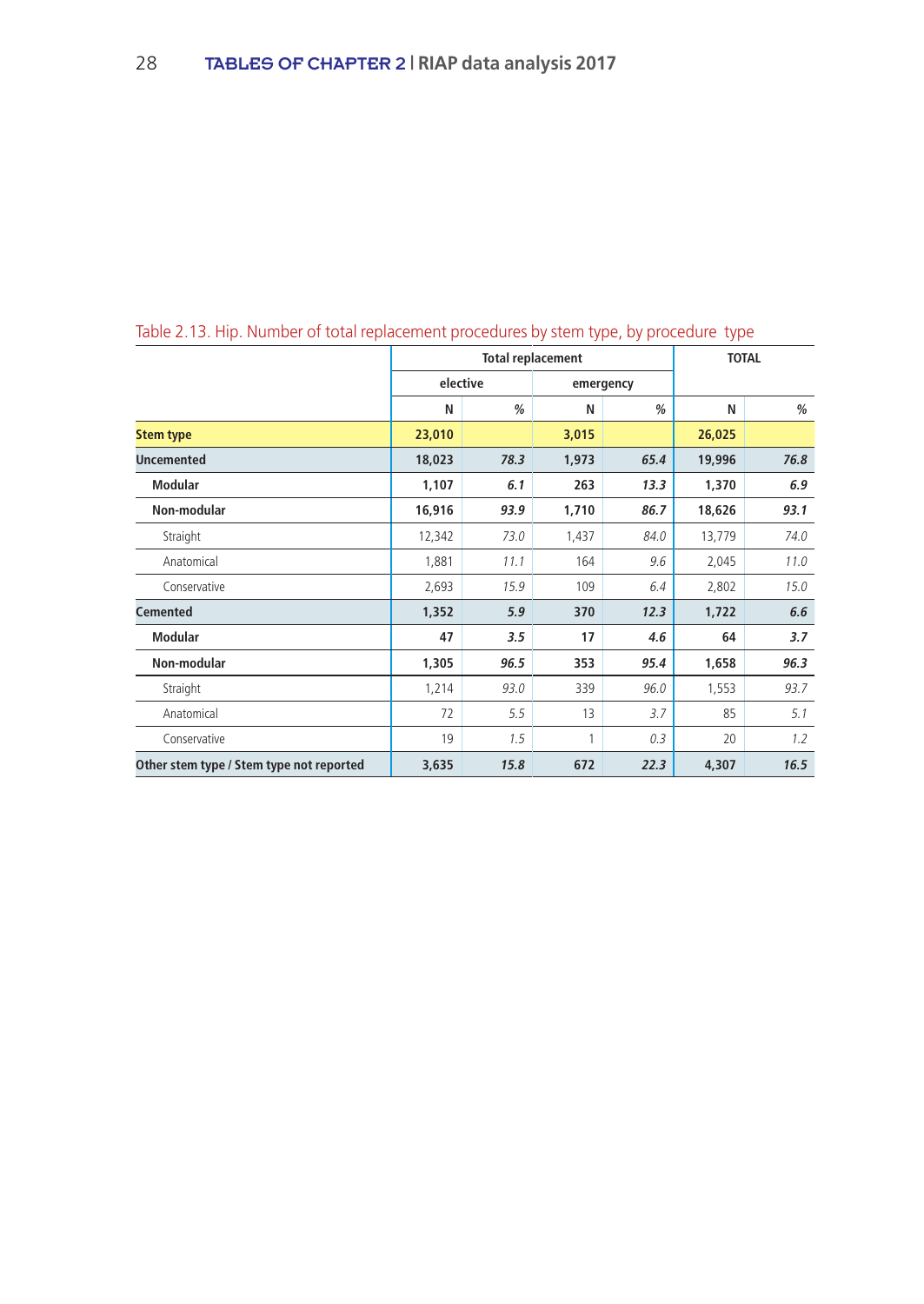|                                                | . .    |      |
|------------------------------------------------|--------|------|
|                                                | N      | %    |
| <b>Procedure type</b>                          | 25,522 |      |
| Primary                                        | 24,463 | 95.9 |
| total                                          | 20,656 | 84.4 |
| unicompartmental                               | 3,807  | 15.6 |
| <b>Revision</b>                                | 1,059  | 4.1  |
| Partial revision                               | 233    | 22.0 |
| Total revision                                 | 767    | 72.4 |
| Removal of prosthesis                          | 41     | 3.9  |
| Primary patella implant on existing prosthesis | 18     | 1.7  |

#### Table 2.14. Knee. Number of procedures analyzed, by procedure type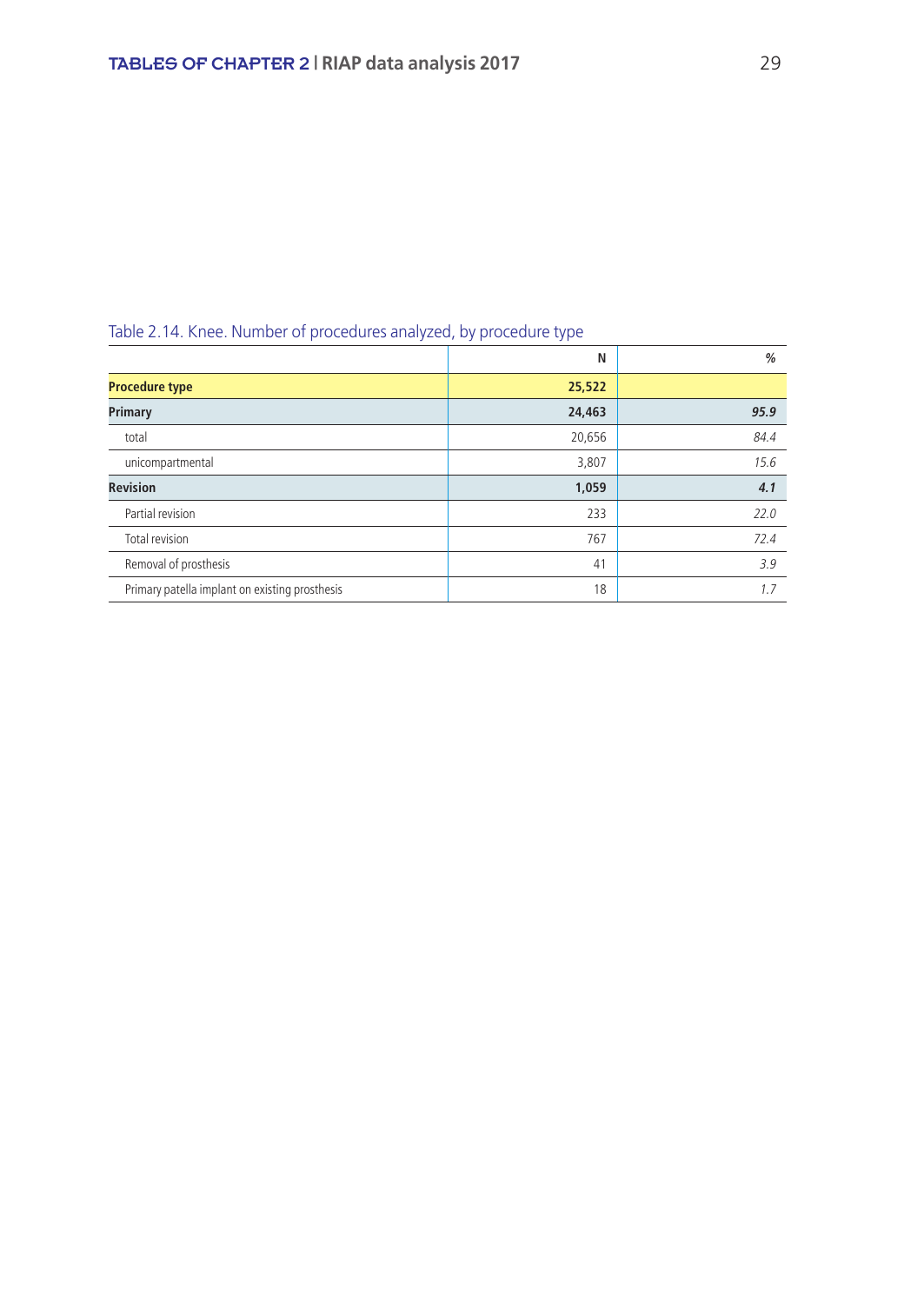#### Table 2.15. Knee. Number of procedures by type of hospital, by procedure type

|                                   |        |       | Primary |                  |       | Revision (*) | <b>TOTAL</b> |               |
|-----------------------------------|--------|-------|---------|------------------|-------|--------------|--------------|---------------|
|                                   |        | total |         | unicompartmental |       |              |              |               |
|                                   | N      | %     | N       | $\frac{0}{0}$    | Ν     | %            | N            | $\%$          |
| <b>Type of hospital</b>           | 20,656 |       | 3,807   |                  | 1.059 |              | 25,522       |               |
| Public hospitals                  | 8.849  | 42.9  | 964     | 25.3             | 445   | 42.0         | 10.258       | 40.2          |
| Private hospitals, accredited     | 1.468  | 55.5  | 2.794   | 73.4             | 612   | 57.8         | 14.874       | 58.3          |
| Private hospitals, non accredited | 339    | 1.6   | 49      | 1.3              |       | 0.2          | 390          | $1.5^{\circ}$ |

(\*) Total or partial revision, removal of prosthesis, primary patella implant on existing prosthesis. spacer revision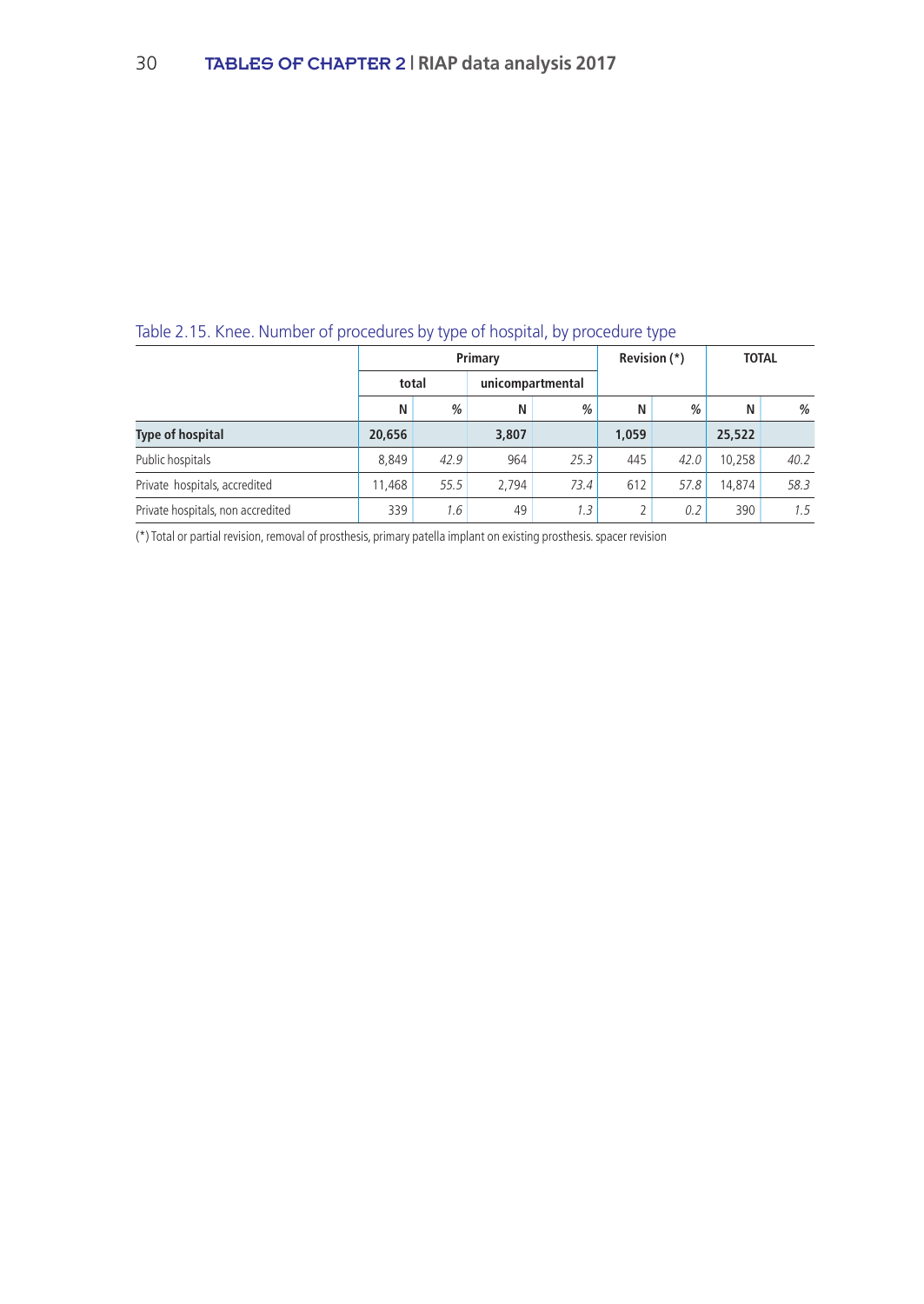|                     |        |      | Primary          |      | Revision (*)   |      | <b>TOTAL</b> |      |  |
|---------------------|--------|------|------------------|------|----------------|------|--------------|------|--|
|                     | total  |      | unicompartmental |      |                |      |              |      |  |
|                     | N      | $\%$ | N                | $\%$ | N              | %    | N            | $\%$ |  |
| <b>Gender</b>       | 20,656 |      | 3,807            |      | 1,059          |      | 25,522       |      |  |
| Male                | 6,437  | 31.2 | 1,364            | 35.8 | 313            | 29.6 | 8,114        | 31.8 |  |
| Female              | 14,219 | 68.8 | 2,443            | 64.2 | 746            | 70.4 | 17,408       | 68.2 |  |
| Age group by gender |        |      |                  |      |                |      |              |      |  |
| <b>Male</b>         | 6,437  |      | 1,364            |      | 313            |      | 8,114        |      |  |
| Mean age            | 70     |      | 67               |      | 69             |      | 69           |      |  |
| Standard deviation  | 9      |      | 9                |      | 11             |      | 9            |      |  |
| $<$ 45              | 58     | 0.9  | 12               | 0.9  | $6\phantom{1}$ | 1.9  | 76           | 0.9  |  |
| $45 - 54$           | 299    | 4.6  | 113              | 8.3  | 26             | 8.3  | 438          | 5.4  |  |
| $55 - 64$           | 1,111  | 17.3 | 356              | 26.1 | 47             | 15.0 | 1,514        | 18.7 |  |
| $65 - 74$           | 2,666  | 41.4 | 536              | 39.3 | 112            | 35.8 | 3,314        | 40.8 |  |
| $75 - 84$           | 1,924  | 29.9 | 275              | 20.2 | 77             | 24.6 | 2,276        | 28.1 |  |
| $\geq 85$           | 105    | 1.6  | 15               | 1.1  | 11             | 3.5  | 131          | 1.6  |  |
| $n/a$ $(**)$        | 274    | 4.3  | 57               | 4.2  | 34             | 10.9 | 365          | 4.5  |  |
| <b>Female</b>       | 14,219 |      | 2,443            |      | 746            |      | 17,408       |      |  |
| Mean age            | 71     |      | 69               |      | 71             |      | 71           |      |  |
| Standard deviation  | 8      |      | 9                |      | $\overline{9}$ |      | 8            |      |  |
| $<$ 45              | 41     | 0.3  | 13               | 0.5  | $\mathsf g$    | 1.2  | 63           | 0.4  |  |
| $45 - 54$           | 386    | 2.7  | 172              | 7.0  | 25             | 3.4  | 583          | 3.3  |  |
| $55 - 64$           | 2,232  | 15.7 | 507              | 20.8 | 117            | 15.7 | 2,856        | 16.4 |  |
| $65 - 74$           | 6,181  | 43.5 | 1,006            | 41.2 | 262            | 35.1 | 7,449        | 42.8 |  |
| $75 - 84$           | 4,650  | 32.7 | 632              | 25.9 | 254            | 34.0 | 5,536        | 31.8 |  |
| $\geq 85$           | 266    | 1.9  | 34               | 1.4  | 25             | 3.4  | 325          | 1.9  |  |
| $n/a$ (**)          | 463    | 3.3  | 79               | 3.2  | 54             | 7.2  | 596          | 3.4  |  |

#### Table 2.16. Knee. Number of procedures by patient gender and age group, by procedure type

(\*) Total or partial revision, removal of prosthesis, primary patella implant on existing prosthesis, spacer revision

(\*\*) AP Bolzano data have not been included because not available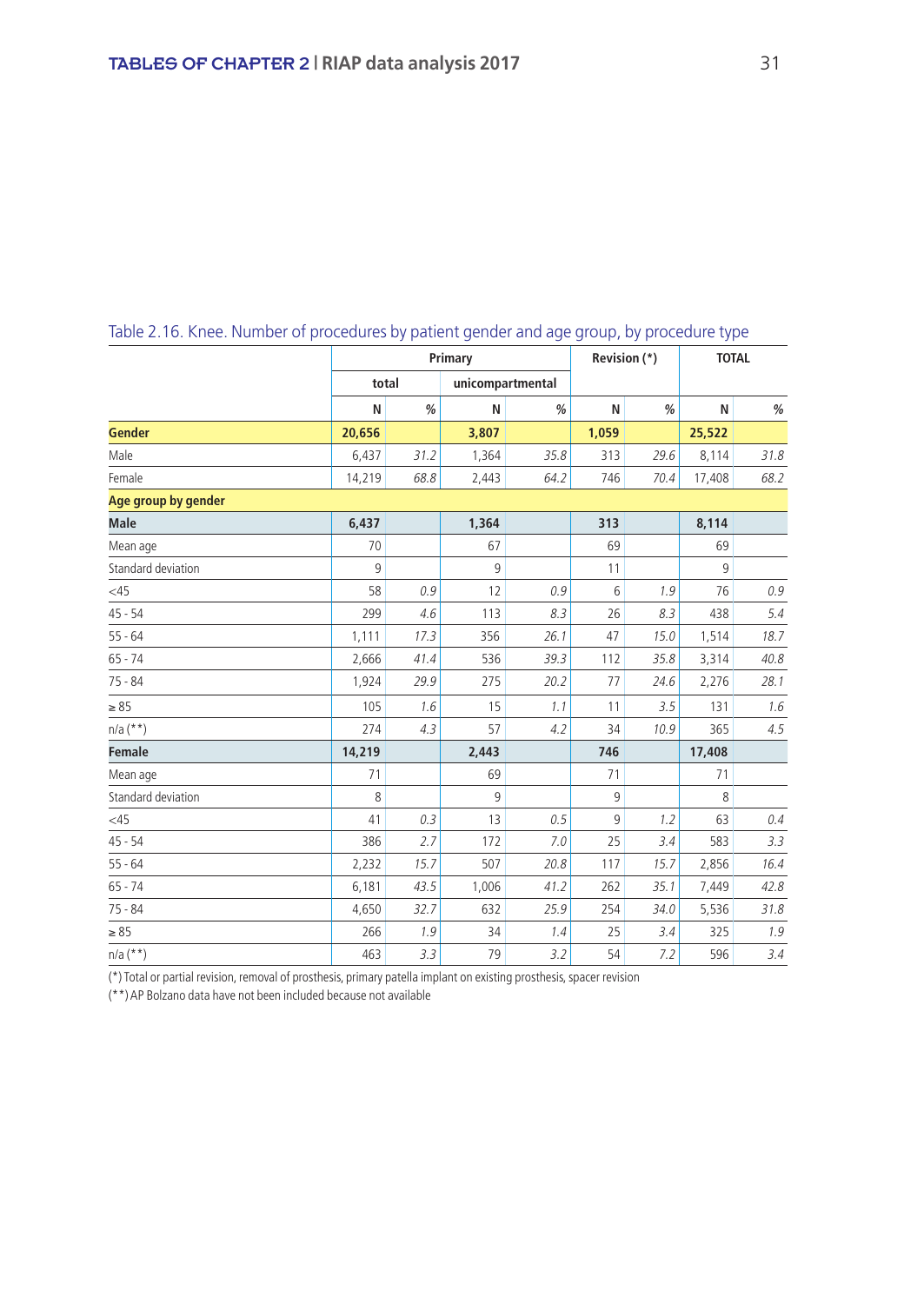#### Table 2.17. Knee. Number of procedures by operated side and surgical approach, by procedure type

|                               |        |      | Primary                  |               | Revision (*) |      | <b>TOTAL</b> |               |
|-------------------------------|--------|------|--------------------------|---------------|--------------|------|--------------|---------------|
|                               | total  |      | unicompartmental         |               |              |      |              |               |
|                               | N      | %    | N                        | $\frac{0}{0}$ | N            | %    | N            | $\frac{0}{0}$ |
| <b>Operated side</b>          | 20,656 |      | 3,807                    |               | 1,059        |      | 25,522       |               |
| Right                         | 11,032 | 53.4 | 1,983                    | 52.1          | 564          | 53.3 | 13,579       | 53.2          |
| Left                          | 9,460  | 45.8 | 1.700                    | 44.7          | 493          | 46.6 | 11,653       | 45.7          |
| Bilateral                     | 164    | 0.8  | 124                      | 3.3           | 2            | 0.2  | 290          | 1.1           |
| Surgical approach             | 20,656 |      | 3,807                    |               | 1,059        |      | 25,522       |               |
| Medial parapatellar           | 18,192 | 88.1 | 2.735                    | 71.8          | 923          | 87.2 | 21,850       | 85.6          |
| Lateral parapatellar          | 423    | 2.0  | 212                      | 5.6           | 21           | 2.0  | 656          | 2.6           |
| Mid-vastus                    | 1,075  | 5.2  | 269                      | 7.1           | 46           | 4.3  | 1,390        | 5.4           |
| Minimally invasive mid-vastus | 461    | 2.2  | 482                      | 12.7          | 30           | 2.8  | 973          | 3.8           |
| Quad-sparing                  | 7      | 0.0  | 49                       | 1.3           | 2            | 0.2  | 58           | 0.2           |
| Sub-vastus                    | 213    | 1.0  | 15                       | 0.4           | 9            | 0.8  | 237          | 0.9           |
| Minimally invasive sub-vastus | 42     | 0.2  | 23                       | 0.6           | 2            | 0.2  | 67           | 0.3           |
| V Quadriceps                  | 1      | 0.0  | $\overline{\phantom{a}}$ | 0.1           | 6            | 0.6  | 9            | 0.0           |
| Tibial tuberosity osteotomy   | 11     | 0.1  | 3                        | 0.1           | 6            | 0.6  | 20           | 0.1           |
| Other                         | 231    | 1.1  | 17                       | 0.4           | 14           | 1.3  | 262          | 1.0           |

(\*) Total or partial revision, removal of prosthesis, primary patella implant on existing prosthesis, spacer revision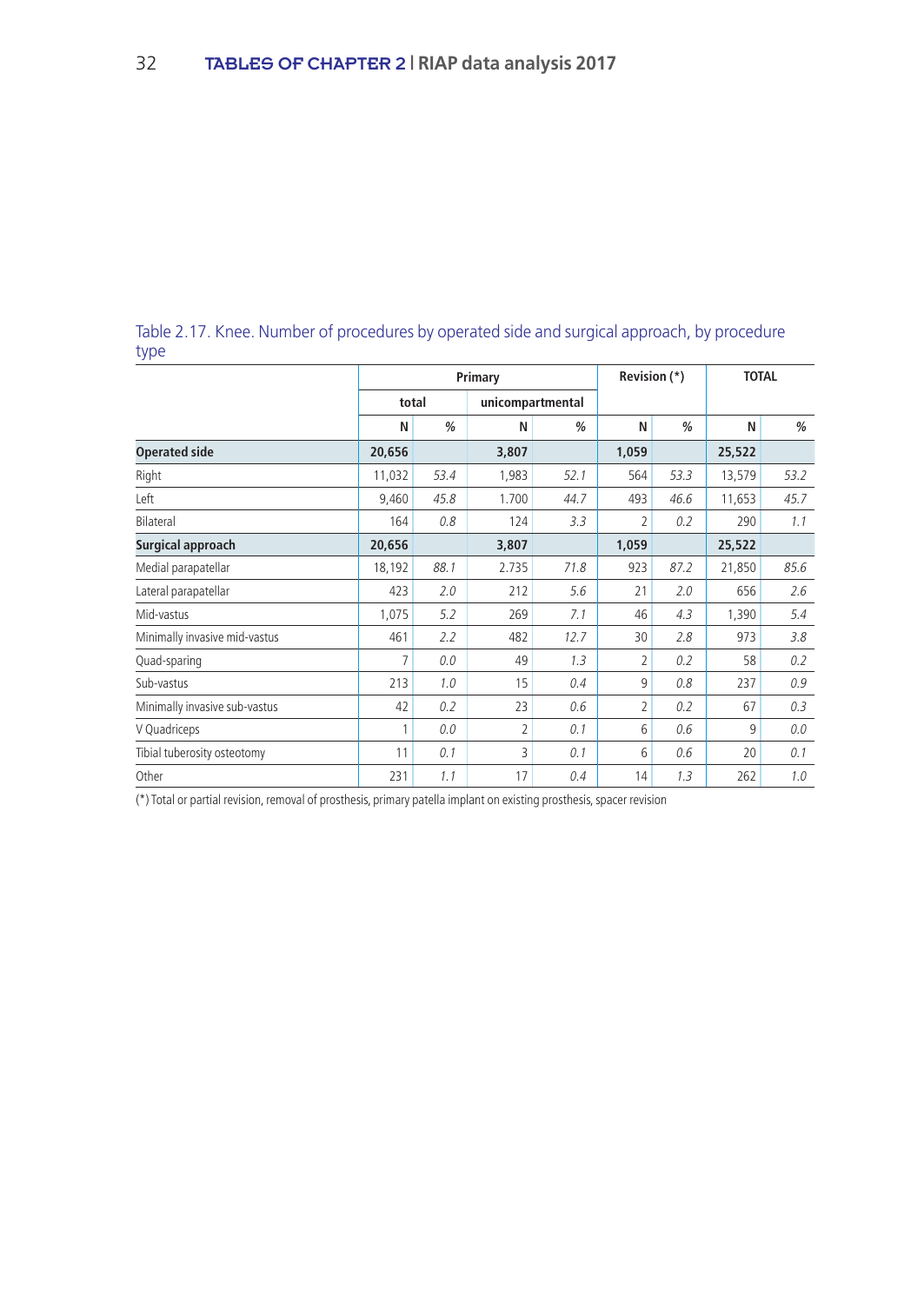|                               |        | Primary       |          | <b>TOTAL</b>     |        |      |
|-------------------------------|--------|---------------|----------|------------------|--------|------|
|                               |        | total         |          | unicompartmental |        |      |
|                               | N      | $\frac{0}{0}$ | N        | $\frac{0}{0}$    | N      | %    |
| <b>Indication for surgery</b> | 20,656 |               | 3,807    |                  | 24,463 |      |
| Primary osteoarthritis        | 19,703 | 95.4          | 3,512    | 92.3             | 23,215 | 94.9 |
| Post-traumatic osteoarthritis | 238    | 1.2           | 25       | 0.7              | 263    | 1.1  |
| Rheumatoid arthritis          | 110    | 0.5           | 2        | 0.1              | 112    | 0.5  |
| Neoplasia                     | 20     | 0.1           | $\Omega$ | 0.0              | 20     | 0.1  |
| Osteonecrosis                 | 103    | 0.5           | 125      | 3.3              | 228    | 0.9  |
| Other                         | 482    | 2.3           | 143      | 3.8              | 625    | 2.6  |
| Previous procedure            | 20,656 |               | 3,807    |                  | 24,463 |      |
| None                          | 18,723 | 90.6          | 3,521    | 92.5             | 22,244 | 90.9 |
| Arthrodesis                   | 11     | 0.1           | 3        | 0.1              | 14     | 0.1  |
| Osteotomy                     | 141    | 0.7           | 11       | 0.3              | 152    | 0.6  |
| Arthroscopy                   | 478    | 2.3           | 170      | 4.5              | 648    | 2.6  |
| Other                         | 1,303  | 6.3           | 102      | 2.7              | 1,405  | 5.7  |

#### Table 2.18. Knee. Number of primary procedures, by indication for surgery and previous procedure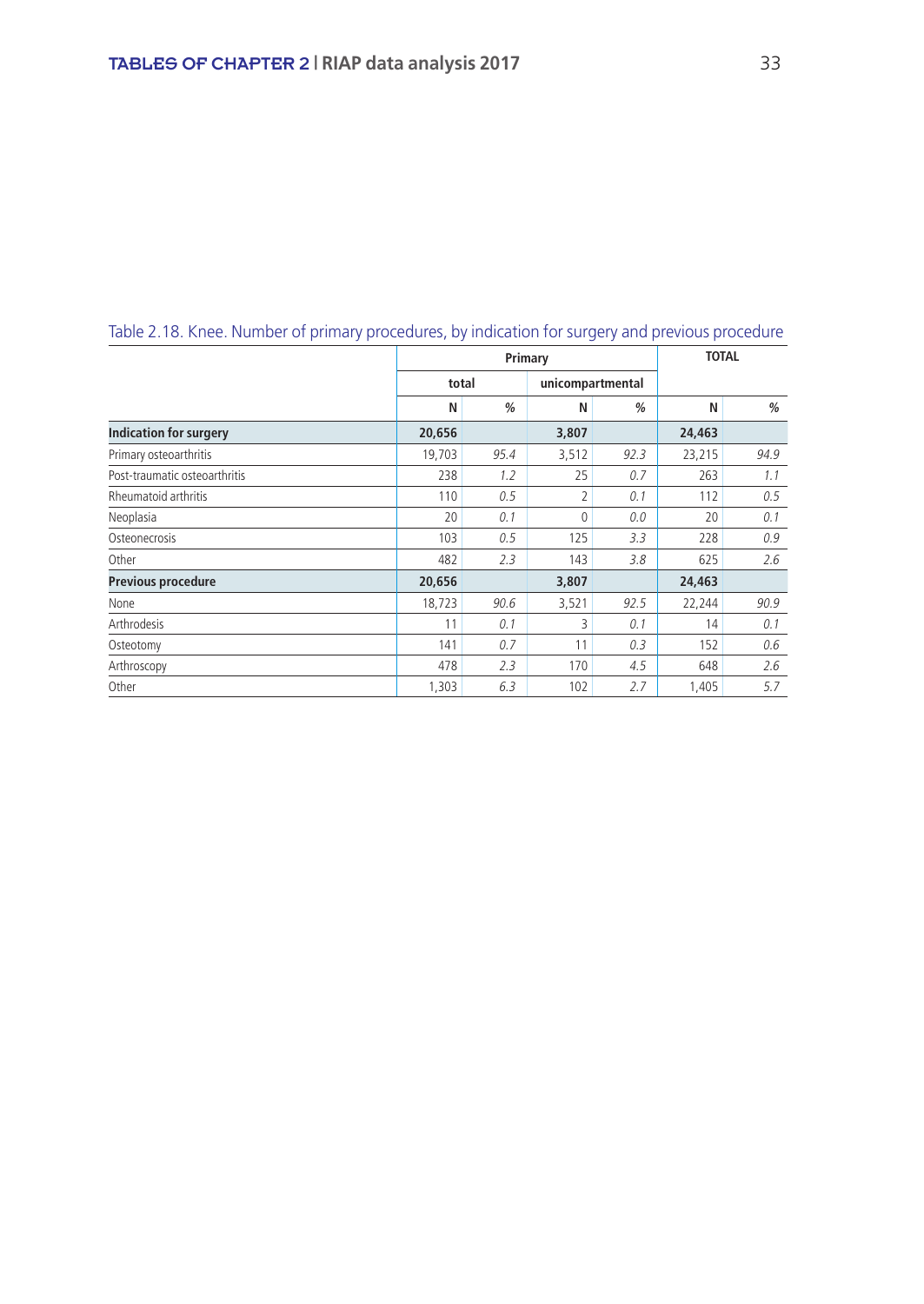|                                         | Revision (*) |      |
|-----------------------------------------|--------------|------|
|                                         | N            | %    |
| <b>Indication for surgery</b>           | 1,059        |      |
| Aseptic loosening of several components | 294          | 27.8 |
| Aseptic loosening of femur              | 57           | 5.4  |
| Aseptic loosening of tibia              | 107          | 10.1 |
| Aseptic loosening of patella            | 7            | 0.7  |
| Wear                                    | 23           | 2.2  |
| Dislocation                             | 28           | 2.6  |
| Instability                             | 54           | 5.1  |
| Periprosthetic fracture                 | 15           | 1.4  |
| Implant fracture                        | 17           | 1.6  |
| Fractured spacer                        | 3            | 0.3  |
| Infection                               | 200          | 18.9 |
| <b>Stiffness</b>                        | 24           | 2.3  |
| Disease progression                     | 23           | 2.2  |
| Pain                                    | 175          | 16.5 |
| Other                                   | 32           | 3.0  |
| Previous procedure                      | 1,059        |      |
| Primary total                           | 678          | 64.0 |
| Primary unicompartmental                | 161          | 15.2 |
| Revision of knee replacement            | 82           | 7.7  |
| Spacer                                  | 83           | 7.8  |
| Other                                   | 55           | 5.2  |

#### Table 2.19. Knee. Number of revision procedures, by indication for surgery and previous procedure

(\*) Total or partial revision, removal of prosthesis, primary patella implant on existing prosthesis, spacer revision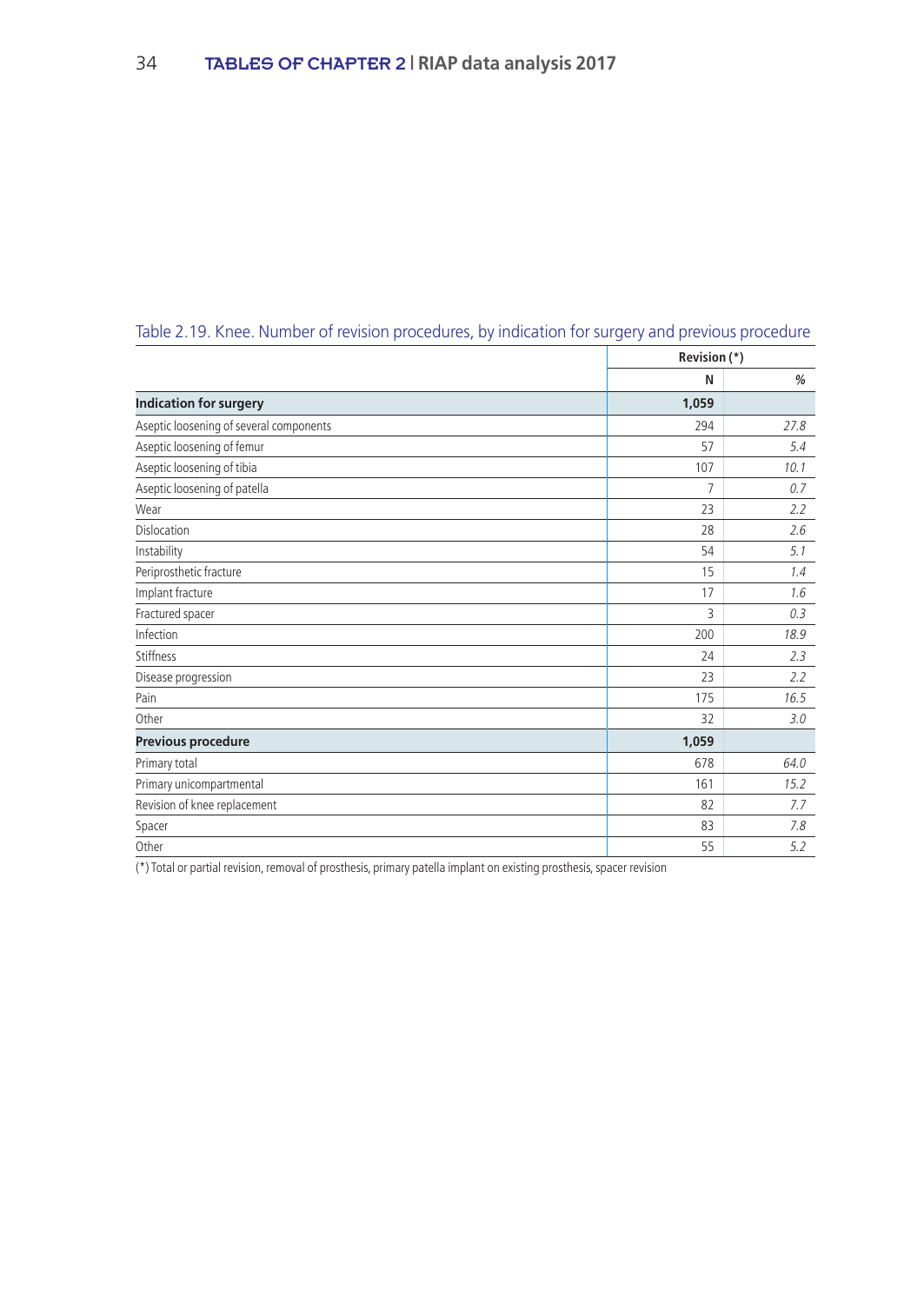| Table 2.20 Knee. Number of procedures analyzed for the implanted device, by procedure type |  |
|--------------------------------------------------------------------------------------------|--|
|                                                                                            |  |

|                       | N      | $\frac{9}{6}$ |
|-----------------------|--------|---------------|
| <b>Procedure type</b> | 25,496 |               |
| <b>Primary</b>        | 24,440 | 95.9          |
| - total               | 20,637 | 84.4          |
| - unicompartmental    | 3,803  | 15.6          |
| <b>Revision</b>       | 1,056  | 4.1           |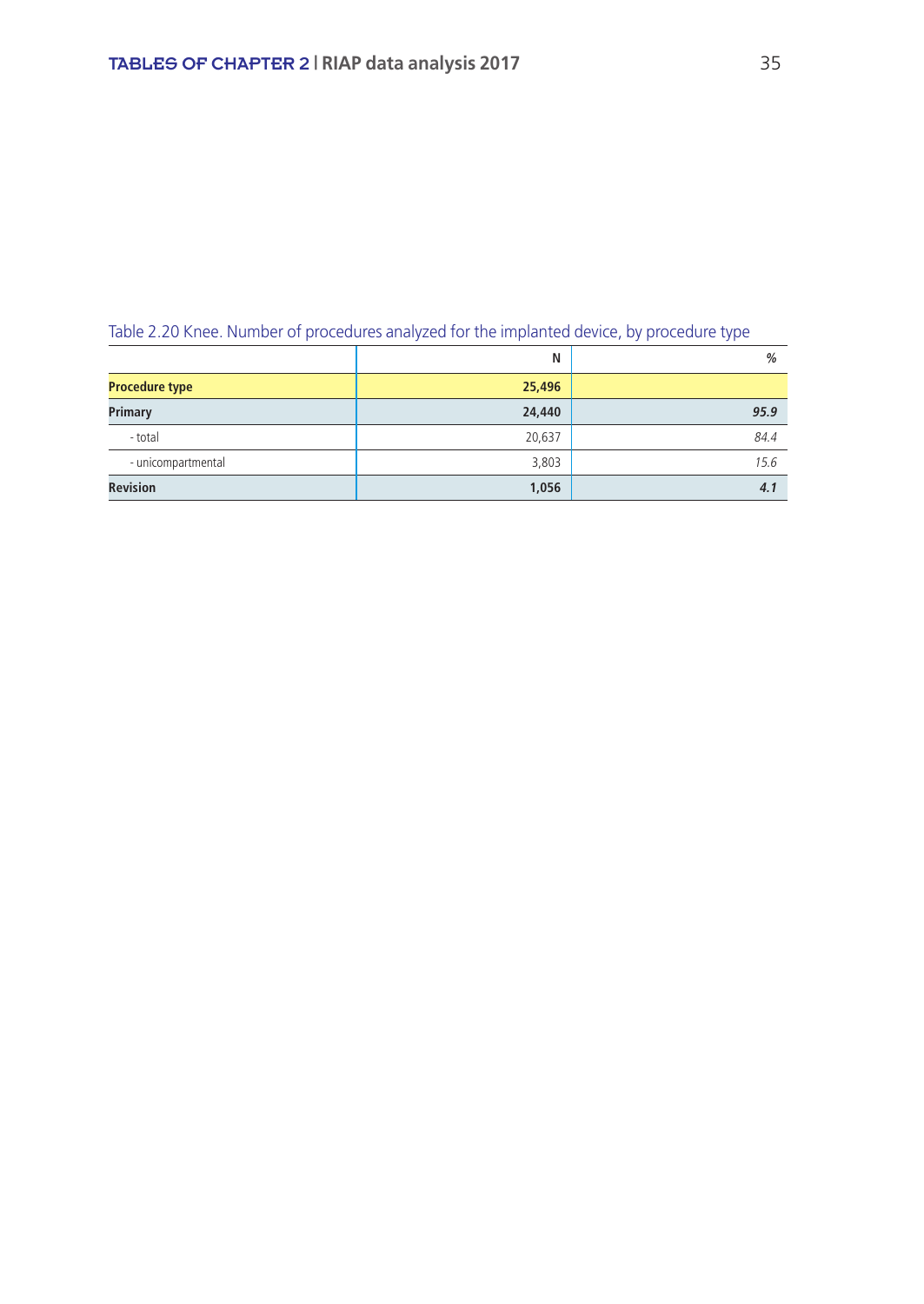|                                                                               |                |      | Primary        |                  | Revision (*)   |               | <b>TOTAL</b>             |      |
|-------------------------------------------------------------------------------|----------------|------|----------------|------------------|----------------|---------------|--------------------------|------|
|                                                                               | total          |      |                | unicompartmental |                |               |                          |      |
|                                                                               | N              | %    | N              | %                | N              | $\frac{0}{0}$ | N                        | $\%$ |
| <b>Fixation</b>                                                               | 20,637         |      | 3,803          |                  | 1,056          |               | 25,496                   |      |
| Patella not implanted                                                         | 17,223 83.5    |      | 3,291          | 86.5             | 383            | 36.3          | 20,897                   | 82.0 |
| Cemented (femoral and tibial components)                                      | 12,368         | 71.8 | 2.390          | 72.6             | 254            | 66.3          | 15.012                   | 71.8 |
| Cemented femoral component and uncemented tibial<br>component                 | 293            | 1.7  | 141            | 4.3              | 23             | 6.0           | 457                      | 2.2  |
| Only cemented femoral component                                               | $\overline{2}$ | 0.0  | 1              | 0.0              | 9              | 2.3           | 12                       | 0.1  |
| Uncemented femoral component and cemented tibial<br>component                 | 646            | 3.8  | 256            | 7.8              | 37             | 9.7           | 939                      | 4.5  |
| Uncemented                                                                    | 3,914          | 22.7 | 503            | 15.3             | 9              | 2.3           | 4.426                    | 21.2 |
| Only uncemented femoral component                                             | $\Omega$       | 0.0  | 0              | 0.0              | 0              | 0.0           | $\theta$                 | 0.0  |
| Only cemented tibial component                                                | $\Omega$       | 0.0  | 0              | 0.0              | 15             | 3.9           | 15                       | 0.1  |
| Only uncemented tibial component                                              | 0              | 0.0  | $\mathbf 0$    | 0.0              | 4              | 1.0           | 4                        | 0.0  |
| Fixaction declared "not applicable" for both femoral and<br>tibial components | $\Omega$       | 0.0  | $\Omega$       | 0.0              | 32             | 8.4           | 32                       | 0.2  |
| Patella implanted (cemented)                                                  | 1,572          | 7.6  | 12             | 0.3              | 123            | 11.6          | 1,707                    | 6.7  |
| Cemented (femoral and tibial components)                                      | 1,526          | 97.1 | 10             | 83.3             | 79             | 64.2          | 1,615                    | 94.6 |
| Cemented femoral component and uncemented tibial<br>component                 | 13             | 0.8  | $\mathbf 0$    | 0.0              | $\mathbf 0$    | 0.0           | 13                       | 0.8  |
| Only cemented femoral component                                               | $\Omega$       | 0.0  | 0              | 0.0              | 0              | 0.0           | $\Omega$                 | 0.0  |
| Uncemented femoral component and cemented tibial<br>component                 | 29             | 1.8  | $\mathbf 0$    | 0.0              | 1              | 0.8           | 30                       | 1.8  |
| Uncemented                                                                    | 3              | 0.2  | $\theta$       | 0.0              | $\Omega$       | 0.0           | 3                        | 0.2  |
| Only uncemented femoral component                                             | $\Omega$       | 0.0  | $\mathbf 0$    | 0.0              | $\Omega$       | 0.0           | $\Omega$                 | 0.0  |
| Only cemented tibial component                                                | $\theta$       | 0.0  | $\mathbf 0$    | 0.0              | $\overline{2}$ | 1.6           | $\overline{\phantom{a}}$ | 0.1  |
| Only uncemented tibial component                                              | 0              | 0.0  | 0              | 0.0              | 0              | 0.0           | $\Omega$                 | 0.0  |
| Only patella                                                                  | 1              | 0.1  | $\overline{2}$ | 16.7             | 41             | 33.3          | 44                       | 2.6  |

#### Table 2.21. Knee. Number of procedures by type of fixation, by procedure type

(continued)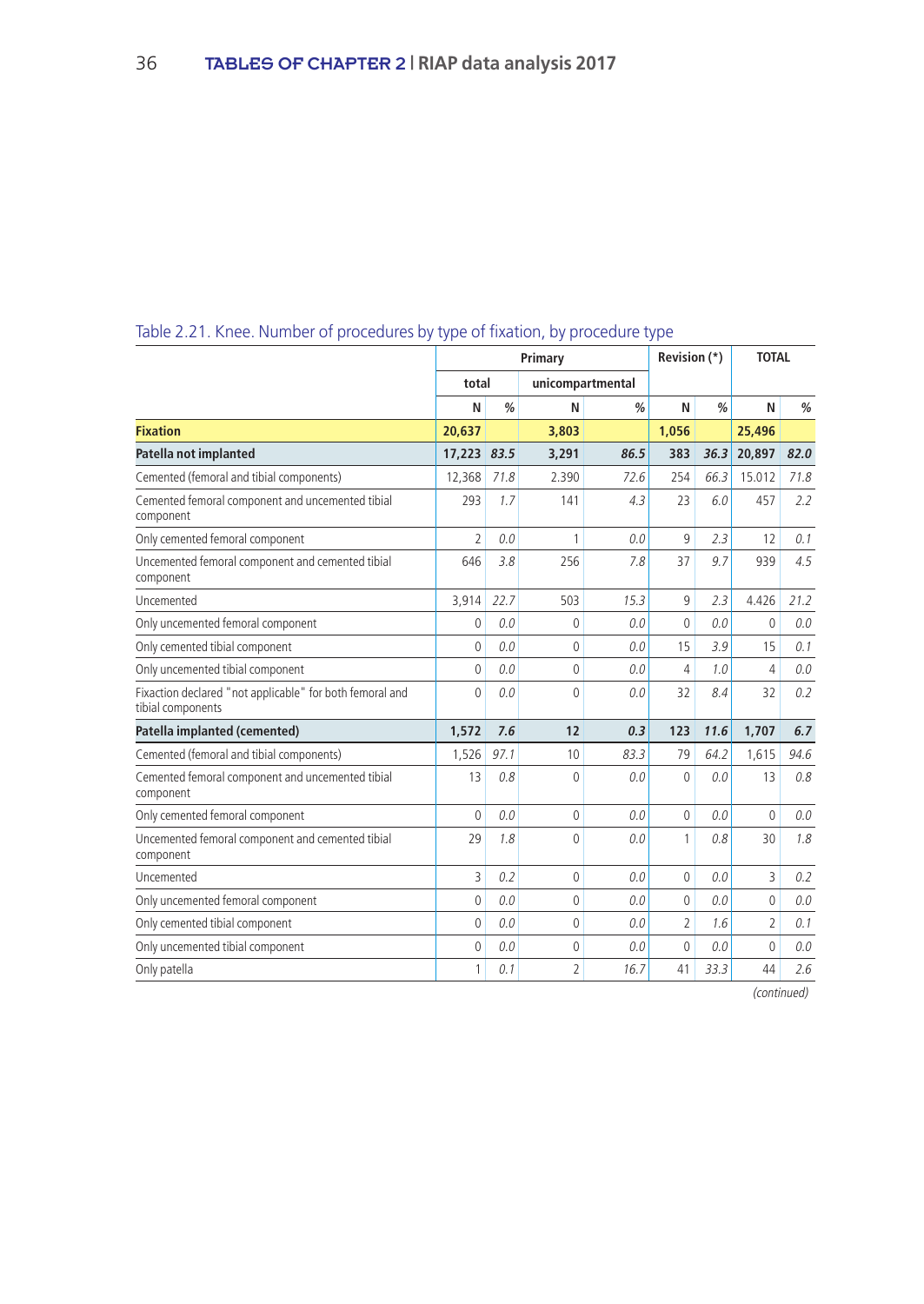#### Table 2.21. *(continued)*

|                                                                 |              |               | Primary      | Revision (*)     |     | <b>TOTAL</b> |       |      |
|-----------------------------------------------------------------|--------------|---------------|--------------|------------------|-----|--------------|-------|------|
|                                                                 | total        |               |              | unicompartmental |     |              |       |      |
|                                                                 | N            | $\frac{0}{0}$ | N            | %                | N   | %            | N     | %    |
| Patella implanted (uncemented)                                  | 336          | 1.6           | 4            | 0.1              | 25  | 2.4          | 365   | 1.4  |
| Cemented (femoral and tibial components)                        | 136          | 40.5          | 4            | 100.0            | 8   | 32.0         | 148   | 40.5 |
| Cemented femoral component and uncemented tibial<br>component   |              | 0.3           | 0            | 0.0              | 0   | 0.0          |       | 0.3  |
| Only cemented femoral component                                 | $\mathbf{0}$ | 0.0           | $\mathbf{0}$ | 0.0              | 0   | 0.0          | 0     | 0.0  |
| Uncemented femoral component and cemented tibial<br>component   | 8            | 2.4           | 0            | 0.0              | 0   | 0.0          | 8     | 2.2  |
| Uncemented                                                      | 191          | 56.8          | $\Omega$     | 0.0              | 17  | 68.0         | 208   | 57.0 |
| Only uncemented femoral component                               | $\Omega$     | 0.0           | $\Omega$     | 0.0              | 0   | 0.0          | 0     | 0.0  |
| Only cemented tibial component                                  | $\Omega$     | 0.0           | 0            | 0.0              | 0   | 0.0          | 0     | 0.0  |
| Only uncemented tibial component                                | $\Omega$     | 0.0           | $\Omega$     | 0.0              | 0   | 0.0          | 0     | 0.0  |
| Only patella                                                    | $\Omega$     | 0.0           | 0            | 0.0              | 0   | 0.0          | 0     | 0.0  |
| Procedures not admitted to the analysis of the<br>fixation mode | 1,506        | 7.3           | 496          | 13.0             | 525 | 49.7         | 2,527 | 9.9  |

(\*) Total or partial revision, removal of prosthesis, primary patella implant on existing prosthesis, spacer revision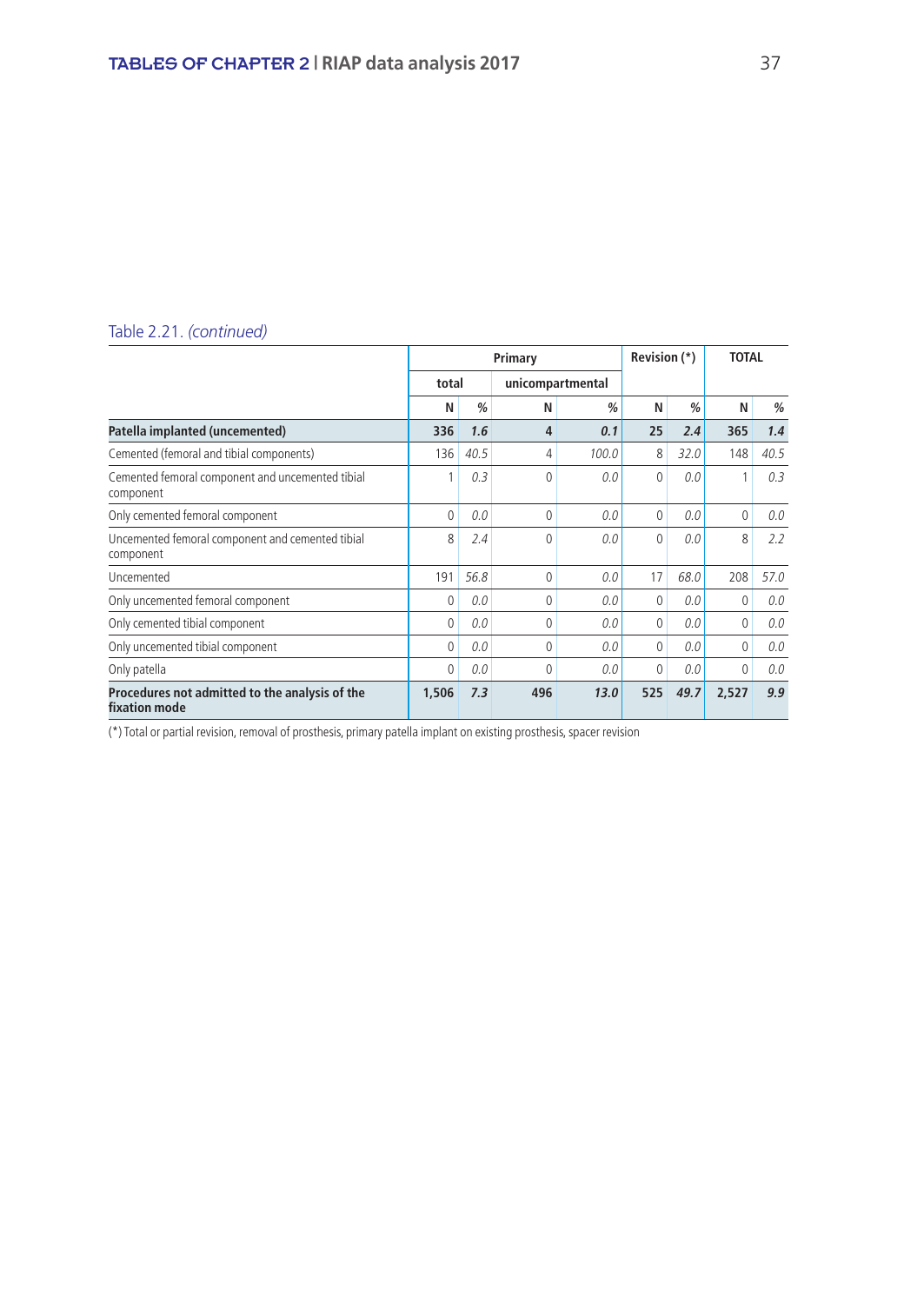| Table 2.22. Knee. Number of primary procedures by type of tibial tray |  |  |
|-----------------------------------------------------------------------|--|--|
|                                                                       |  |  |

|                            | N      | %    |
|----------------------------|--------|------|
| <b>Type of tibial tray</b> | 20,637 |      |
| <b>Mobile bearing</b>      | 5,888  | 28.5 |
| Cemented                   | 4,174  | 70.9 |
| Uncemented                 | 1,558  | 26.5 |
| Cementable                 | 156    | 2.6  |
| <b>Fixed</b>               | 11,094 | 53.8 |
| Cemented                   | 10,674 | 96.2 |
| Uncemented                 | 393    | 3.5  |
| Cementable                 | 27     | 0.2  |
| <b>Not specified</b>       | 3,655  | 17.7 |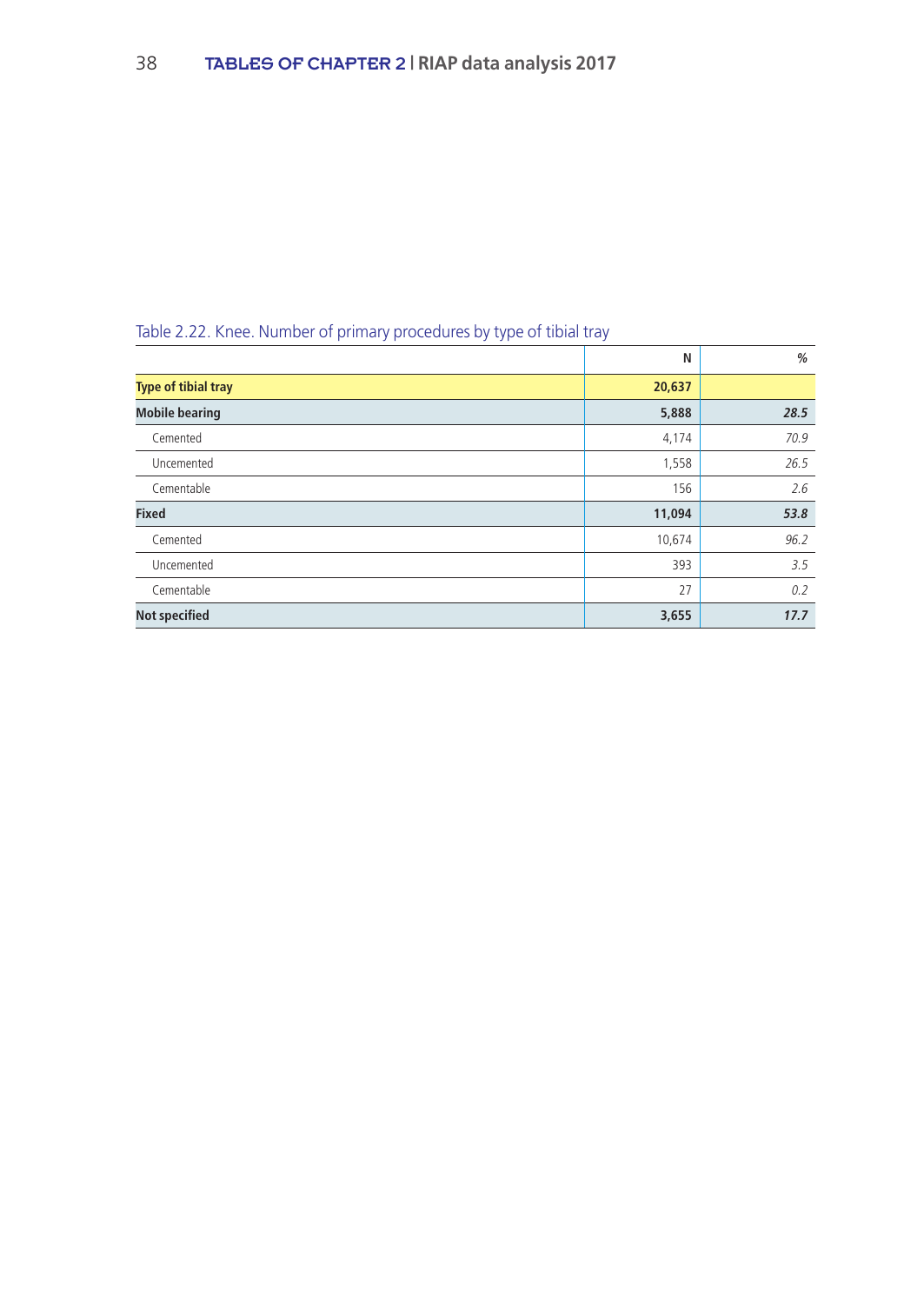| N   | %    |
|-----|------|
| 854 |      |
| 712 | 83.4 |
| 514 | 72.2 |
| 198 | 27.8 |
| 116 | 13.6 |
| 26  | 3.0  |
|     |      |

#### Table 2.23. Shoulder. Number of procedures analyzed, by procedure type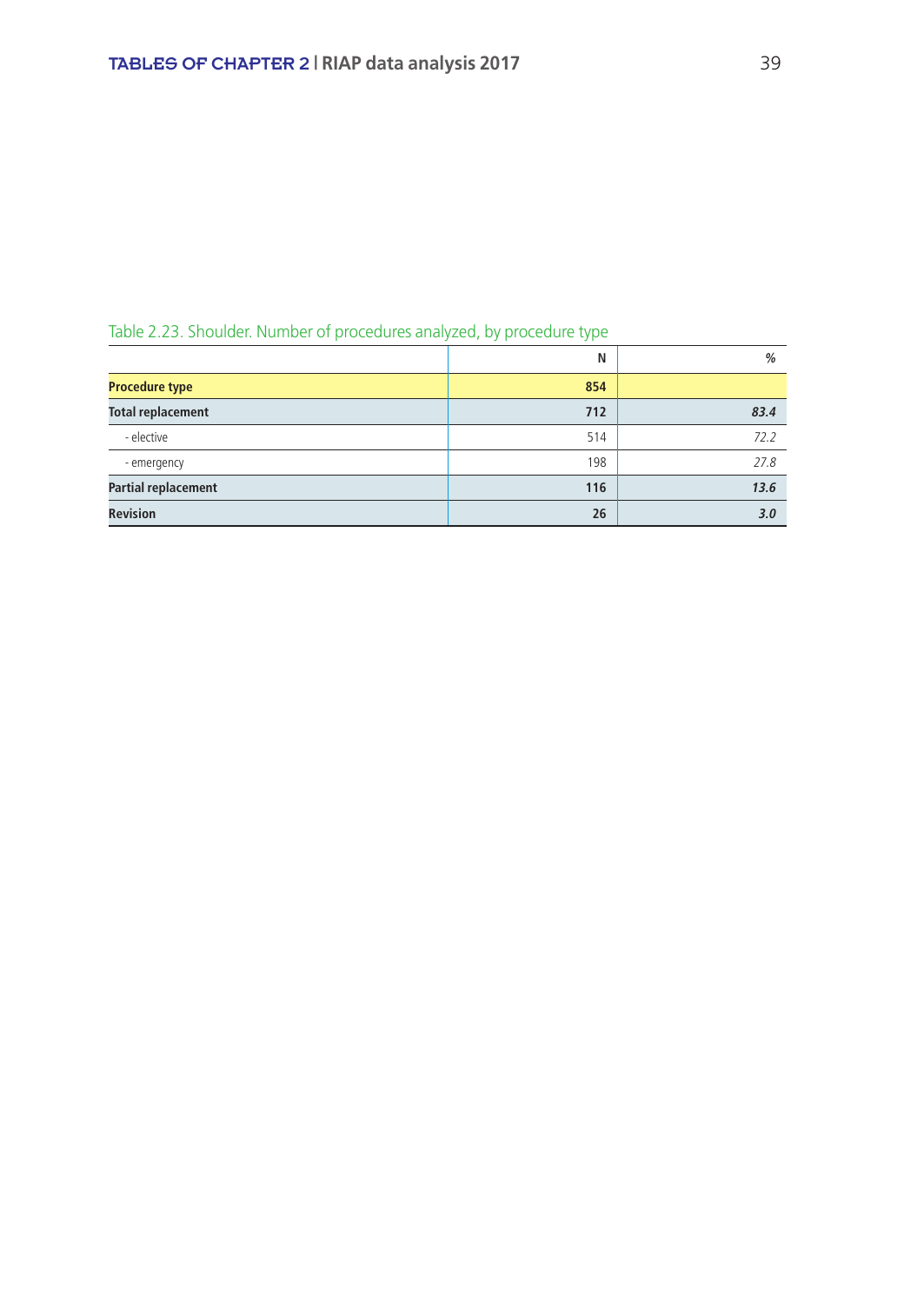|                                                           | N            | %    |
|-----------------------------------------------------------|--------------|------|
| Type of prosthesis implanted in the total replacement (*) | 366          |      |
| <b>Elective</b>                                           | 295          | 80.6 |
| - anatomical                                              | 15           | 5.1  |
| - coating                                                 | $\mathbf{0}$ | 0.0  |
| - reverse                                                 | 247          | 83.7 |
| - interposition                                           | 33           | 11.2 |
| <b>Emergency</b>                                          | 71           | 19.4 |
| - anatomical                                              | 5            | 7.0  |
| - coating                                                 | $\mathbf{0}$ | 0.0  |
| - reverse                                                 | 66           | 93.0 |
| - interposition                                           | 0            | 0.0  |

Table 2.24. Shoulder. Number of procedures by prosthesis type implanted in the total replacement

(\*) Data available for 366 procedures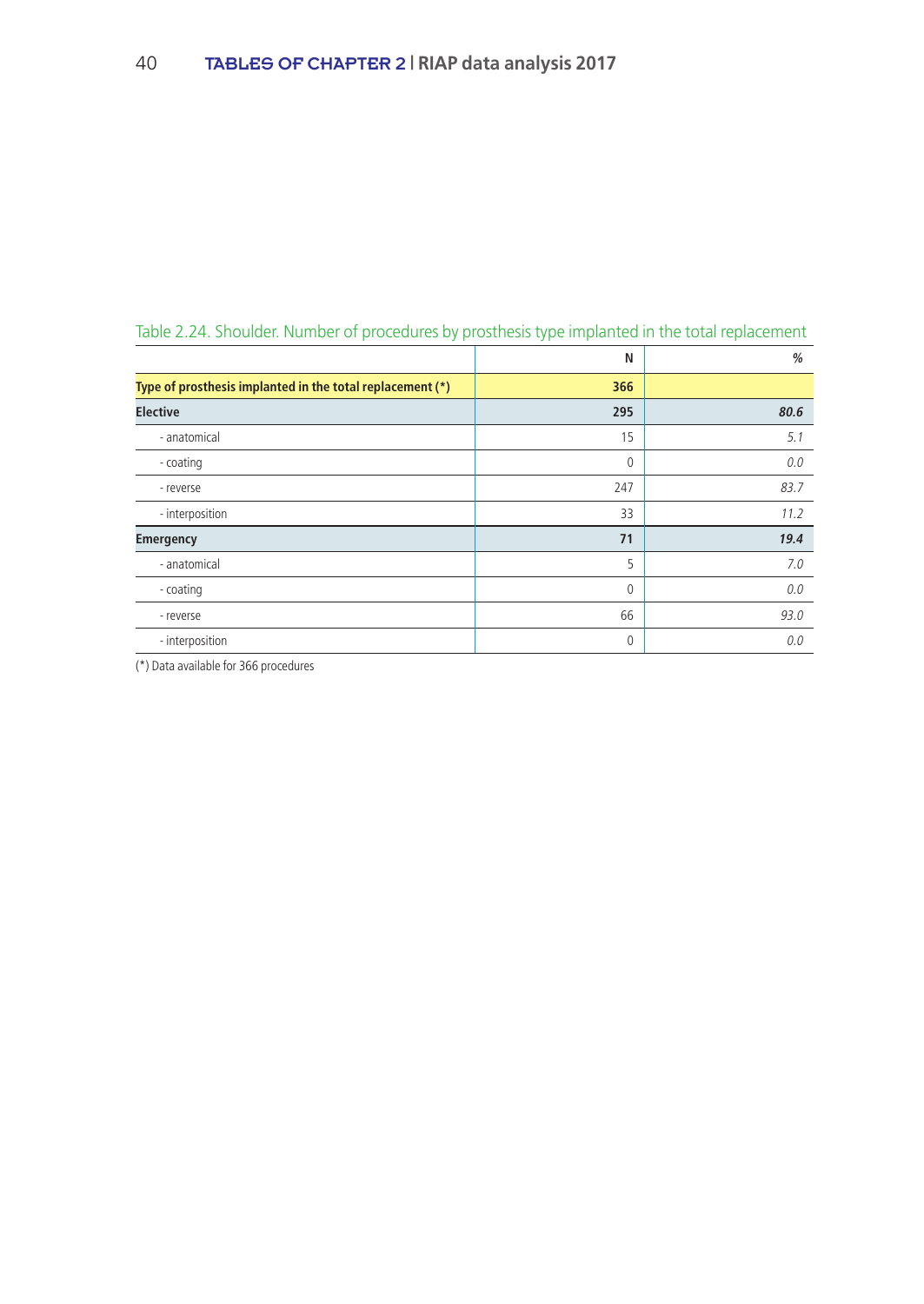|                                   | <b>Total replacement</b> | Partial |           | Revision (*) |             | <b>TOTAL</b> |    |               |     |      |
|-----------------------------------|--------------------------|---------|-----------|--------------|-------------|--------------|----|---------------|-----|------|
|                                   | elective                 |         | emergency |              | replacement |              |    |               |     |      |
|                                   | N                        | %       | N         | $\%$         | N           | %            | N  | $\frac{0}{0}$ | N   | $\%$ |
| <b>Type of hospital</b>           | 514                      |         | 198       |              | 116         |              | 26 |               | 854 |      |
| Public hospitals                  | 385                      | 74.9    | 169       | 85.4         | 78          | 67.2         | 21 | 80.8          | 653 | 76.5 |
| Private hospitals, accredited     | 129                      | 25.1    | 29        | 14.6         | 38          | 32.8         |    | 19.2          | 201 | 23.5 |
| Private hospitals, non accredited |                          | 0.0     |           | 0.0          |             | 0.0          |    | 0.0           |     | 0.0  |

#### Table 2.25. Shoulder. Number of procedures by type of hospital, by procedure type

(\*) Total or partial revision, removal of prosthesis, spacer revision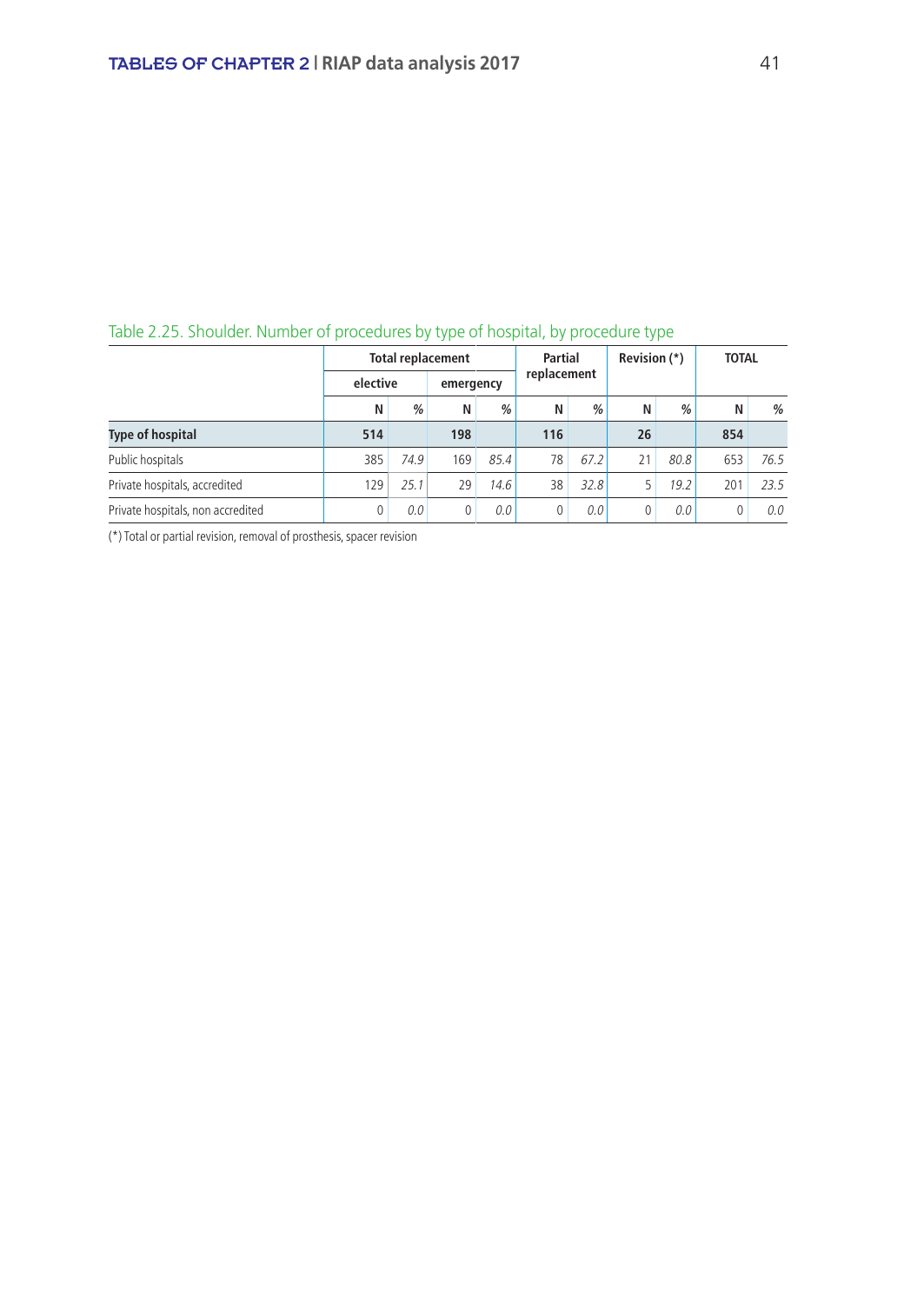|                     | <b>Total replacement</b> |      |                |      | <b>Partial</b> | Revision (*) |                | <b>TOTAL</b> |     |      |  |
|---------------------|--------------------------|------|----------------|------|----------------|--------------|----------------|--------------|-----|------|--|
|                     | elective                 |      | emergency      |      |                | replacement  |                |              |     |      |  |
|                     | N                        | %    | N              | %    | N              | %            | N              | %            | N   | %    |  |
| <b>Gender</b>       | 514                      |      | 198            |      | 116            |              | 26             |              | 854 |      |  |
| Male                | 143                      | 27.8 | 32             | 16.2 | 36             | 31.0         | $\overline{7}$ | 26.9         | 218 | 25.5 |  |
| Female              | 371                      | 72.2 | 166            | 83.8 | 80             | 69.0         | 19             | 73.1         | 636 | 74.5 |  |
| Age group by gender |                          |      |                |      |                |              |                |              |     |      |  |
| <b>Male</b>         | 143                      |      | 32             |      | 36             |              | $\overline{7}$ |              | 218 |      |  |
| Mean age            | 69                       |      | 69             |      | 62             |              | 66             |              | 68  |      |  |
| Standard deviation  | 8                        |      | 13             |      | 14             |              | 5              |              | 10  |      |  |
| $<$ 45              | 0                        | 0.0  | $\overline{2}$ | 6.3  | 4              | 11.1         | 0              | 0.0          | 6   | 2.8  |  |
| $45 - 54$           | $\overline{7}$           | 4.9  | $\overline{2}$ | 6.3  | $\overline{7}$ | 19.4         | 0              | 0.0          | 16  | 7.3  |  |
| $55 - 64$           | 32                       | 22.4 | $\overline{7}$ | 21.9 | 9              | 25.0         | 2              | 28.6         | 50  | 22.9 |  |
| $65 - 74$           | 69                       | 48.3 | 5              | 15.6 | 9              | 25.0         | 5              | 71.4         | 88  | 40.4 |  |
| $75 - 84$           | 33                       | 23.1 | 16             | 50.0 | 4              | 11.1         | $\Omega$       | 0.0          | 53  | 24.3 |  |
| $\geq 85$           | $\overline{a}$           | 1.4  | $\mathbf 0$    | 0.0  | 3              | 8.3          | 0              | 0.0          | 5   | 2.3  |  |
| <b>Female</b>       | 371                      |      | 166            |      | 80             |              | 19             |              | 636 |      |  |
| Mean age            | 72                       |      | 74             |      | 71             |              | 74             |              | 73  |      |  |
| Standard deviation  | 7                        |      | $\overline{7}$ |      | 10             |              | 6              |              | 8   |      |  |
| $<$ 45              | $\overline{2}$           | 0.5  | $\mathbf 0$    | 0.0  | $\mathbf{1}$   | 1.3          | 0              | 0.0          | 3   | 0.5  |  |
| $45 - 54$           | 8                        | 2.2  | 1              | 0.6  | 3              | 3.8          | 0              | 0.0          | 12  | 1.9  |  |
| $55 - 64$           | 34                       | 9.2  | 14             | 8.4  | 16             | 20.0         | $\overline{2}$ | 10.5         | 66  | 10.4 |  |
| $65 - 74$           | 167                      | 45.0 | 71             | 42.8 | 29             | 36.3         | 6              | 31.6         | 273 | 42.9 |  |
| $75 - 84$           | 157                      | 42.3 | 71             | 42.8 | 24             | 30.0         | 11             | 57.9         | 263 | 41.4 |  |
| $\geq 85$           | 3                        | 0.8  | 9              | 5.4  | $\overline{7}$ | 8.8          | $\Omega$       | 0.0          | 19  | 3.0  |  |

#### Table 2.26. Shoulder. Number of procedures by patient gender and age group, by procedure type

(\*) Total or partial revision, prosthesis removal, spacer revision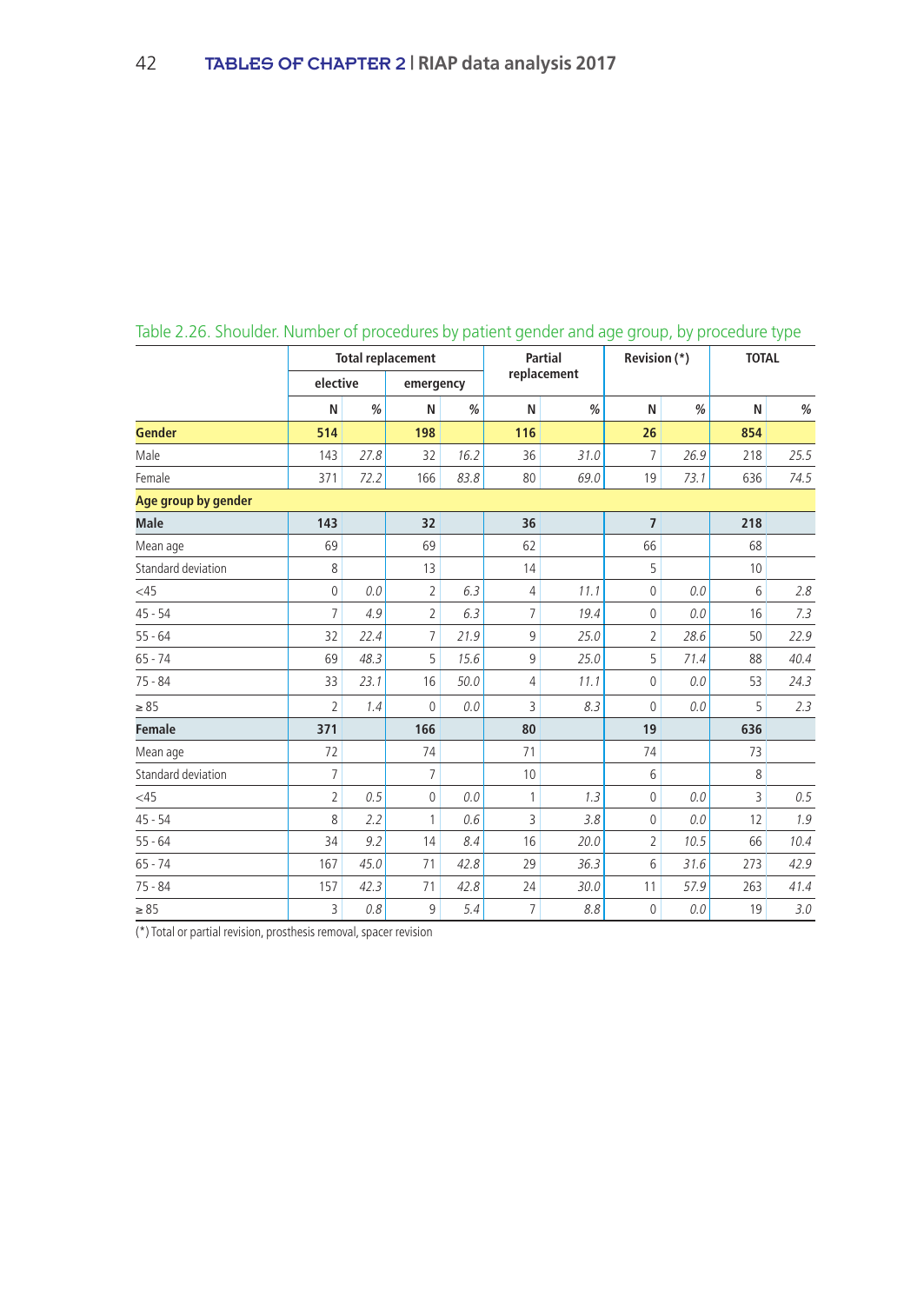Table 2.27. Shoulder. Number of procedures by operated side and surgical approach, by procedure type

|                      |             |      | <b>Total replacement</b> | Partial |          | Revisione (*) |    | <b>TOTAL</b>  |          |      |  |
|----------------------|-------------|------|--------------------------|---------|----------|---------------|----|---------------|----------|------|--|
|                      | elective    |      | emergency                |         |          | replacement   |    |               |          |      |  |
|                      | N           | %    | N                        | %       | N        | $\frac{0}{0}$ | N  | $\frac{0}{0}$ | N        | %    |  |
| <b>Operated side</b> | 514         |      | 198                      |         | 116      |               | 26 |               | 854      |      |  |
| Right                | 369         | 71.8 | 104                      | 52.5    | 62       | 53.4          | 16 | 61.5          | 551      | 64.5 |  |
| Left                 | 145         | 28.2 | 94                       | 47.5    | 54       | 46.6          | 10 | 38.5          | 303      | 35.5 |  |
| Bilateral            | $\mathbf 0$ | 0.0  | $\Omega$                 | 0.0     | $\Omega$ | 0.0           | 0  | 0.0           | $\Omega$ | 0.0  |  |
| Surgical approach    | 514         |      | 198                      |         | 116      |               | 26 |               | 854      |      |  |
| Deltopectoral        | 463         | 90.1 | 184                      | 92.9    | 86       | 74.1          | 25 | 96.2          | 758      | 88.8 |  |
| Transdeltoidea       | 40          | 7.8  | 9                        | 4.5     | 17       | 14.7          |    | 3.8           | 67       | 7.8  |  |
| Other                | 11          | 2.1  | 5                        | 2.5     | 13       | 11.2          | 0  | 0.0           | 29       | 3.4  |  |

(\*) Total or partial revision, prosthesis removal, spacer revision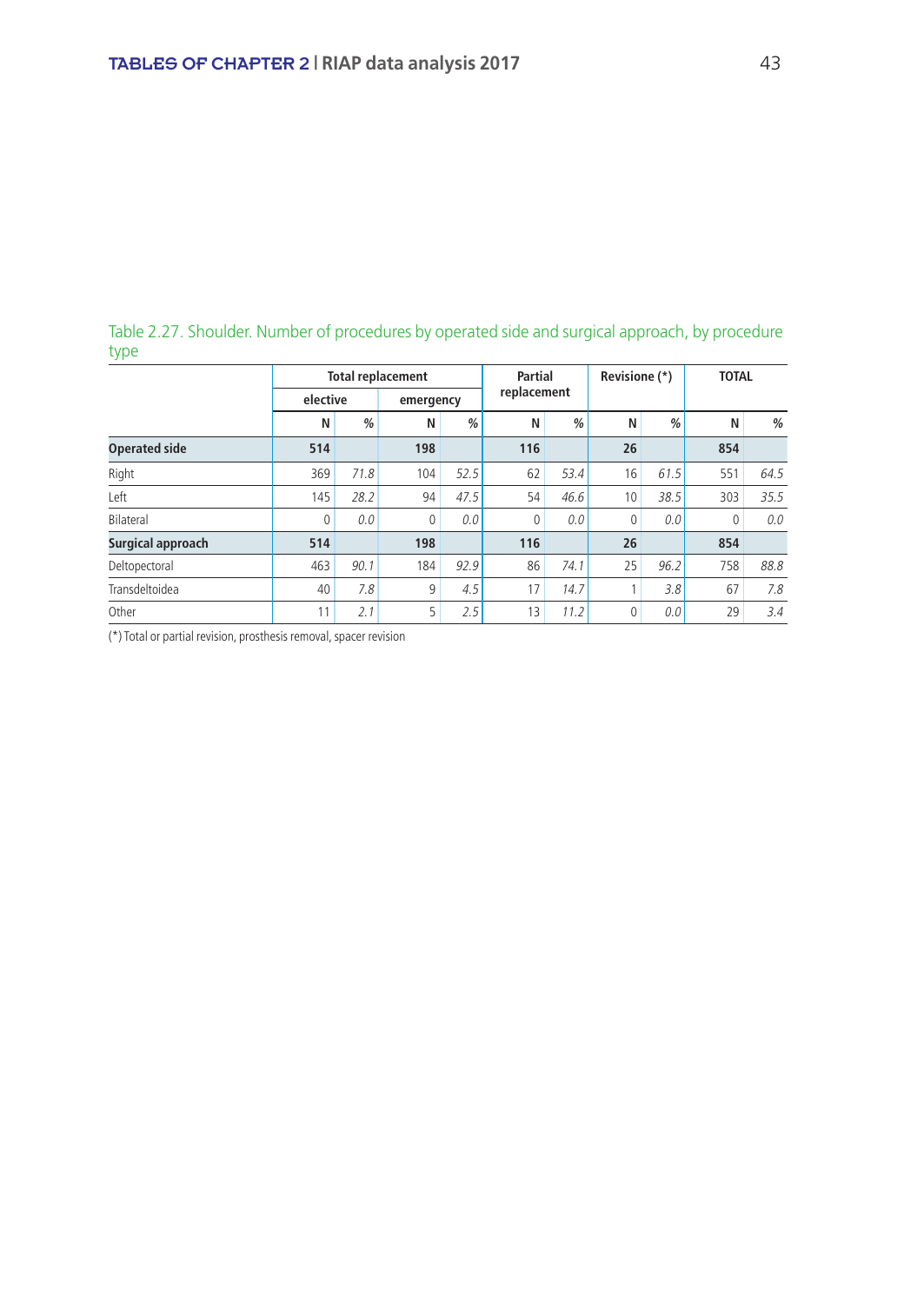|           |  | Table 2.28. Shoulder. Number of primary procedures by indication for surgery and previous |  |  |
|-----------|--|-------------------------------------------------------------------------------------------|--|--|
| procedure |  |                                                                                           |  |  |

|                           |                |      | <b>Total replacement</b> |       | <b>Partial</b><br>replacement |      | <b>TOTAL</b>   |      |
|---------------------------|----------------|------|--------------------------|-------|-------------------------------|------|----------------|------|
|                           | elective       |      | emergency                |       |                               |      |                |      |
|                           | N              | %    | N                        | %     | N                             | %    | N              | %    |
| Cause                     | 514            |      | 198                      |       | 116                           |      | 828            |      |
| Eccentric osteoarthritis  | 348            | 67.7 | $\Omega$                 | 0.0   | 10                            | 8.6  | 358            | 43.2 |
| Concentric osteoarthritis | 61             | 11.9 | 0                        | 0.0   | 37                            | 31.9 | 98             | 11.8 |
| Rheumatoid arthritis      | 8              | 1.6  | $\Omega$                 | 0.0   | $\Omega$                      | 0.0  | 8              | 1.0  |
| Neoplasia                 | $\overline{2}$ | 0.4  | 0                        | 0.0   | 0                             | 0.0  | $\overline{2}$ | 0.2  |
| Osteonecrosis             | 11             | 2.1  | $\Omega$                 | 0.0   | 3                             | 2.6  | 14             | 1.7  |
| Fracture                  | $\Omega$       | 0.0  | 198                      | 100.0 | 38                            | 32.8 | 236            | 28.5 |
| Previous fracture         | 17             | 3.3  | $\Omega$                 | 0.0   | 2                             | 1.7  | 19             | 2.3  |
| Other                     | 67             | 13.0 | $\Omega$                 | 0.0   | 26                            | 22.4 | 93             | 11.2 |
| <b>Previous</b>           | 514            |      | 198                      |       | 116                           |      | 828            |      |
| None                      | 494            | 96.1 | 197                      | 99.5  | 114                           | 98.3 | 805            | 97.2 |
| Osteosynthesis            | 3              | 0.6  | $\mathbf 0$              | 0.0   |                               | 0.9  | 4              | 0.5  |
| Arthrotomy                | 1              | 0.2  | $\Omega$                 | 0.0   | 0                             | 0.0  |                | 0.1  |
| Arthrodesis               | $\Omega$       | 0.0  | 0                        | 0.0   | $\mathbf{0}$                  | 0.0  | $\Omega$       | 0.0  |
| Arthroscopy               | 12             | 2.3  | 0                        | 0.0   | $\Omega$                      | 0.0  | 12             | 1.4  |
| Other                     | 4              | 0.8  | 1                        | 0.5   | 1                             | 0.9  | 6              | 0.7  |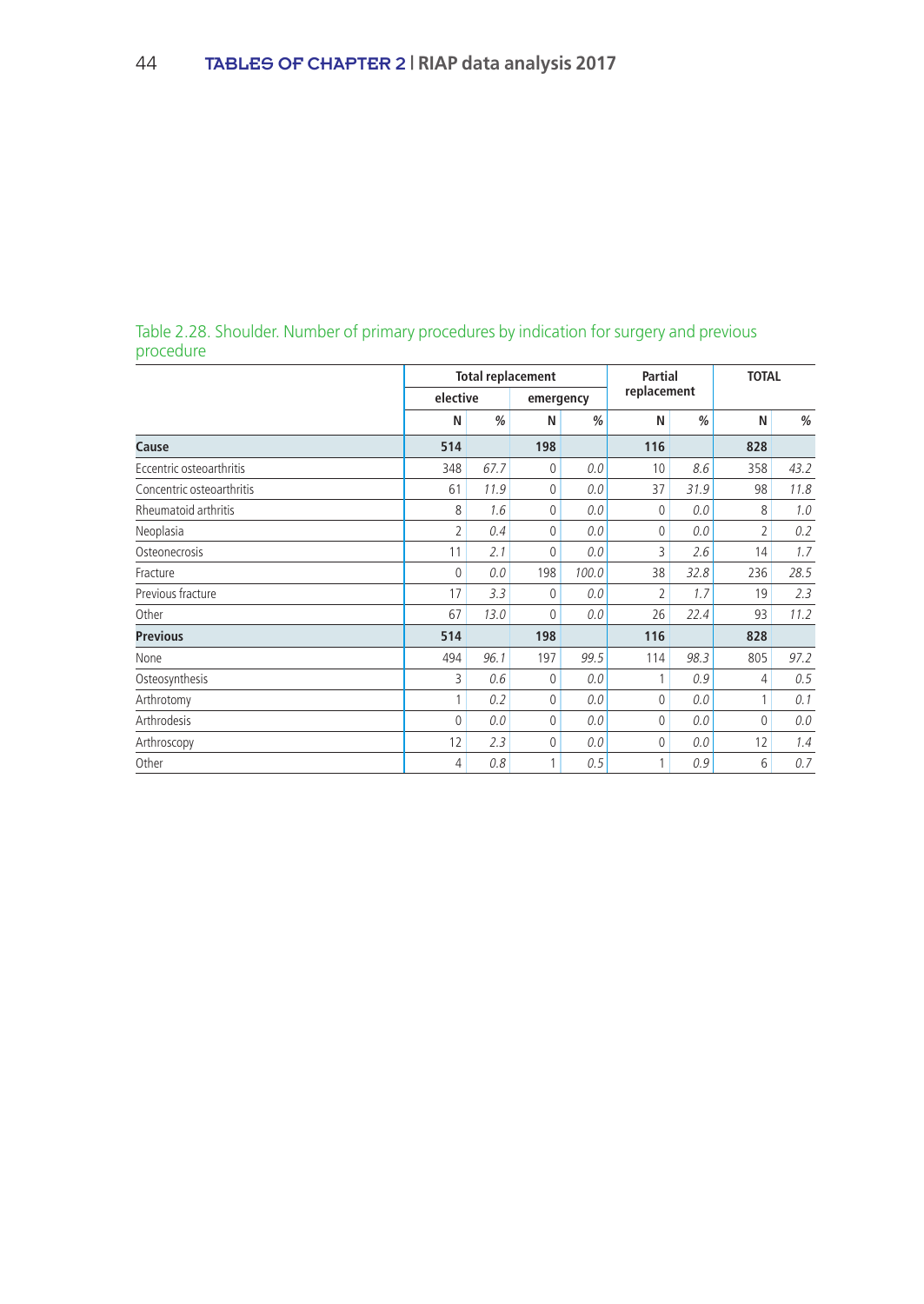#### Table 2.29. Shoulder. Number of revision procedures by indication for surgery and previous procedure

|                               | Revision (*) |      |
|-------------------------------|--------------|------|
|                               | N            | %    |
| <b>Indication for surgery</b> | 26           |      |
| Instability                   | 4            | 15.4 |
| Lysis                         | $\mathbf{0}$ | 0.0  |
| Glenoid erosion               | 2            | 7.7  |
| Prosthesis breakage           |              | 3.8  |
| Dislocation                   |              | 3.8  |
| Periprosthetic fracture       |              | 3.8  |
| Infection                     | 4            | 15.4 |
| Prosthesis removal outcomes   | $\mathbf{0}$ | 0.0  |
| Aseptic mobilisation          | 9            | 34.6 |
| Disease progression           | $\Omega$     | 0.0  |
| Pain                          |              | 3.8  |
| Other                         | 3            | 11.5 |
| Previous procedure            | 26           |      |
| Primary                       | 11           | 42.3 |
| Removal                       | 12           | 46.2 |
| Shoulder replacement revision |              | 3.8  |
| Other                         | 2            | 7.7  |

(\*) Total or partial revision, prosthesis removal, spacer revision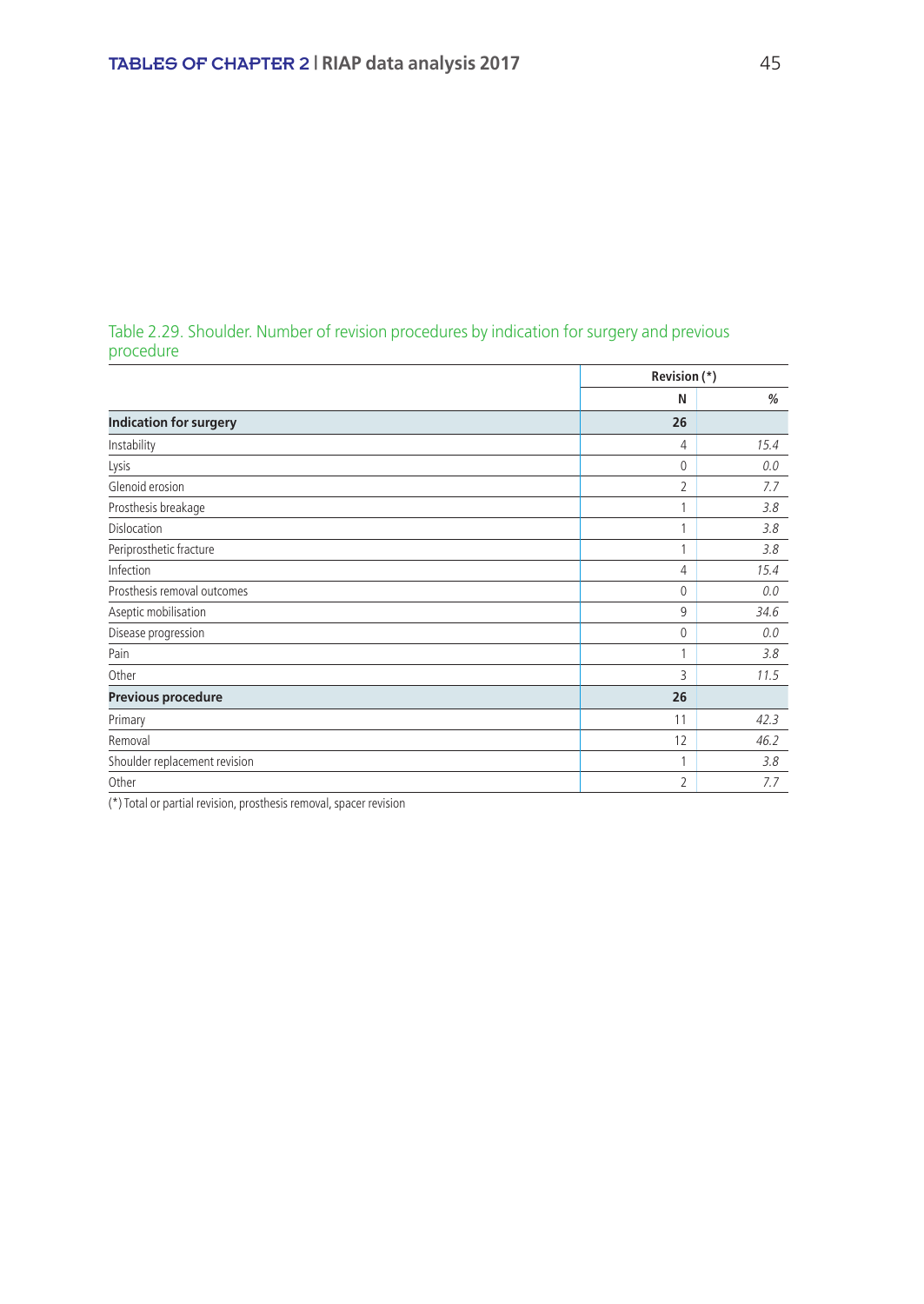|                                                            | <b>Total replacement</b> |      |              |               | Partial        |               | Revision (*) |               | <b>TOTAL</b> |      |
|------------------------------------------------------------|--------------------------|------|--------------|---------------|----------------|---------------|--------------|---------------|--------------|------|
|                                                            | elective                 |      | emergency    |               | replacement    |               |              |               |              |      |
|                                                            | N                        | %    | N            | $\frac{0}{0}$ | N              | $\frac{0}{0}$ | N            | $\frac{0}{0}$ | N            | $\%$ |
| <b>Fixation</b>                                            | 514                      |      | 198          |               | 116            |               | 26           |               | 854          |      |
| Cemented (glenoid + stem)                                  | 10                       | 1.9  | 5            | 2.5           | $\Omega$       | 0.0           | $\Omega$     | 0.0           | 15           | 1.8  |
| Reverse hybrid (cemented glenoid and<br>uncemented stem)   | 3                        | 0.6  | $\mathbf 0$  | 0.0           | $\Omega$       | 0.0           | $\theta$     | 0.0           | 3            | 0.4  |
| Only cemented glenoid                                      | 0                        | 0.0  | 0            | 0.0           | $\Omega$       | 0.0           | $\Omega$     | 0.0           | $\Omega$     | 0.0  |
| Hybrid (uncemented glenoid and cemented<br>stem)           | 27                       | 5.3  | 23           | 11.6          | $\Omega$       | 0.0           | $\theta$     | 0.0           | 50           | 5.9  |
| Uncemented (glenoid $+$ stem)                              | 220                      | 42.8 | 43           | 21.7          | 5              | 4.3           | 5            | 19.2          | 273          | 32.0 |
| Only uncemented glenoid                                    |                          | 0.2  | 0            | 0.0           | $\Omega$       | 0.0           | 1            | 3.8           | 2            | 0.2  |
| Only stem cementeted                                       | 1                        | 0.2  | 0            | 0.0           | $\overline{2}$ | 1.7           | $\theta$     | 0.0           | 3            | 0.4  |
| Only stem uncemented                                       |                          | 0.2  | $\mathbf{0}$ | 0.0           | 20             | 17.2          | 1            | 3.8           | 22           | 2.6  |
| Fixation declared "not applicable"<br>for glenoid and Stem | 32                       | 6.2  | 0            | 0.0           | 14             | 12.1          | 2            | 7.7           | 48           | 5.6  |
| Data on the fixation mode not available                    | 219                      | 42.6 | 127          | 64.1          | 75             | 64.7          | 17           | 65.4          | 438          | 51.3 |

#### Table 2.30. Shoulder. Number of procedures by type of fixation, by procedure type

(\*) Total or partial revision, prosthesis removal, spacer revision

Note: Some data may be the result of coding error, as in the case of partial replacement procedures that do not involve the implantation of the glenoid component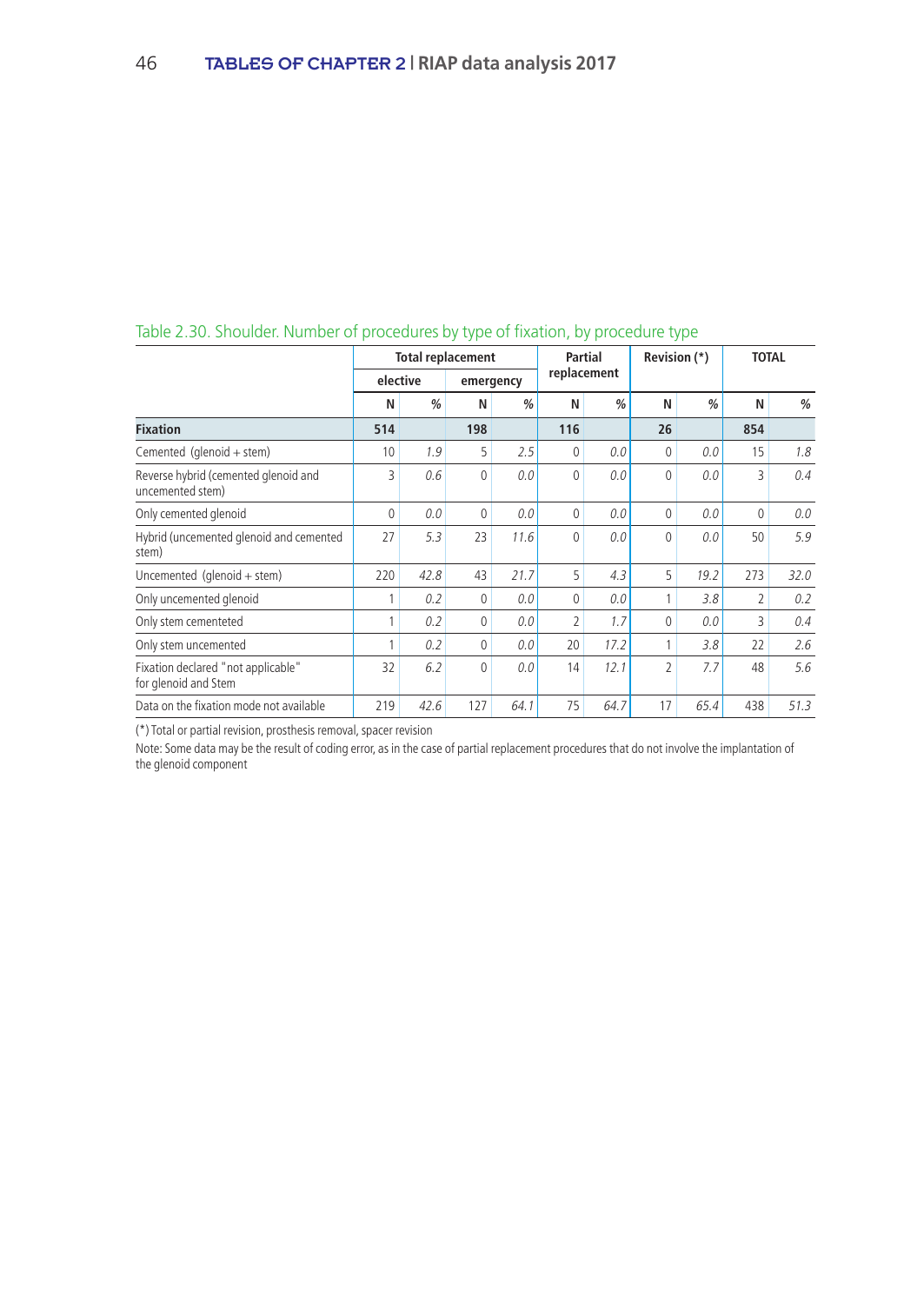#### Figure 1.2. Information flow



*MD identification and characterization*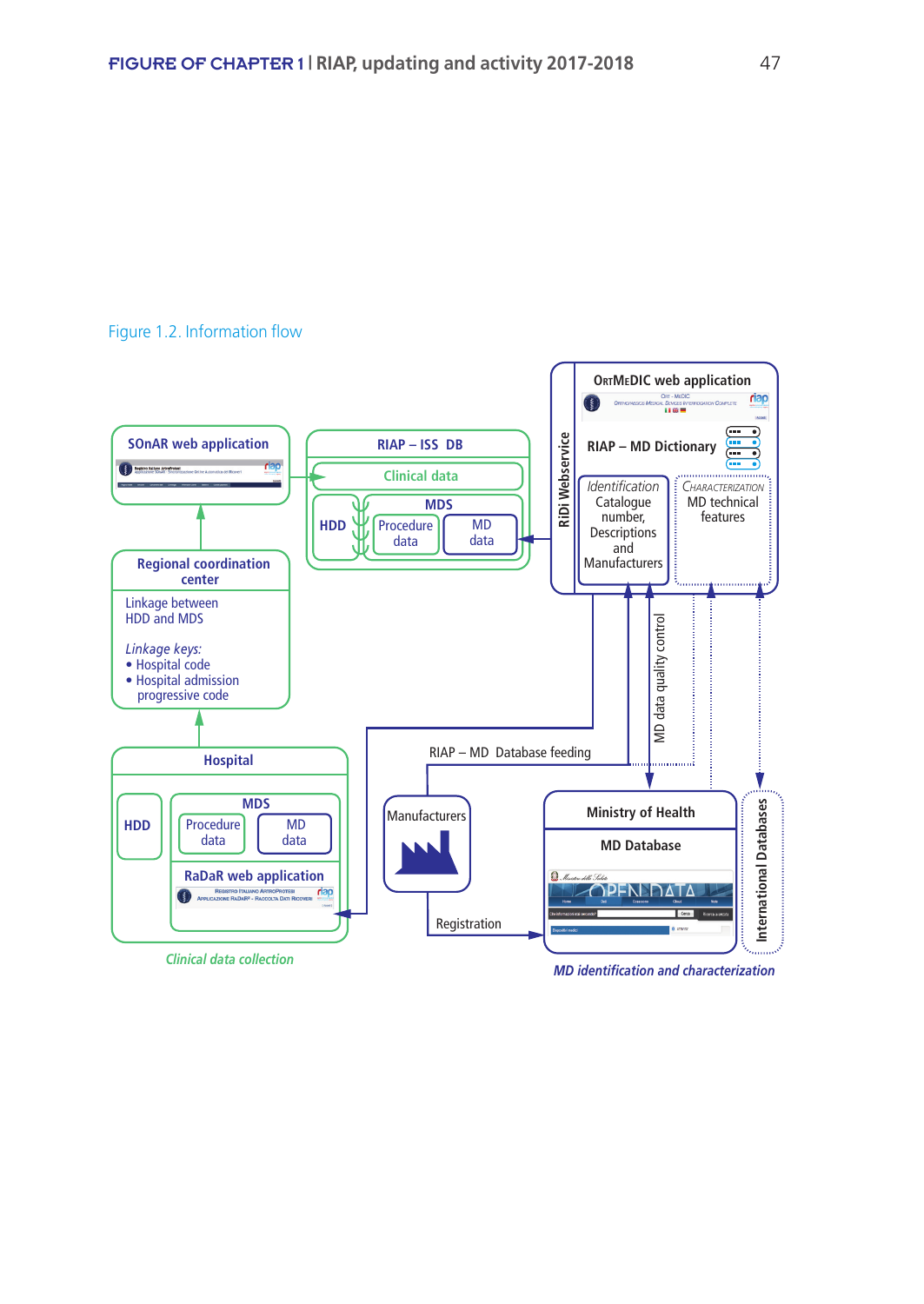#### Figure 2.1. Flowchart of the RIAP data quality control process

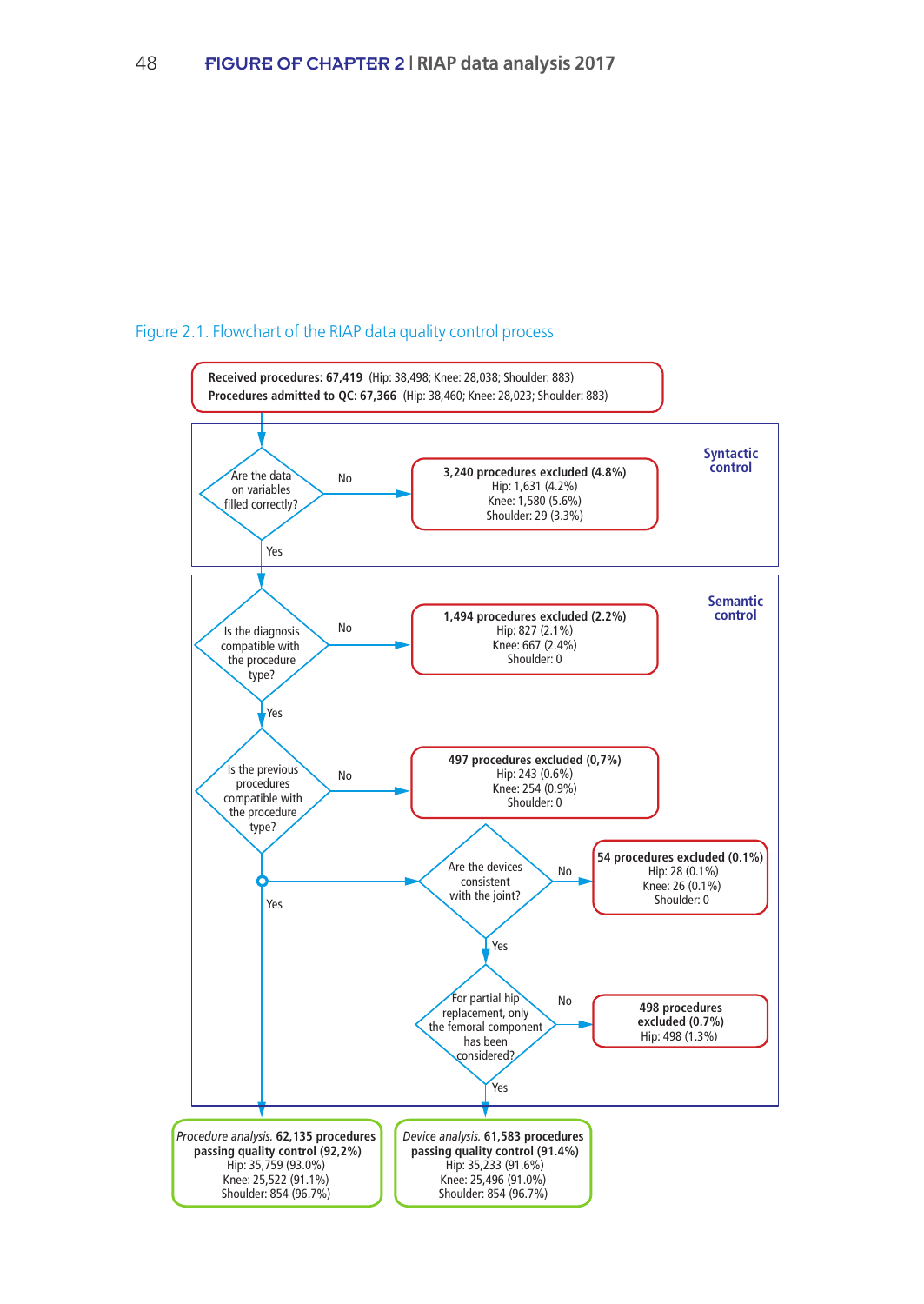



Note: the first component indicates the material of the head, the second the material of the insert.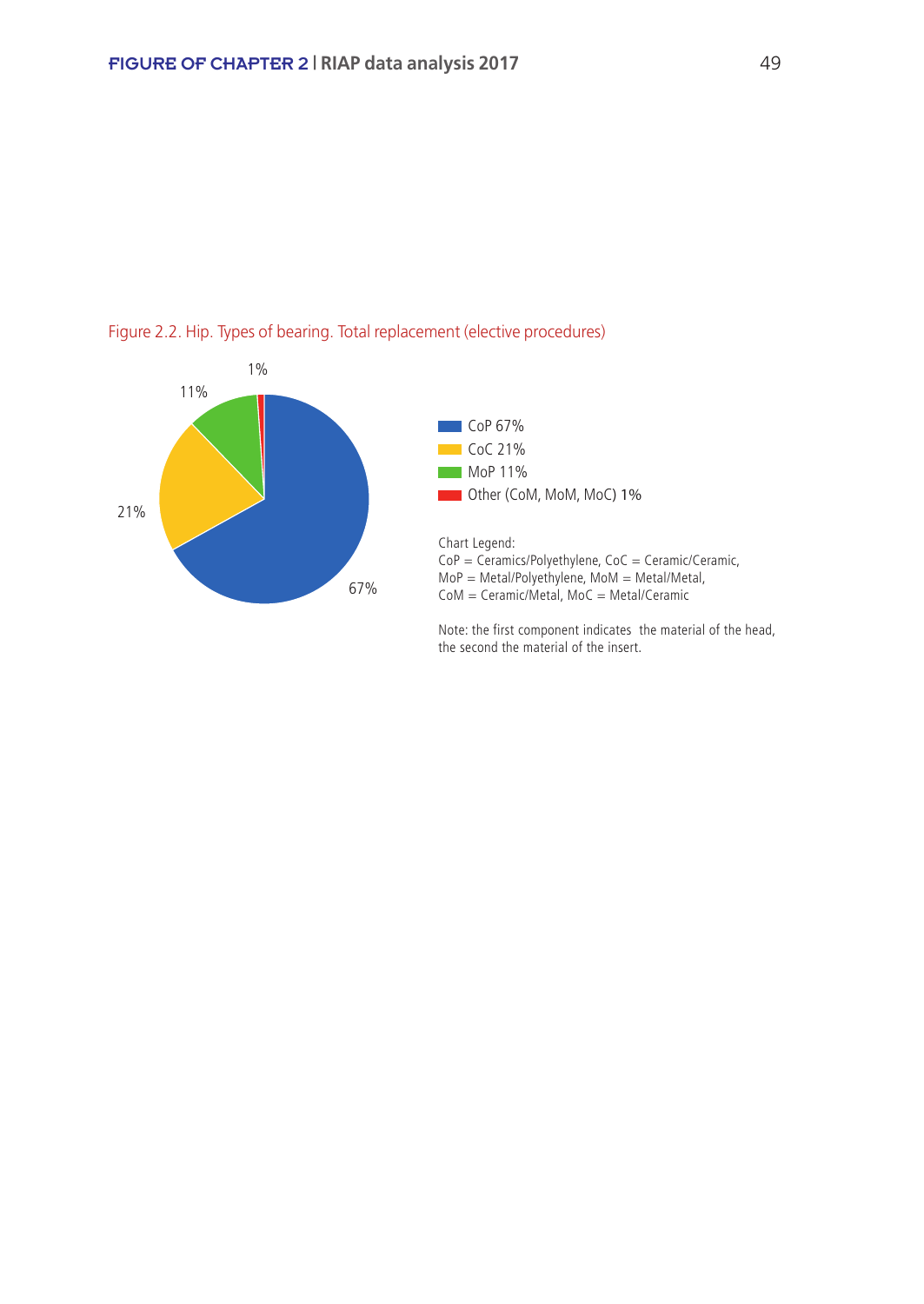



Note: the first component indicates the material of the head, the second the material of the insert.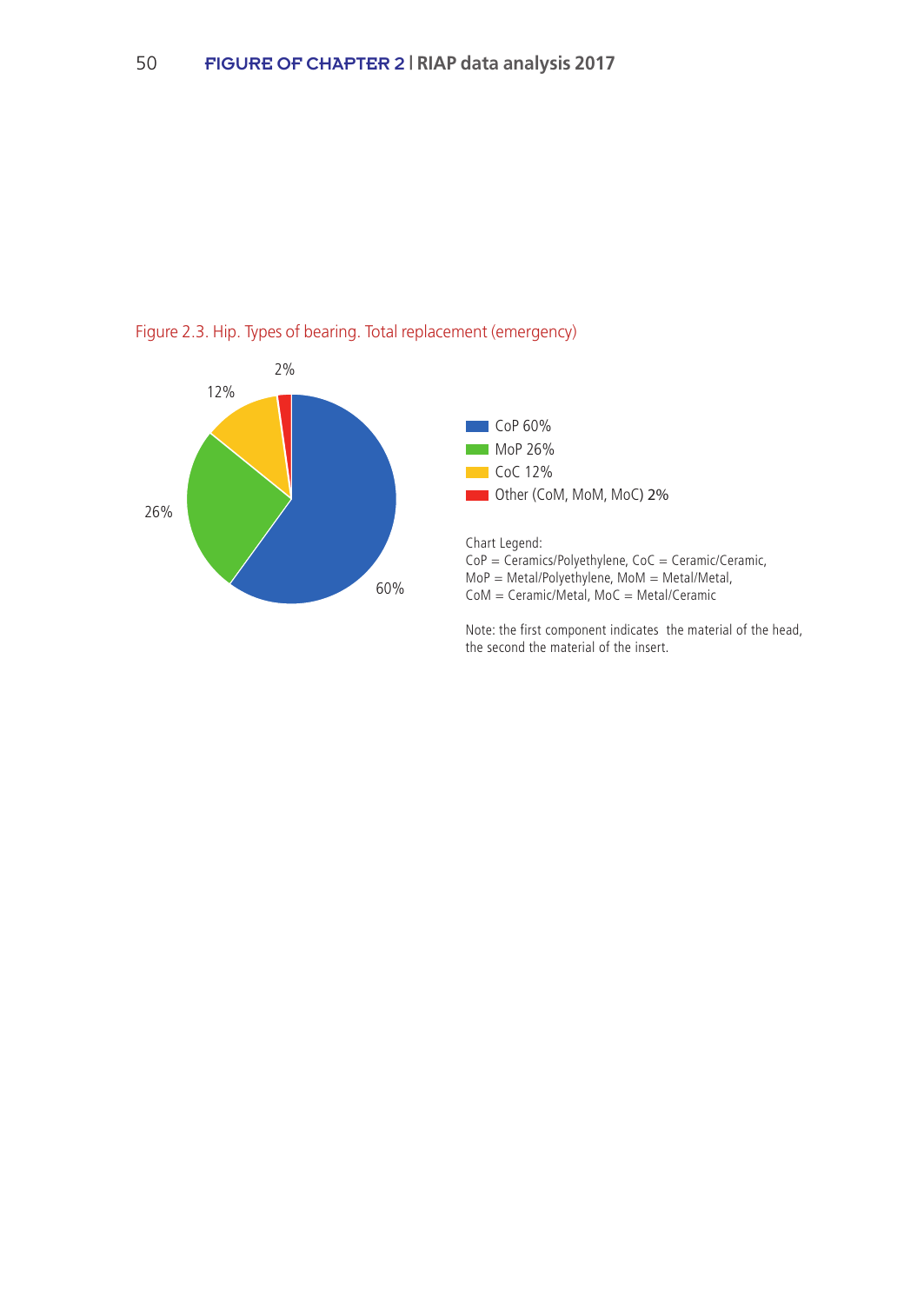| Code<br>ICD-9-CM | Procedure                                    | 2001    | 2002    | 2003    | 2004    | 2005    | 2006    | 2007    | 2008    | 2009    |
|------------------|----------------------------------------------|---------|---------|---------|---------|---------|---------|---------|---------|---------|
|                  | Hip                                          | 72,575  | 76,653  | 78,859  | 82,844  | 84,961  | 87,260  | 88,249  | 89,074  | 89,949  |
| 81.51            | Total hip<br>replacement                     | 45,792  | 48.793  | 51,311  | 54,442  | 55,599  | 57,612  | 58,650  | 58,786  | 59,528  |
|                  | Total hip<br>replacement in<br>election      | 39,144  | 41,396  | 43,419  | 45,764  | 46,561  | 48,157  | 49,104  | 49,289  | 49,923  |
| 81.52            | Partial hip repla-<br>cement                 | 20.768  | 21,358  | 21,020  | 21,657  | 22,402  | 22,418  | 22,326  | 23,069  | 22,542  |
| $00.85$ (*)      | Resurfacing                                  |         |         |         |         |         |         |         |         | 273     |
| $(**)$           | Revision                                     | 6,015   | 6,502   | 6,528   | 6,745   | 6,960   | 7,230   | 7,273   | 7,219   | 7,606   |
|                  | <b>Knee</b>                                  | 28,056  | 32,704  | 37,703  | 43,093  | 46,257  | 50,651  | 55,123  | 57,706  | 58,628  |
| 81.54            | <b>Total knee</b><br>replacement             | 26,787  | 31,039  | 35,799  | 40.904  | 43,785  | 47,986  | 52,116  | 54,395  | 54,778  |
| $(* * * )$       | Revision                                     | 1,269   | 1.665   | 1,904   | 2,189   | 2,472   | 2.665   | 3,007   | 3,311   | 3,850   |
|                  | <b>Shoulder</b>                              | 1,539   | 1,673   | 1,851   | 2,259   | 2,506   | 2,879   | 3,239   | 3,409   | 3,757   |
| 81.80            | Total shoulder<br>replacement                | 695     | 798     | 934     | 1,239   | 1,455   | 1,688   | 2,036   | 2,175   | 2,515   |
|                  | Total shoulder<br>replacement in<br>election | 405     | 503     | 634     | 868     | 1,080   | 1,331   | 1,620   | 1,773   | 2,073   |
| 81.81            | Partial shoulder<br>replacement              | 844     | 875     | 917     | 1,020   | 1,051   | 1,191   | 1,203   | 1,234   | 1,242   |
|                  | <b>Total</b>                                 | 102,170 | 111.030 | 118,413 | 128,196 | 133,724 | 140,790 | 146,611 | 150.189 | 152,334 |

(°) Average annual increase

(\*) New code introduced on 1st January 2009

(\*\*) Code: 00.70, 00.71, 00.72, 00.73 (introduced on 1st January 2009) and 81.53 (Hip replacement revision not specified)

(\*\*\*) Code: 00.80, 00.81, 00.82, 00.83, 00.84 (introduced on 1st January 2009) and 81.55 (Knee replacement revision not otherwise specified)